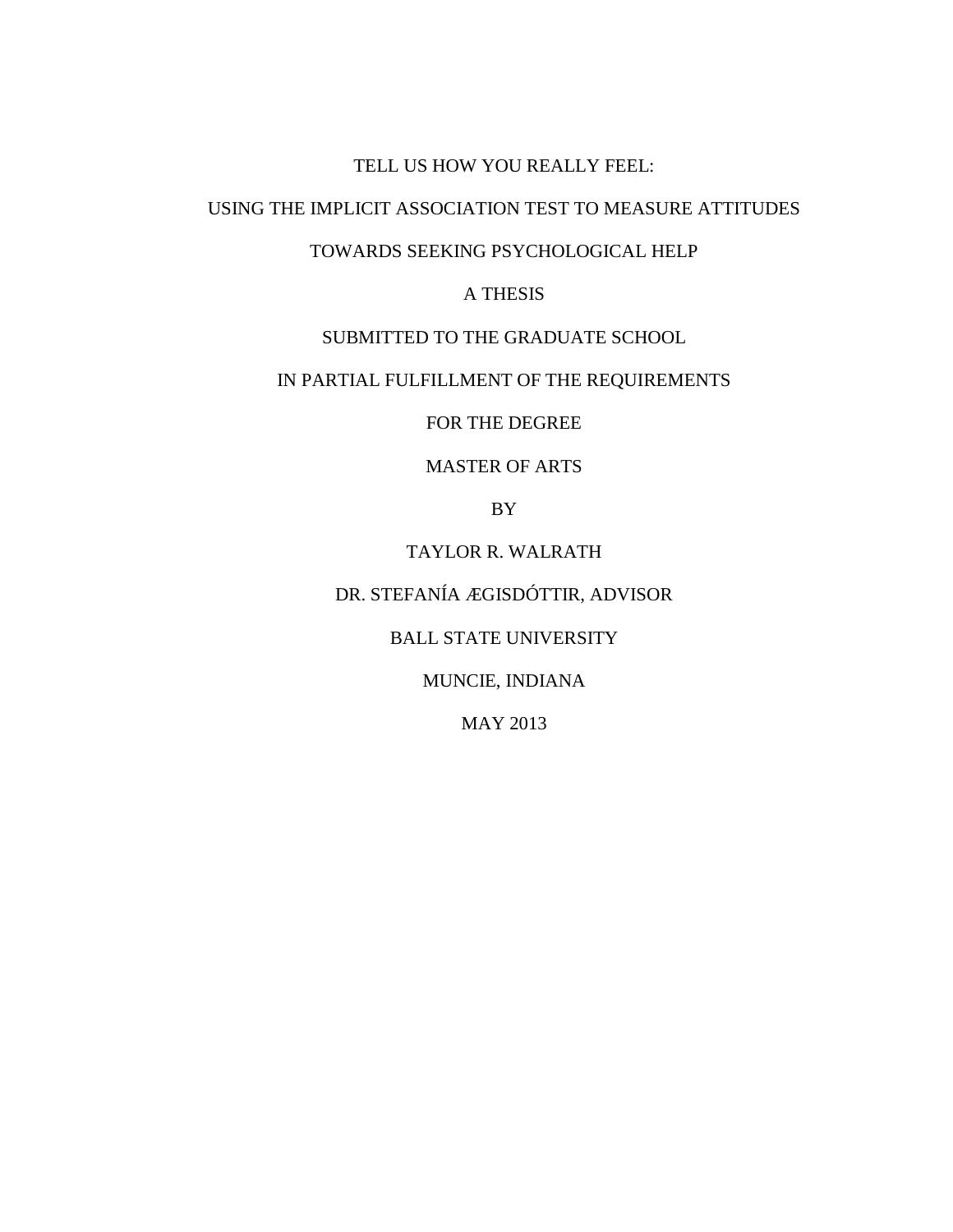### Acknowledgements

 I would like to thank Dr. Stefanía Ægisdóttir, Dr. Michael White, and Dr. Sharon Bowman, for being on my committee and offering invaluable support, insight, and guidance. Also, special thanks to Dr. Stefanía Ægisdóttir for allowing me to use the BAPS scale concepts to create the IAT test, for her hard work in this research area, and her help with completing this project. I would like to extend another special thank you to Dr. Michael White for sparking my interest in social psychology as a career and for suggesting this research idea. I would also like to thank my mother, Rene Walrath and my father, Jed Walrath, for their unconditional love and support. I would also like to thank my parents for instilling in me a never-ending belief that with hard work anything can be accomplished.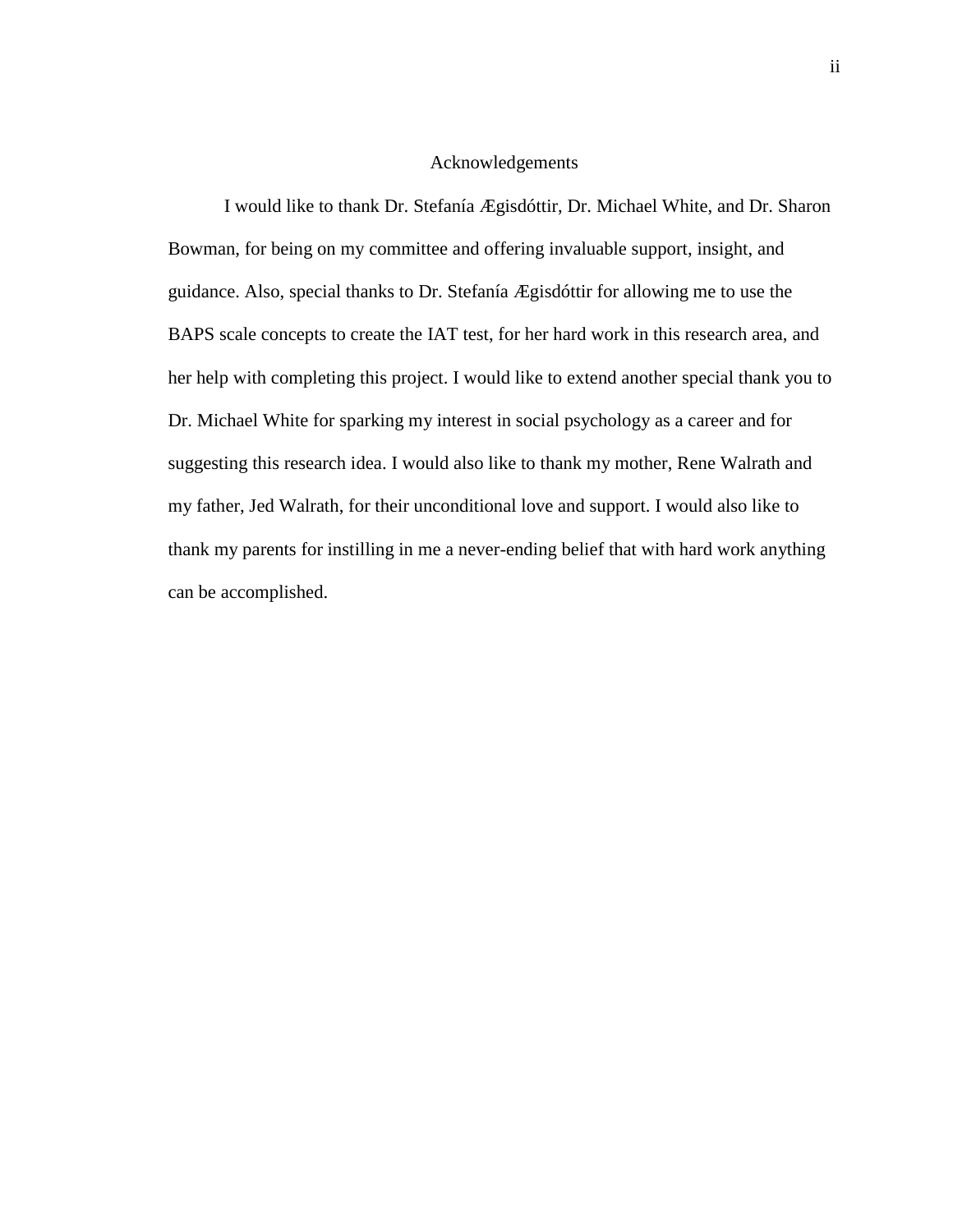## **Table of Contents**

| Benefits of Using an IAT to Measure Attitudes Towards Seeking Psychological Help 13 |
|-------------------------------------------------------------------------------------|
|                                                                                     |
|                                                                                     |
|                                                                                     |
|                                                                                     |
|                                                                                     |
|                                                                                     |
|                                                                                     |
|                                                                                     |
|                                                                                     |
|                                                                                     |
|                                                                                     |
|                                                                                     |
|                                                                                     |
|                                                                                     |
|                                                                                     |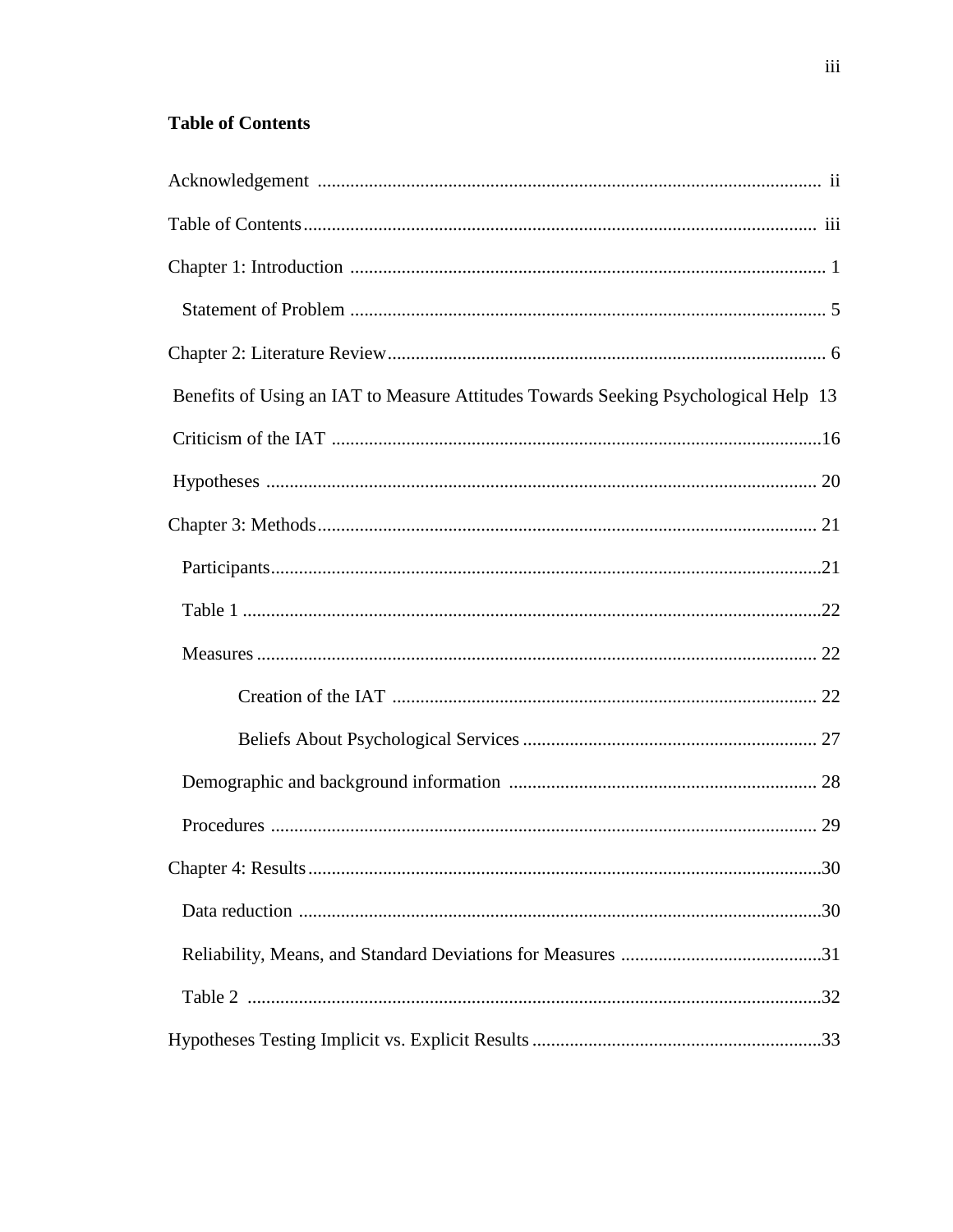| Appendix A |  |
|------------|--|
|            |  |
| Appendix B |  |
|            |  |
| Appendix C |  |
|            |  |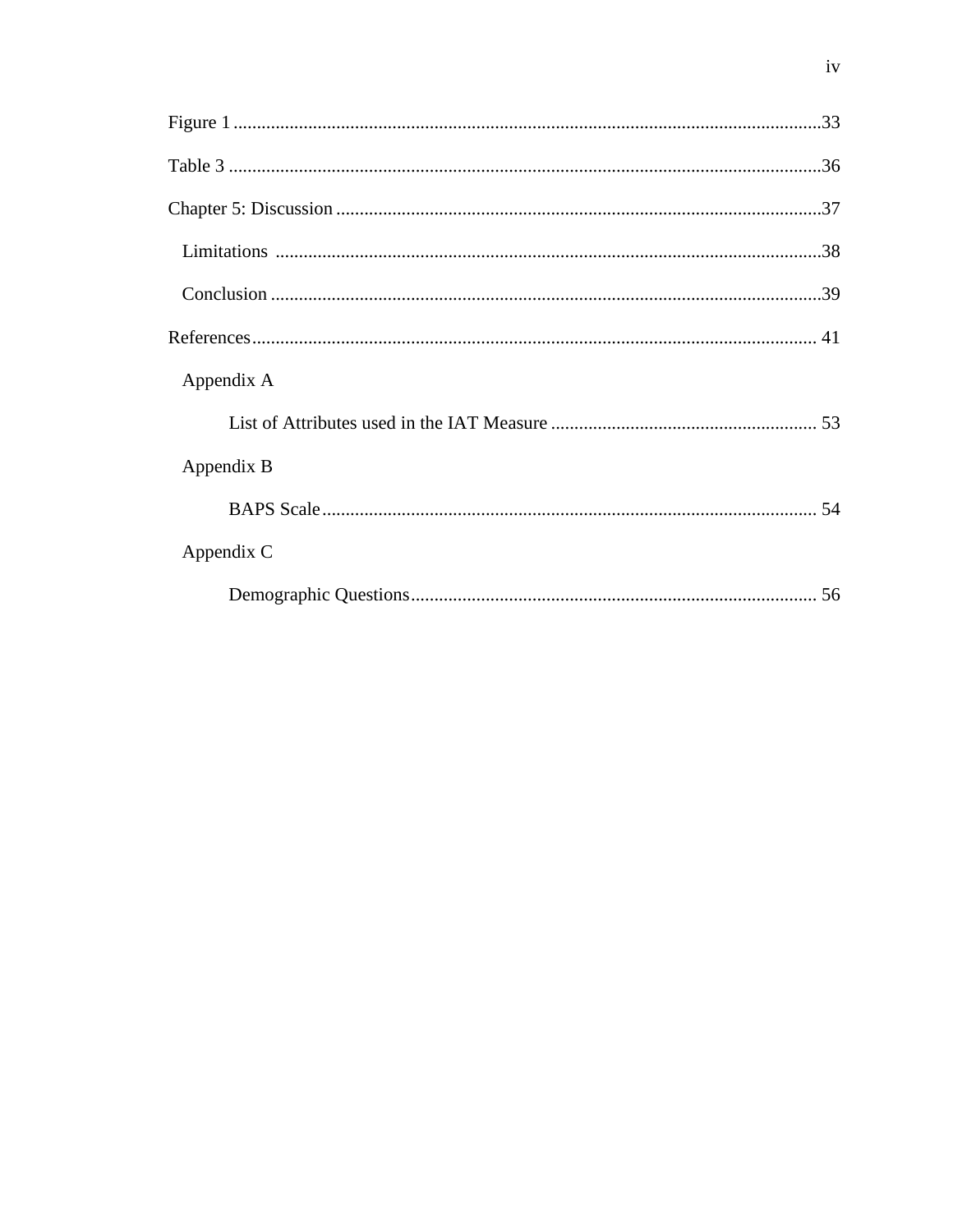For too long we have swept the problems of mental illness under the carpet... and hoped that they would go away. —Richard J. Codey

## **Chapter One Introduction**

Research on psychological help-seeking has revealed that as little as one-third of psychologically distressed individuals seek help from mental health professionals (Andrews, Issakidis, & Carter, 2001). Some of the public may perceive counseling and psychotherapy as humiliating, invasive, and overall risky (Kushner & Sher, 1989). Past research has shown that the majority of the general public views counseling as the final resort after all other attempts to cope with their difficulties have failed (Hinson & Swanson, 1993). Furthermore, even though research has demonstrated that psychotherapy can help lower distress, and that refusal to seek psychological help can cause significant negative consequences, this harmful refusal to seek psychological services still exists (Bergin & Garfield, 1994). Such resistance against seeking help is a serious issue given the demonstrated helpfulness of counseling and psychological services (Bergin & Garfield, 1994).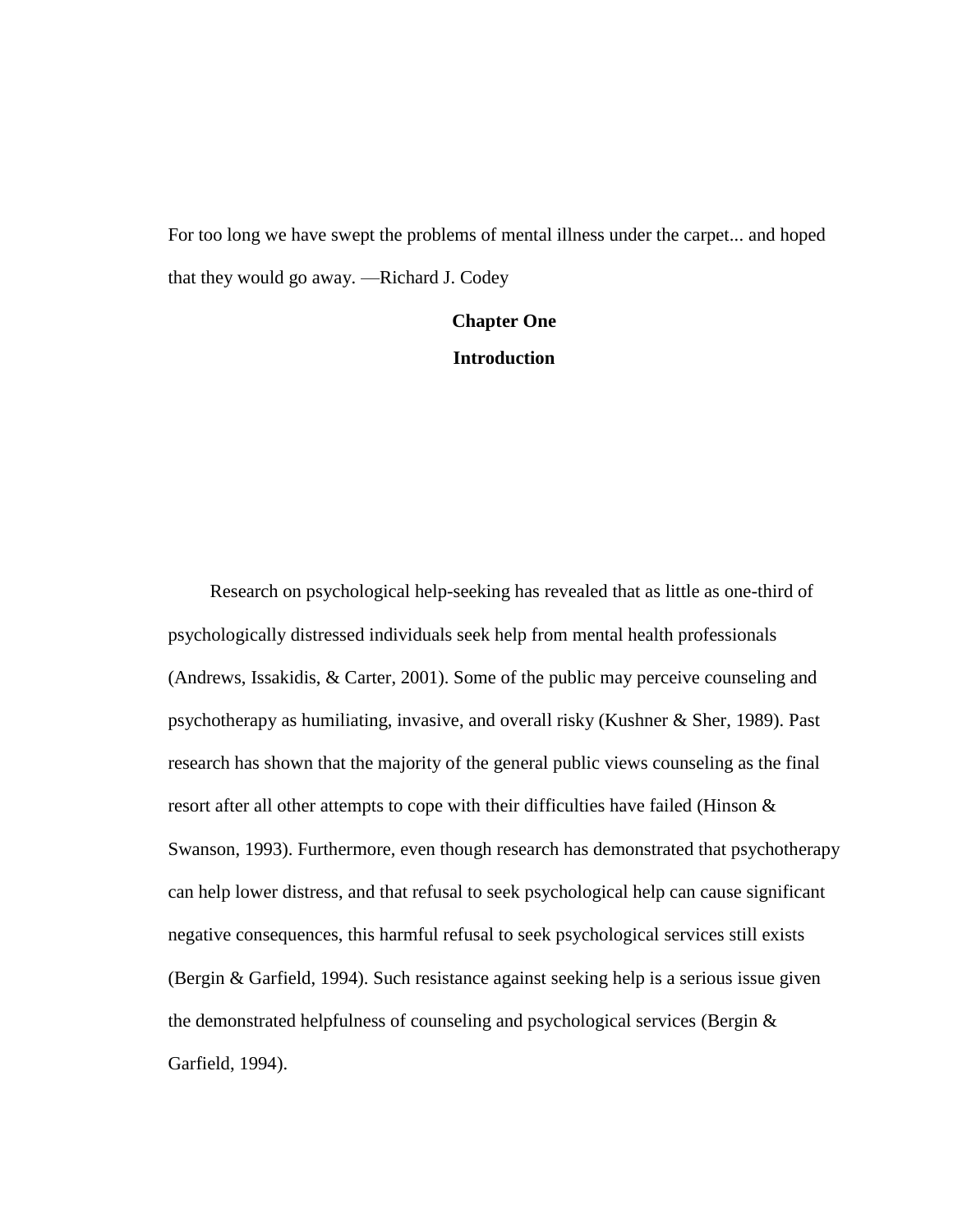There are many reasons why people may be hesitant to seek psychological help. One reason is the stigma surrounding those who seek help (Vogel, Wade, & Hackler, 2007; Vogel, Wester, & Larson, 2007; Vogel, Wester, Wei, & Boysen, 2005) and questions surrounding the work and qualifications of mental health professionals (Corrigan, 2004; Steir & Hinshaw, 2007). This stigma has consequences that go beyond the avoidance of help-seeking (Steir & Hinshaw, 2007). Because of the negative connotations associated with seeking psychological help, those who seek help often experience lower self-esteem and encounter reduced social opportunities (Corrigan, 2004). For example, if a person seeking psychological help is labeled as "crazy," he or she may be shunned by others and thus denied healthy social interaction (Corrigan, 2004). The consequences of being labeled and the resulting denial of societal interaction can severely inhibit the recovery and mental health improvement normally attained through counseling (Corrigan, 2004; Steir & Hinshaw, 2007). Client labeling can cause a vicious cycle of stigmatization, resulting in increased need for psychological help.

Individuals are not always willing to tell the truth about a topic when it carries a stigma, is kept private, or is socially charged (Goldstein, 1960). This fear of telling their "true" beliefs can lead individuals to provide a socially acceptable answer or response to an explicit question (Goldstein, 1960). The psychological term for when people answer in a way that is inconsistent with their own beliefs but in a manner that is considered socially acceptable has been labeled "social desirability" (Goldstein, 1960). Social desirability refers to when people answer positively or congruently with society's preferred response even when the individual may not necessarily feel or behave in a way that is congruent with society's preferred response (Goldstein, 1960). For example, past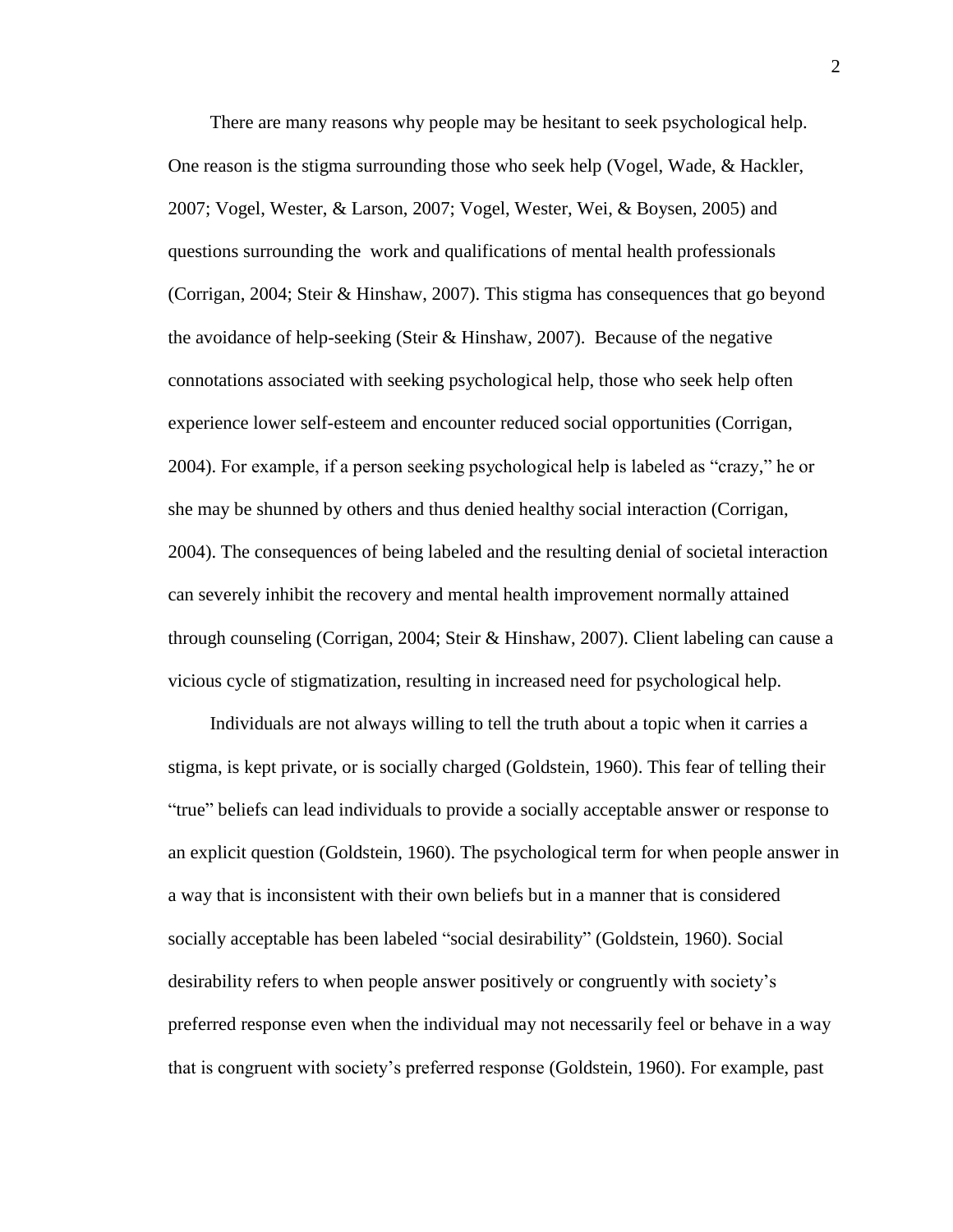research has found that traditionally measured attitudes are often different than actual attitudes and actions (Greenwald & Banaji, 1995). Because participants often give an answer congruent with what they believe is socially desirable rather than expressing their "true" attitudes, direct assessments, or "explicit" measures may fail to accurately measure underlying or true attitudes (Greenwald & Banaji, 2005). Explicit measures are extremely vulnerable to a social desirability bias because the purpose of the direct assessment is often obvious to participants. Because of this vulnerability, social psychologists have explored a different approach to measuring attitudes: the implicit attitude. In their book "Predicting and Changing Behavior," Fishbein and Ajzen (2009) wrote:

These ideas lead to the conclusion that prejudice was still present but that standard attitude scales—which measure explicit stereotypes and prejudice— were incapable of capturing the subtle implicit nature of contemporary prejudice. Investigators therefore turned to implicit measures of prejudice under the assumption that such measures are not subject to social desirability biases and can capture acknowledged negative sentiments (p.13).

Fishbein and Ajzen (2009) alluded to how the combined effects of social desirability and unconscious thoughts have led researchers to question whether direct, explicit assessments of attitudes and cognitions can accurately predict behavior (Goldstein, 1960; Egloff & Schmuckle 2002; Greenwald & Banji, 1995; Greenwald, McGhee, & Schwarz, 1998; Rosenthal & Rubin, 2010). While Fishbein and Ajzen's concerns bear on many topics, they are certainly of interest to this study's major focus (i.e., attitudes toward seeking professional help for mental health issues). Fishbein and Ajzen mention in the previous quote that researchers have turned to hidden or "implicit"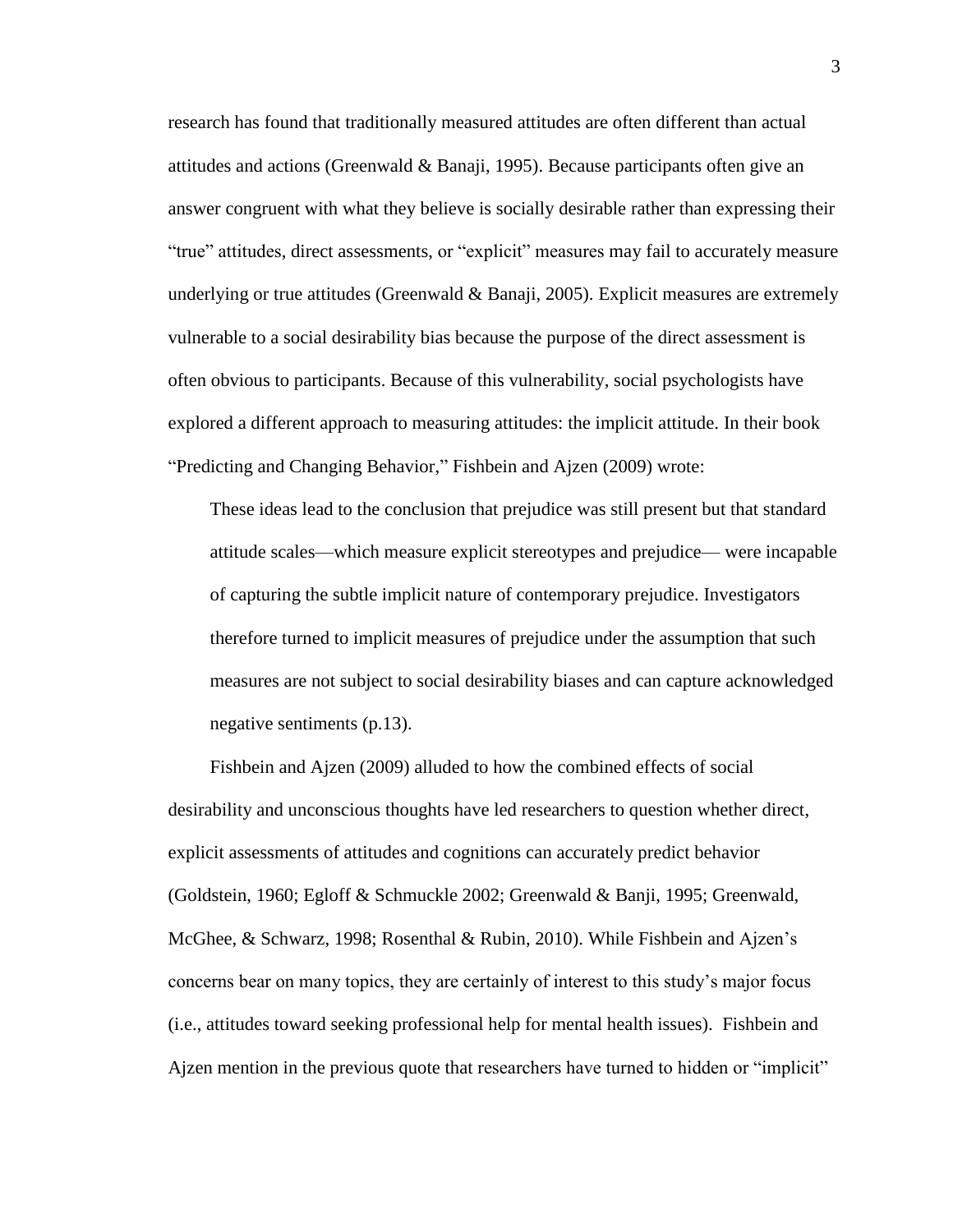measures to circumvent concerns of social desirability and unconscious bias. Implicit attitudes are judgments or evaluations automatically created outside of a person's conscious awareness. The Implicit Association Test measures these unconscious and automatic evaluations (Greenwald, Nosek, & Banaji, 2003).

Research has shown that sometimes individuals may not be consciously aware of their true beliefs and cognitions (Dijksterhuis, 2004; Greenwald & Banaji, 1995). These unconscious beliefs and cognitions can unknowingly influence thoughts that affect individuals behaviors, attitudes, self-esteem, and stereotypes (Greenwald  $\&$  Banaji, 1995; Greenwald, McGhee, & Schwarz, 1998; Wegner, Ansfield, & Pilloff, 1998).

Many studies have examined attitudes towards seeking psychological help, but they have all used direct, explicit measures to assess attitudes towards seeking help from mental health professionals (e.g., Cepada-Benito & Short, 1998; Constatine, 2002; Cramer, 1999; Deane & Todd, 1996; Fischer & Turner, 1970; Fisher & Farina, 1995; Kelly & Achter, 1995; Kushner & Sher, 1989; Meyer, 2001; Vogel & Wester, 2003; Ægisdóttir & Gerstein, 2009). However, because direct measures are subject to social desirability along with both conscious and unconscious biases, these studies may overestimate participants' psychological help-seeking attitudes (Steir & Hinshaw, 2007). Because of this, researchers (i.e., Steir & Hinshaw, 2007) have called for a method to measure the implicit and unconscious attitudes towards seeking psychological help. Only one study to date has been performed to measure the implicit stigmatization of those with mental illness (Teachman et al., 2006). No studies have used an IAT to measure the public's willingness to seek psychological help and their belief in the expertness of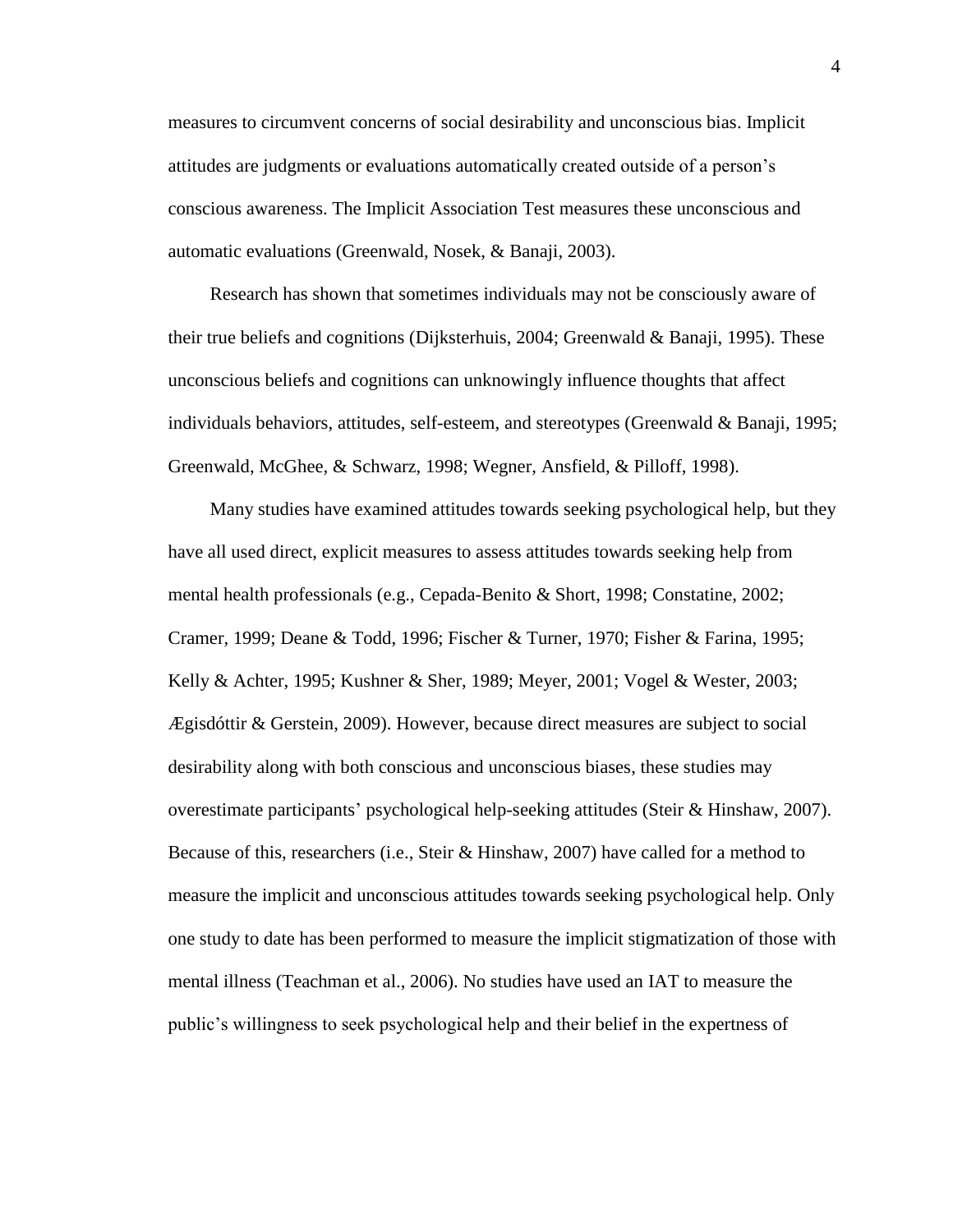psychological services. Combining the IAT with an explicit measure should provide a more accurate measure of overall attitudes towards seeking psychological help.

## **Statement of Problem**

This study attempts to measure both implicit and explicit attitudes toward seeking psychological help. It is anticipated that because explicit attitudes are prone to social desirability and unconscious biases, the IAT results will demonstrate a more negative view of psychological help-seeking. More specifically, through the IAT individuals will report that greater stigma is attached to seeking psychological services, will have less intention to seek psychological help, and will be less likely to believe in the expertness of psychological professionals. Finally, it is expected that the correlations between the implicit and explicit attitudes will be low. Such a finding would be consistent with prior research that has compared implicit and explicit scores.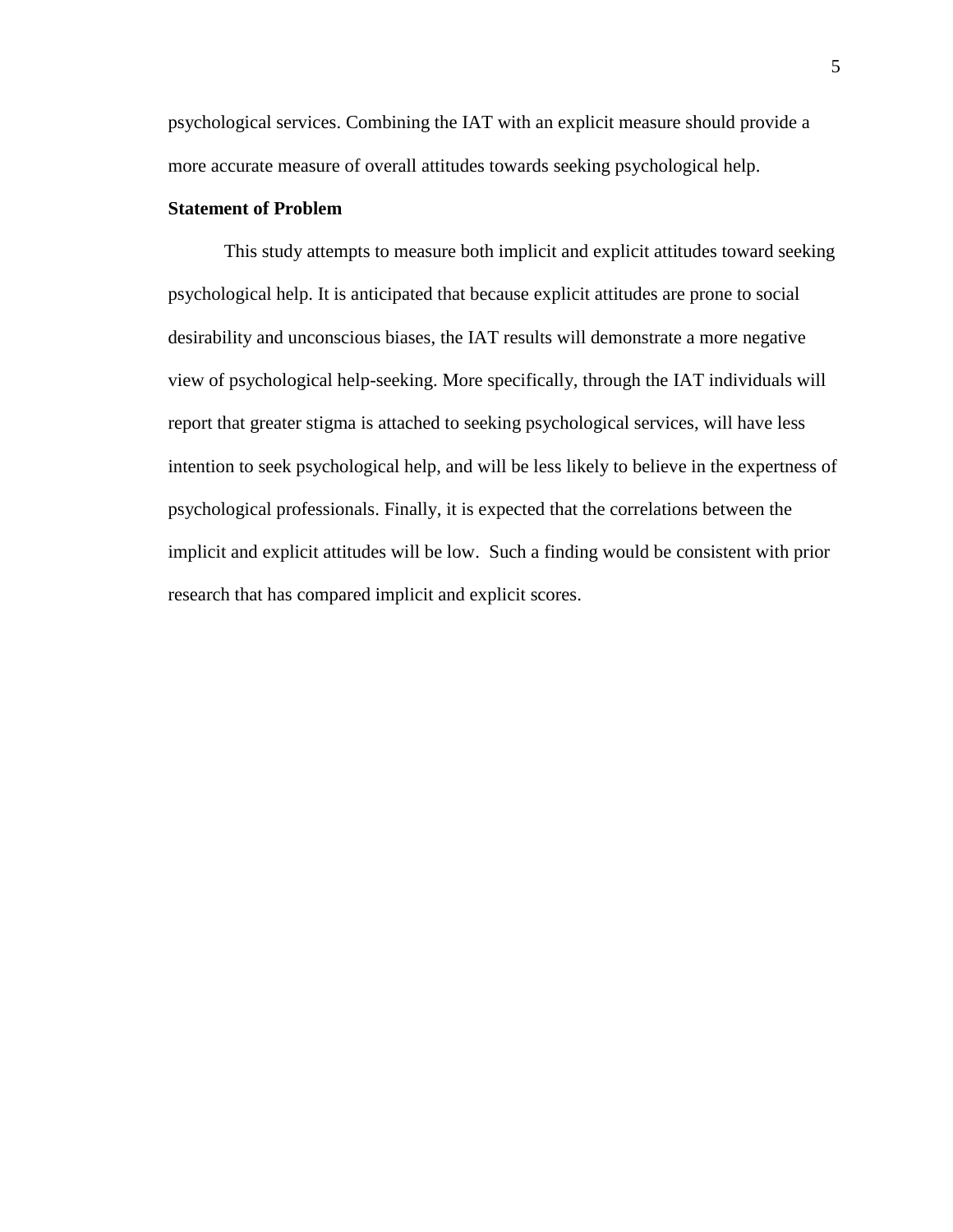# **Chapter Two**

## **Literature Review**

There is a large amount of research focused on people's explicit attitudes towards seeking psychological help. Much of this literature focuses on how explicit attitudes towards seeking psychological services vary as a function of different cultural aspects and ethnicities (Atkinson & Gim, 1989; Barksdale & Molock, 2009; Faye, 2005; Price & McNeill, 1992; Solberg, 1994; Sheikh & Furnham, 2000; Snider, 2003; Tata & Leong, 1994). For example, in the Asian-American culture, students who were more acculturated to the mainstream American culture were more likely to see the need for psychological help, more tolerant of the stigma attached to seeking such help, and more open to seeking counseling compared to those less acculturated to the mainstream U.S. culture (Atkinson & Gim, 1989). Another study revealed that African American college students were more likely to seek psychological help if their families had positive attitudes towards seeking psychological help (Barksdale & Molock, 2009). A study by Faye (2005) found that a combination of racial discrimination for ethnic groups and the stigma attached to mental illness doubled the impediments that keep minority group members from seeking help.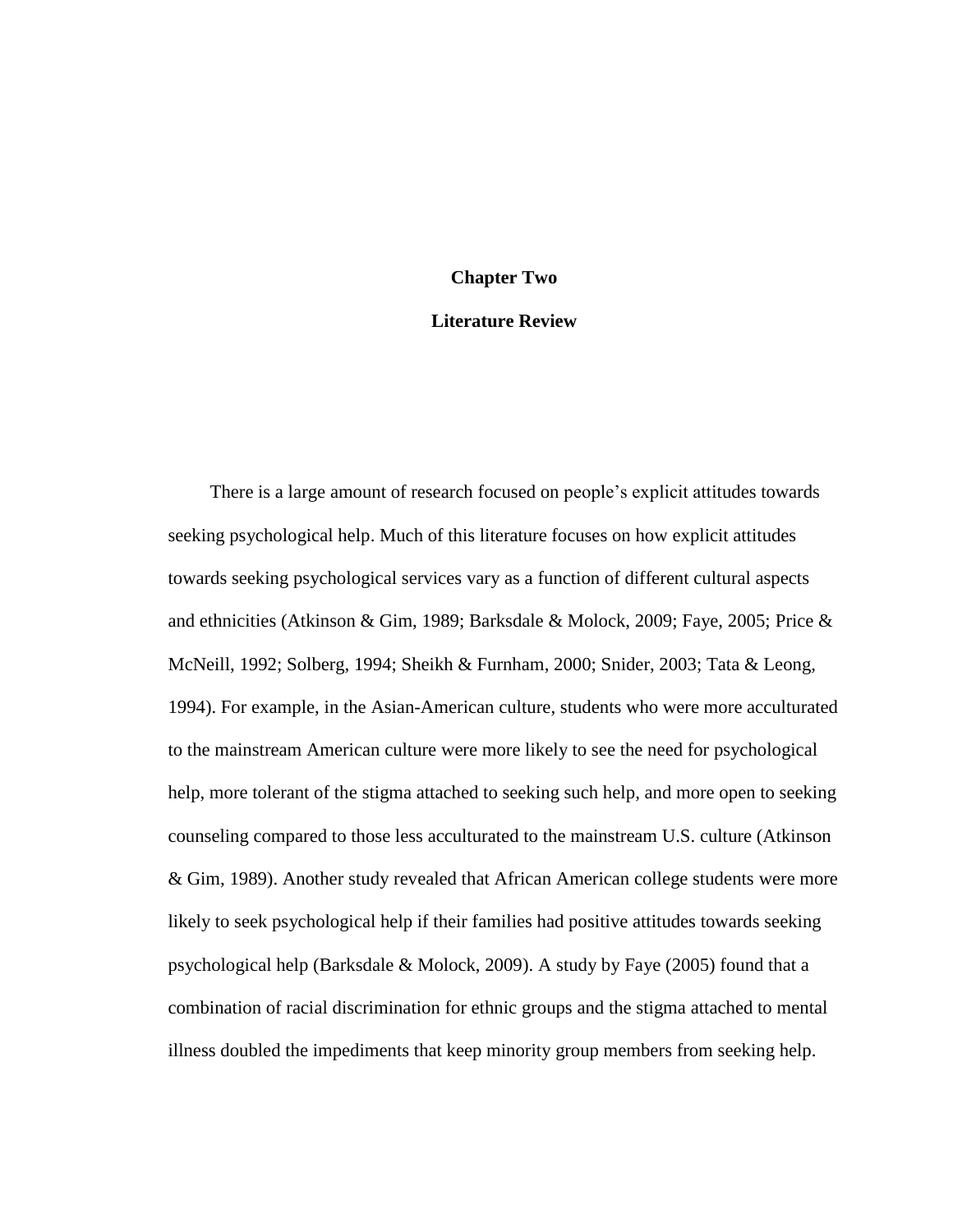Other research indicated that among American Indians, those who were more committed to their native culture were less open to seeking help compared to those less committed to the native culture (Price & McNeill, 1992). British Asian participants from the United Kingdom were also found to be influenced by cultural beliefs regarding their willingness to seek help (Sheikh & Furnham, 2000). Snider found that collectivism and attitudes towards counseling among ethnic Chinese, Australians, and Americans were related to their willingness to seek help (2003). Other researchers found that cultural values, individualism and collectivism, social support, and social network orientation were all significant predictors of help-seeking among Chinese Americans (Tata & Leong, 1994). A study by Rickwood, Deana, and Wilson (2007) found that ethnic minority young men tended to be the least likely to seek psychological help.

Past research also focused on the influence gender has on seeking counseling (Blazina & Watkins 1996; Good & Wood 1995; Lane & Addis, 2005; Robertson & Fitzgerald, 1992). Findings reveal a general trend such that women are often more open and willing to seek psychological services compared to men (Fischer & Turner, 1970; Good, Dell, & Mintz, 1989; Joinson, 1988; Komiya, Good, & Sherrod, 2000; Leong & Zachar, 1999; Rickwood, Deane, & Wilson, 2007; Ægisdóttir & Gerstein, 2009). For example, Blazina and Watkins found that male gender role conflict was significantly related to negative attitudes towards seeking counseling (1996). Another group of researchers found that traditional attitudes about the male gender role and concern about expressing emotion were significantly related to attitudes towards seeking help (Good, Dell, & Mintz 1989). Johnson (1988) found that compared to men, women were more tolerant of the stigma related to seeking help, more willing to recognize the need for help,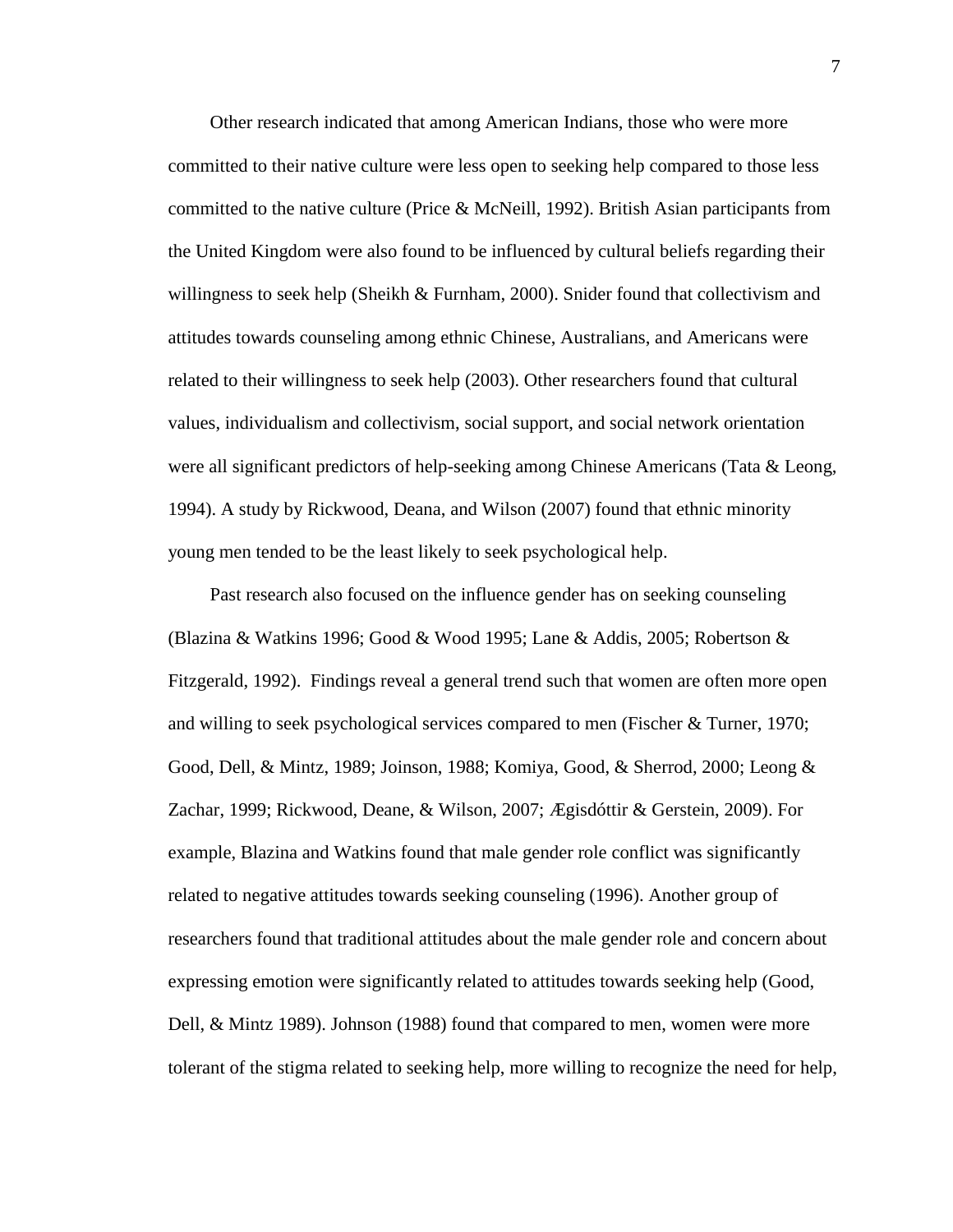and more open to sharing problems. Other researchers demonstrated that masculinity was associated with negative attitudes towards seeking psychological help (Robertson & Fitzgerald, 1992). Furthermore, researchers have found that the male perception of the stigma associated with counseling, discomfort with sharing emotions, and lower distress accounted for 25% of the variance in attitudes towards help seeking (Komiya, Good, & Sherrod, 2000). Using the BAPS scale, Ægisdóttir & Gerstein (2009) found that women expressed greater intent to seek psychological services, greater tolerance of the stigma attached to seeking psychological services, and expressed greater belief in the expertness of psychologists than men.

In addition to gender, previous research has demonstrated that those with past therapy experience are more likely to seek psychological help (Fischer & Cohen, 1972) than those without such experience. Also, those with past experience report more positive attitudes toward seeking help than those who do not have this experience (Fischer & Farina, 1995; Fischer & Turner, 1970; Kelly & Achter, 1995; Lopez, Melendez, Sauer, Berger, & Wyssman, 2003; Price & McNeil, 1992; Tata & Leong, 1994; Vogel & Wester, 2003, Ægisdóttir & Gerstein, 2009).

Kelly and Achter (1995) found that self-concealment was related to less favorable attitudes toward seeking psychological and with higher help seeking intentions. A group of researchers found that outcome expectations and risks of disclosing emotions were related to attitudes surrounding seeking psychological help (Vogel et al., 2005). Research has shown that seeking help is related to problem severity, such that less social support can lead to higher distress, and that self-concealment is more important than relief from distress (Cramer, 1999). A similar result was found by Hinson and Swanson (1993)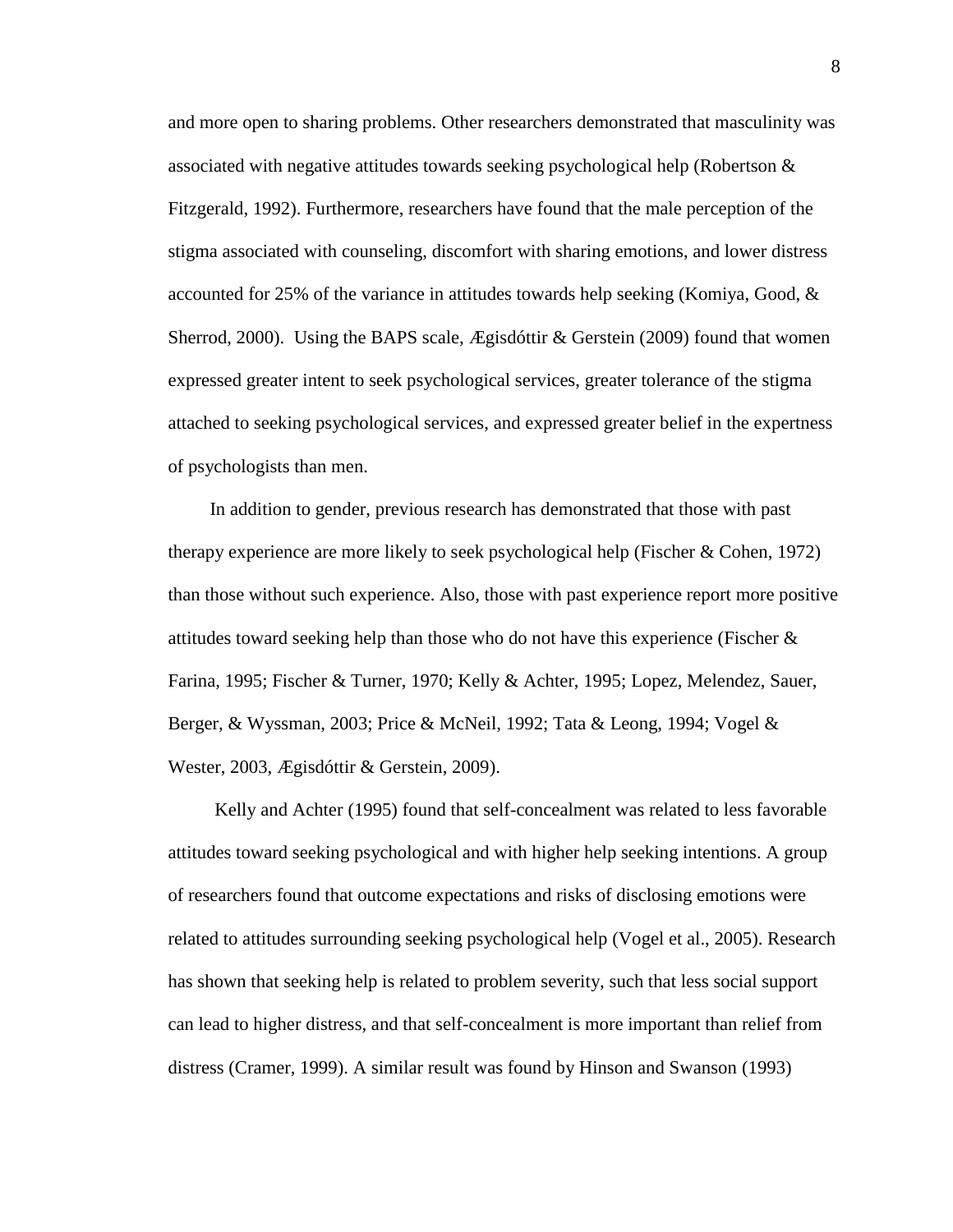where problem severity and self-concealment influenced willingness to seek psychological help. Other variables that significantly influence attitudes towards seeking help include social class and religion (Fischer & Coehn, 1972). Furthermore, Kushner and Sher (1989) found that fear of treatment was related to avoidance of counseling and therapy.

Despite these studies indicating factors that hinder or enhance individuals' attitudes toward and willingness to seek help, all of these studies have relied on direct explicit assessments of these constructs. In these studies researchers have typically used the brief, 10-item version of Fischer and Turner's Attitudes Toward Seeking Professional Psychological Help Scale (ATSPPH; Fischer & Farina, 1995). Some have used the more recently published BAPS (Ægisdóttir & Gerstein, 2009). Given the propensity for responses being subject to social desirability bias and the stigma attached to seeking psychological help, one may question whether these explicit measures can accurately predict people's actual psychological help- seeking intentions.

There are several reasons one may choose to use the BAPS scale instead of the ATSPPH scale (Ægisdóttir & Gerstein, 2009) to explicitly measure psychological help seeking attitudes and intentions. The BAPS scale is more current compared to the ATSPPH scale which uses more outdated language (Ægisdóttir & Gerstein, 2009). In addition, the 10-item ATSPPH scale fails to measure a significant issue regarding attitudes towards seeking psychological help—the stigma attached to receiving mental health services (Ægisdóttir & Gerstein, 2009). Stigma is believed by many researchers to be a main reason why many individuals will not seek psychological help (Vogel, Wade,

9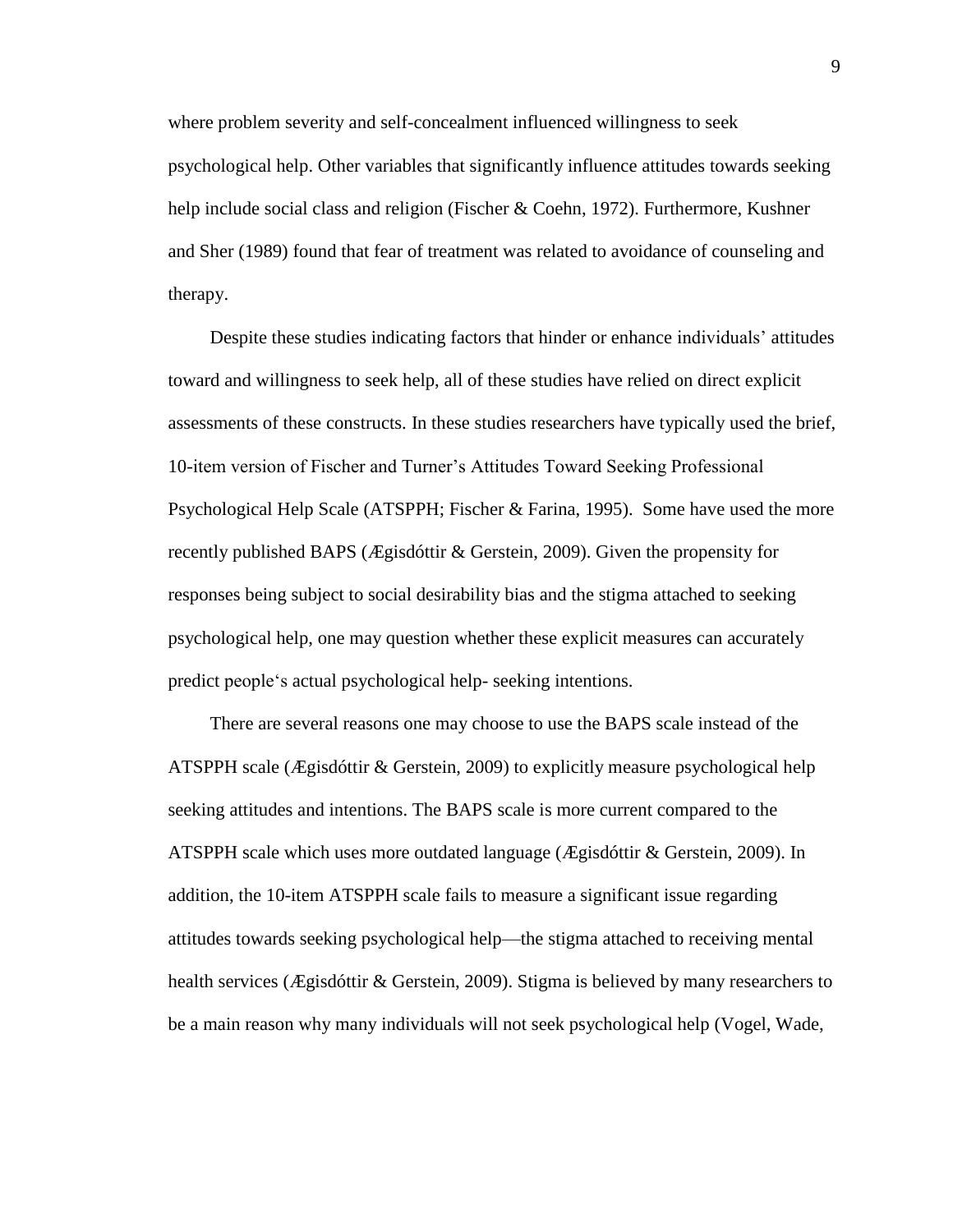& Hackler, 2007; Vogel, Wester, & Larson, 2007; Vogel, Wester, Wei, & Boysen, 2005). The BAPS includes a measure of stigma as one of its three dimensions.

The BAPS has three subscales that were created by the use of factor analyses: Intent, Stigma Tolerance, and Expertness. The BAPS' factorial validity was supported in two studies by the use of Confirmatory Factor Analyses (Ægisdóttir & Gerstein, 2009). The BAPS has good test-retest reliability  $(r > .70)$  and support has been found for its convergent validity through its high correlations ( $r = 0.83$ ) with the ATSPPH scale (Ægisdóttir & Gerstein, 2009). While both the BAPS and the ATSPPH may accurately assess conscious and explicit attitudes towards seeking help, they are unable to measure the unconscious and implicit aspect of attitudes (Greenwald & Banaji, 1995.) Therefore, in the present study an implicit measure of attitudes towards seeking psychological help was developed using the three dimensions represented on the BAPS.

Despite the utility of the BAPS and the ATSPPH scales for measuring explicit attitudes towards seeking psychological help, questions remain about their susceptibility to bias and unconscious attitudes. Bessenhoff and Sherman (2000) used the IAT to measure implicit and explicit attitudes towards people who are obese and found that when using explicit measures, there were no biases reported against those who were perceived as obese, even though implicit measures found a significant bias. This study demonstrates that explicit measures may not measure hidden and implicit biases, perhaps due to social desirability and an unconscious bias created by cultural influences.

In order for researchers to account for social desirability bias when using explicit measures, researchers often use the Marlowe-Crowne Social Desirability Scale (MCSDS). Responses to the MCSDS have been administered along with explicit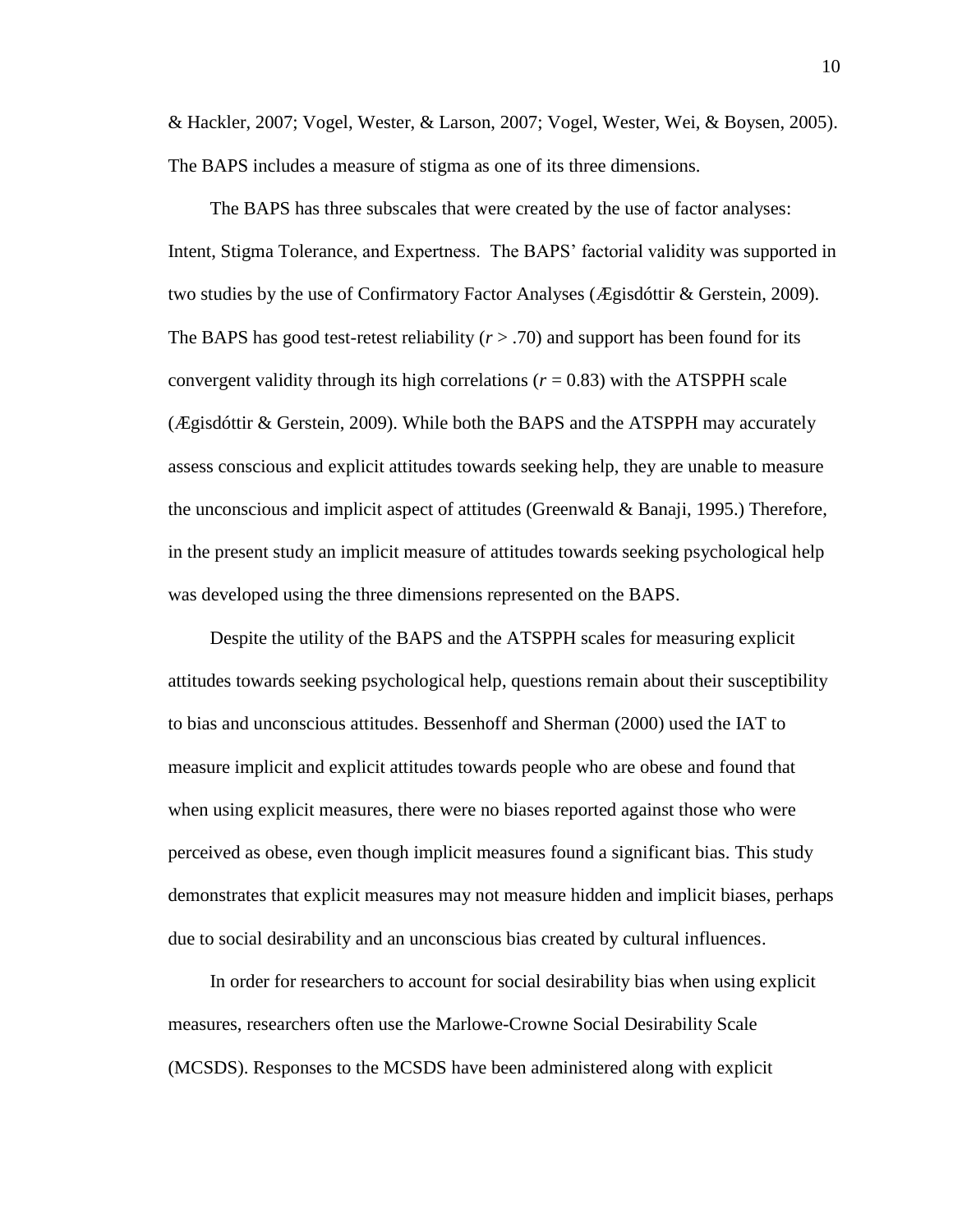psychological help seeking measures such as the BAPS and the ATSPPH to demonstrate that they do not fall prey to social desirability biases. However, researchers have questioned both the utility and validity of the MCSDS as a measure of social desirability bias. As Leite and Beretvas noted (2005), the items in the MCSDS allegedly create an evaluation situation that measures a personality trait deemed *need for approval* (Barger, 2002; Crowne & Marlowe, 1964)*.* The items used in the scale represent behaviors that are either socially desirable and rare (such as "Before voting I thoroughly investigate the qualifications of all the candidates") or socially undesirable and common (such as "I like to gossip at times") (Leite & Beretvas, 2005). A person will be rated as high on *need for approval* if their responses reflect a need to seek approval from others and attempt to avoid disapproval. That is, researchers have questioned whether the test measures a personality trait or actual social desirability (Barger, 2002; Leite & Beretvas, 2005). Regardless of this limitation with the MCSDS, both the BAPS and ATSPPH scores did show some effect of social desirability as some of their subscales correlated with the MCSDS scores. For the BAPS scale, a significant correlation was found between the stigma tolerance subscale and social desirability  $(r = .21)$  (*Ægisdóttir & Gerstein, 2009*). For the ATSPPH scale, correlations with the social desirability scale varied by gender. For women, a significant correlation was found between social desirability and need for approval. For men, a significant correlation was found between social desirability and openness, confidence, and for the total score on the ATSPPH scale. These results are significant given the findings of Beretvas, Meyers, and Leite (2002), who found that results from female participants using the MCSDS showed more internal consistency and reliability compared to scores from male participants. This led the researchers to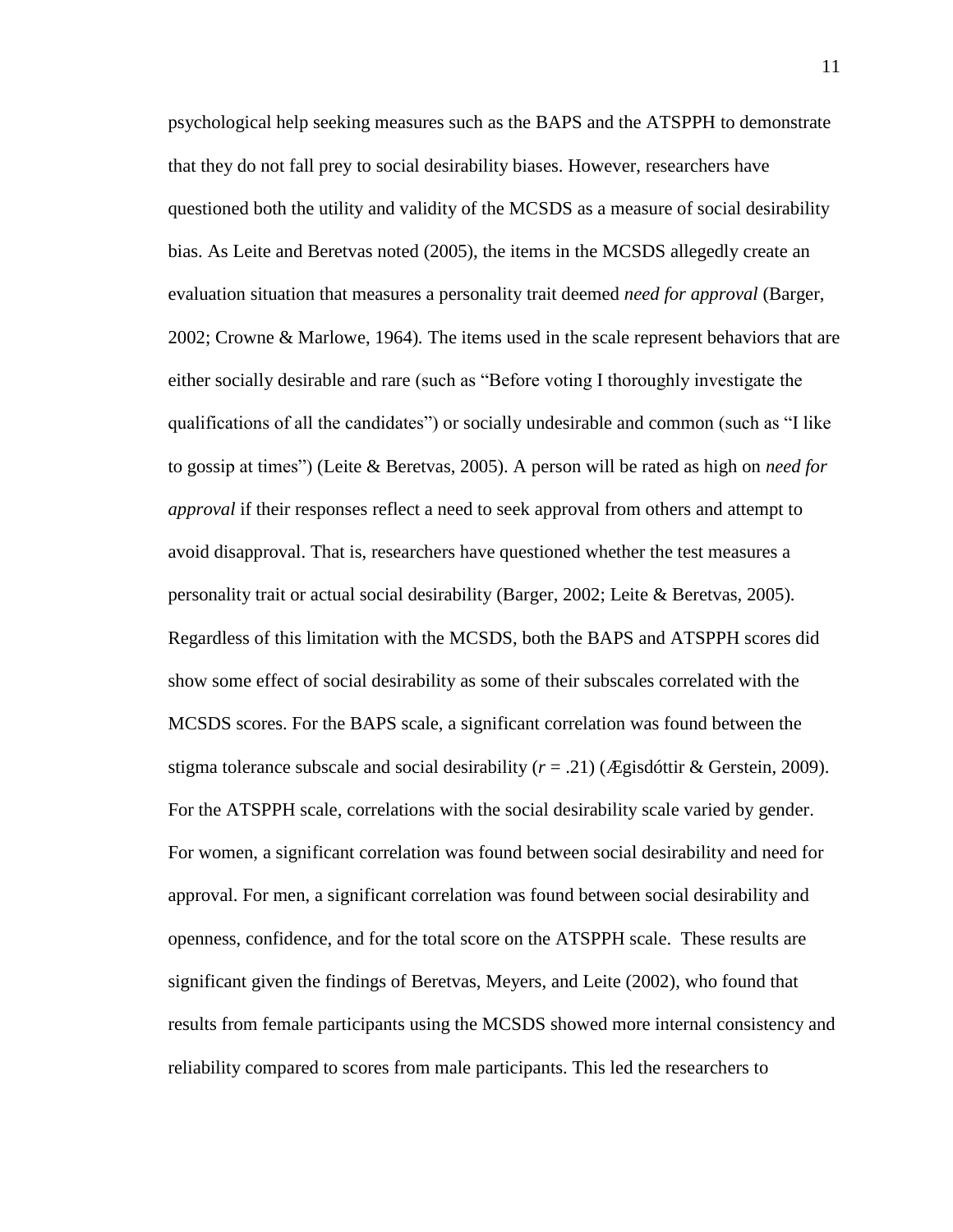recommend further analysis of the relationship between gender and responses on the MCSDS (Beretvas, Meyers, & Leite, 2002). These significant findings, along with researchers' questions surrounding the use of the MCSDS to measure social desirability have led to some suspicion regarding social desirability of direct assessments that perhaps an indirect implicit assessment could circumvent (Barger, 2002; Beretvas, Meyers, & Leite, 2002; Leite & Beretvas, 2005).

The influence of the unconscious on attitudes towards seeking psychological help remain unmeasured because no explicit test can completely account for the unconscious (Fazio & Olson, 2002). The IAT allows for a look at the unconscious by forcing the individual to respond quickly with little time to consciously consider association between the concepts presented to the respondents. The benefit of the IAT is the test's ability to measure unconscious attitudes, which helps lower the social desirability bias. A metaanalysis that focused on the prediction of behavior using IAT's and parallel explicit measures found that the IAT significantly exceeded the predictive validity of direct attitude measures for socially sensitive topics such as racial discrimination where direct measurement had shown low predictive validity (Greenwald et al., 2009). The same study found that the stronger the positive correlation of the IAT and the direct self-assessment measures, the higher the predictive validity was for each assessment. Therefore, because attitudes towards psychological help seeking is a stigmatized issue, the IAT may be a better measure of attitudes toward psychological help seeking. The IAT will be most effective for measuring these attitudes if it is kept as similar as possible to the explicit scales such as the BAPS scale. More specifically, the IAT will use the three BAPS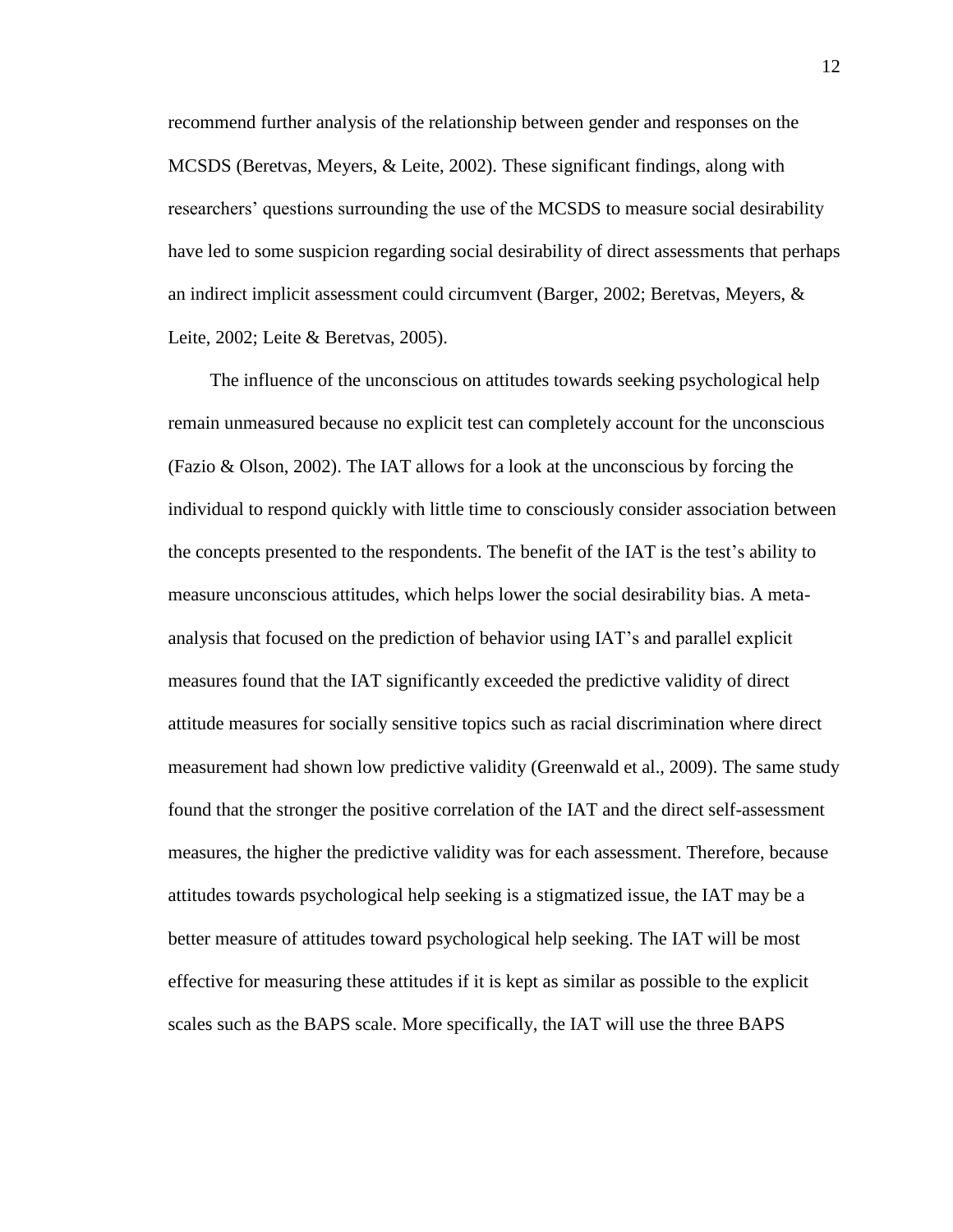subscales; Intent, Stigma, and Expertness to measure overall attitudes towards psychological help seeking.

#### **Benefits of Using an IAT to Measure Attitudes Towards Seeking Psychological Help**

Explicit measures of help-seeking attitudes and intentions are susceptible to socially desirable responding, and perhaps most importantly, to an unconscious bias created by the stigma surrounding psychological help seeking (Connor et al, 2007; Fazio & Olson, 2002; Greenwald & Banaji, 2005; Rydell & McConnell, 2006). Direct measures such as surveys may be unable to get to the unconscious and implicit aspect of attitudes towards seeking psychological help. The Implicit Association Test (IAT) was created by Greenwald, McGhee, and Schwartz (1998) to measure individuals' implicit, unconscious, and undisclosed attitudes. The IAT allows researchers to measure unconscious and implicit attitudes that may otherwise fall prey to unconscious cognitions or beliefs. This is particularly important when a topic carries a stigma, such as psychological helpseeking (Teachman, Wilson, & Komarovskaya, 2006). The IAT can assess hidden or unconscious attitudes by measuring reaction time to automatic memory-based associations between two target concepts and an evaluative element that does not allow conscious contemplation (Greenwald et al., 1998). The time in milliseconds it takes for a person to process and respond is the measure of the individuals' association between the target concepts and the evaluative element (Fazio  $\&$  Olson, 2003). The individual will respond more quickly when the target concepts and the evaluative element are congruent with how they associate the words in their memory. Thus, the dependent variable is the time it takes for participants to respond to the pairing of the target concepts (mental health as good) and the evaluative element (e.g., a word to associate with the target such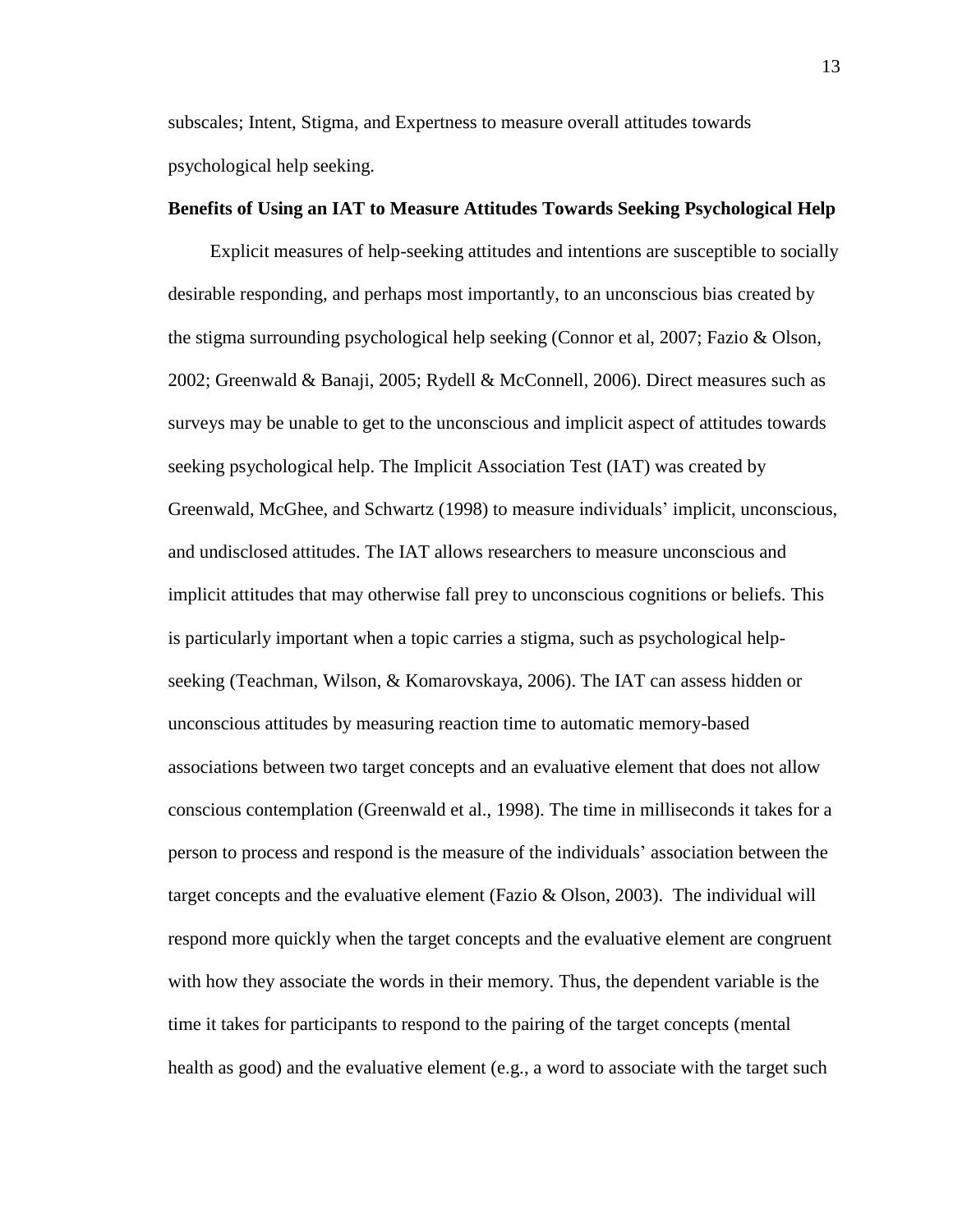as "sane"). The speed of response is presumably based on their association in memory. The dependent variable is manipulated by switching the targets to opposite sides of the computer screen. The IAT used in the process will be explained further in the methods section.

The IAT has been used in social psychological research to measure socially charged implicit attitudes towards race, gender, obesity, disability, religion, and sexuality (Aidman & Carroll, 2002; Bessenhoff & Sherman 2000; Greenwald, McGhee, & Schwarz, 1998; Greenwald et al., 2009; Pruett & Fong, 2006; Sekaquaptewa et al., 2003; Shariff, Cohen, & Norenzayan 2008). For instance, a group of researchers used the IAT to predict behavior towards those of different races and revealed unconscious and hidden racial stereotyping (Sekaquaptewa et al., 2003). An IAT measuring gender bias found a pro-female worker bias by female participants but no comparable bias by males for male workers (Aidman & Carroll, 2002). Researchers have also used the IAT to measure attitudes towards those with disabilities (Pruett & Fong, 2006). Pruett and Fong found that the more direct contact a participant had with a person that has a disability, the better the participant's attitudes were toward people with disabilities. Research using the IAT has also been used to measure religiousness as a personality trait and to demonstrate the trait's flexibility (Shariff, Cohen, & Norenzayan 2008). Bessenhoff and Sherman (2000) found that implicit bias towards obese people existed even when explicit measures did not detect bias.

Nock et al. (2010) recently used the IAT to measure implicit attitudes toward death and suicide to help predict suicidal behavior in patients seeking treatment at a psychiatric emergency department. The relative strength of each participant's association between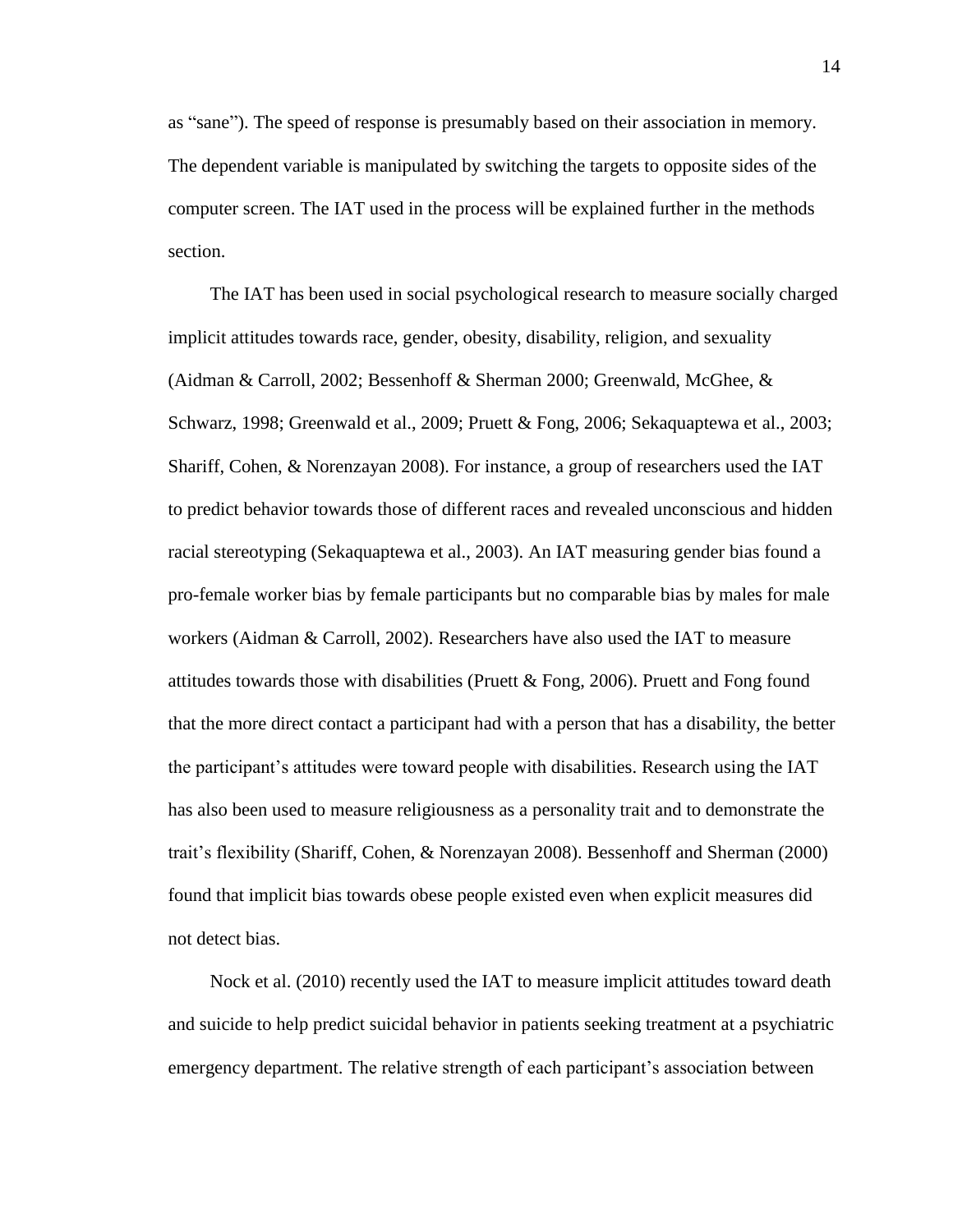"death" and "me" was made into an index for each participant (Nock et al., 2010). This death-suicide index was found to predict suicide attempts with better predictive accuracy than known risk factors and both patients' or clinicians' predictions (Nock et al., 2010). Specifically, the test predicted 50% of suicide attempts after the test and correctly identified 32% of participants as suicide attempters (Nock et al., 2010). This study demonstrates that implicit measures such as the IAT can detect and predict sensitive behaviors that otherwise would go unreported (Greenwald, McGhee, & Schwarz, 1998; Greenwald et al., 2009; Nock et al., 2010). These results support the idea that the IAT may be able to better assess implicit and unreported attitudes towards seeking psychological help compared to other types of assessments.

In an additional example of the IAT's use, Teachman, Wilson, and Komarovskaya (2006) used the IAT to measure implicit stigmatization surrounding those who are mentally ill. The researchers compared the findings to two explicit measures, a researcher-created scale measuring stigma surrounding those who are mentally ill and the Perceived Dangerousness Scale (Teachman et al., 2006). The explicit measure they created asked participants to rate their attitudes toward "persons with mental illness" and "persons with physical illness" on a 7-point semantic differential scale (Teachman et al., 2006). The IAT used "physical illness" and "mental illness" as the two associative categories. Participants then responded to the associative categories of either "bad," "blameworthy," and "helpless" or the opposite, corresponding choices of "good," "innocent," and "competent." Results indicated that even with the recent efforts to lower stigma surrounding mental illness, according to both the explicit and implicit measures, the stigma remained strong. Individuals with mental illness were perceived negatively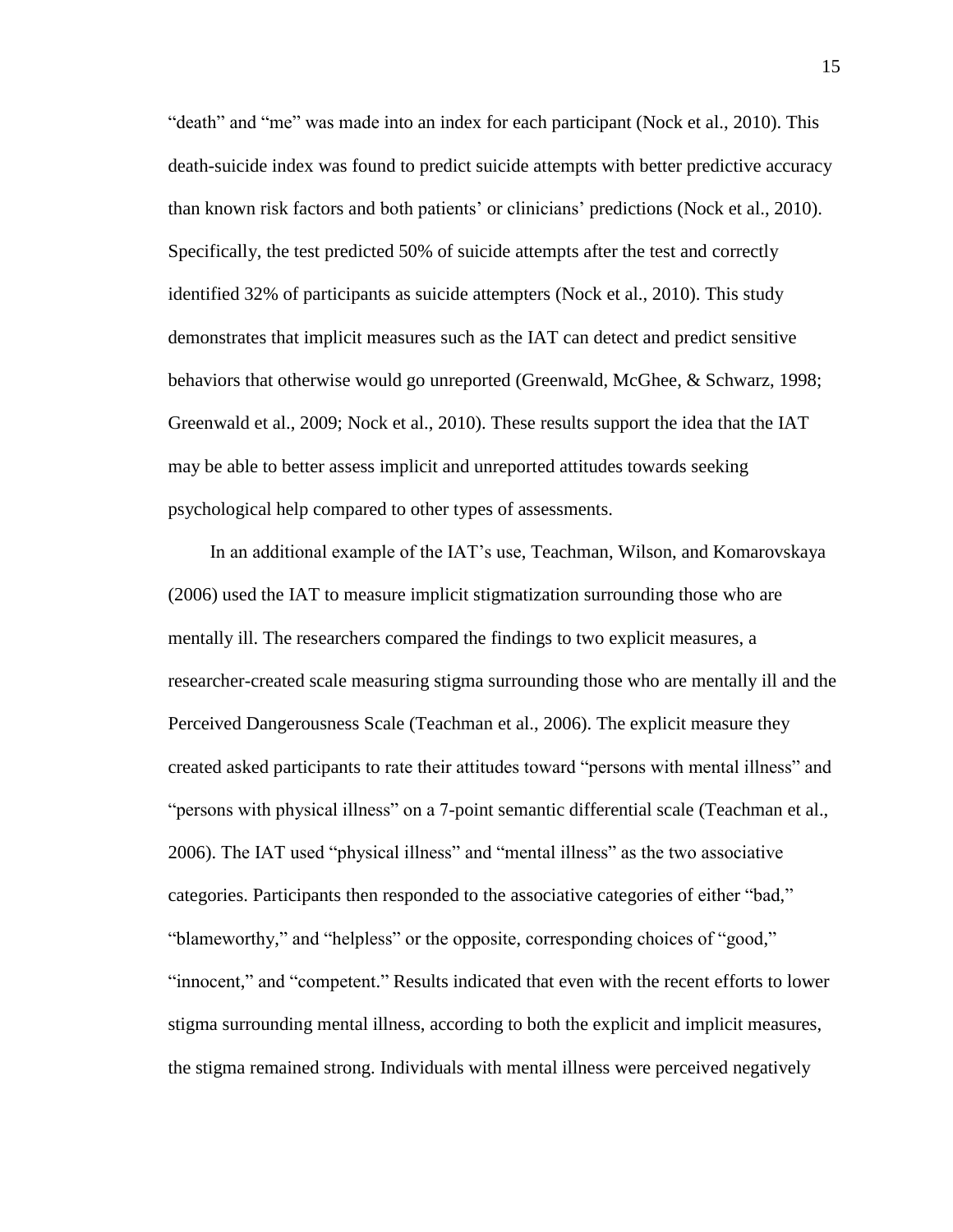and were associated with a helpless and blaming stereotype (Teachman et al., 2006). It was also found that those who were in treatment distanced themselves from being categorized as mentally ill and that the stigma surrounding mental illness was still present with those who were receiving treatment. The findings were consistent across two studies and across the student population, general population, and a diagnosed sample. The reliability of their IAT was adequate for response latency data with split half reliability for the average of the three IAT's at .58 (Teachman et al., 2006). Teachman et al. (2006) concluded that:

…society's continued stigmatizing response to mental illness makes it one of the most marginalized conditions in modern Western societies (Link & Phelan, 1999). Further, the implicit biases make evident that even wishing to be tolerant or feeling conscious positive evaluations may not be sufficient to override the enormous number of negative social messages about mental illness encountered every day. (p. 92).

#### **Criticism of the IAT**

The IAT is the most widely used and most effective strategy for assessing implicit attitudes (Greenwald & Banaji, 2007). Yet, several researchers have challenged the use of the IAT (Arkes & Tetlock, 2004; Karpinski & Hilton, 2001; Olson & Fazio, 2004; Rothermund & Wentura, 2004). Scholars have suggested that the IAT measures associations related to familiarity and salience of categories (Rothermund & Wentura, 2004), exposure of cultural beliefs and cognitions (Arkes & Tetlock, 2004; Karpinski & Hilton, 2001), or societal associations between the target and the evaluative element (Olson & Fazio, 2004). For example, Greenwald and Farnham (2000) found construct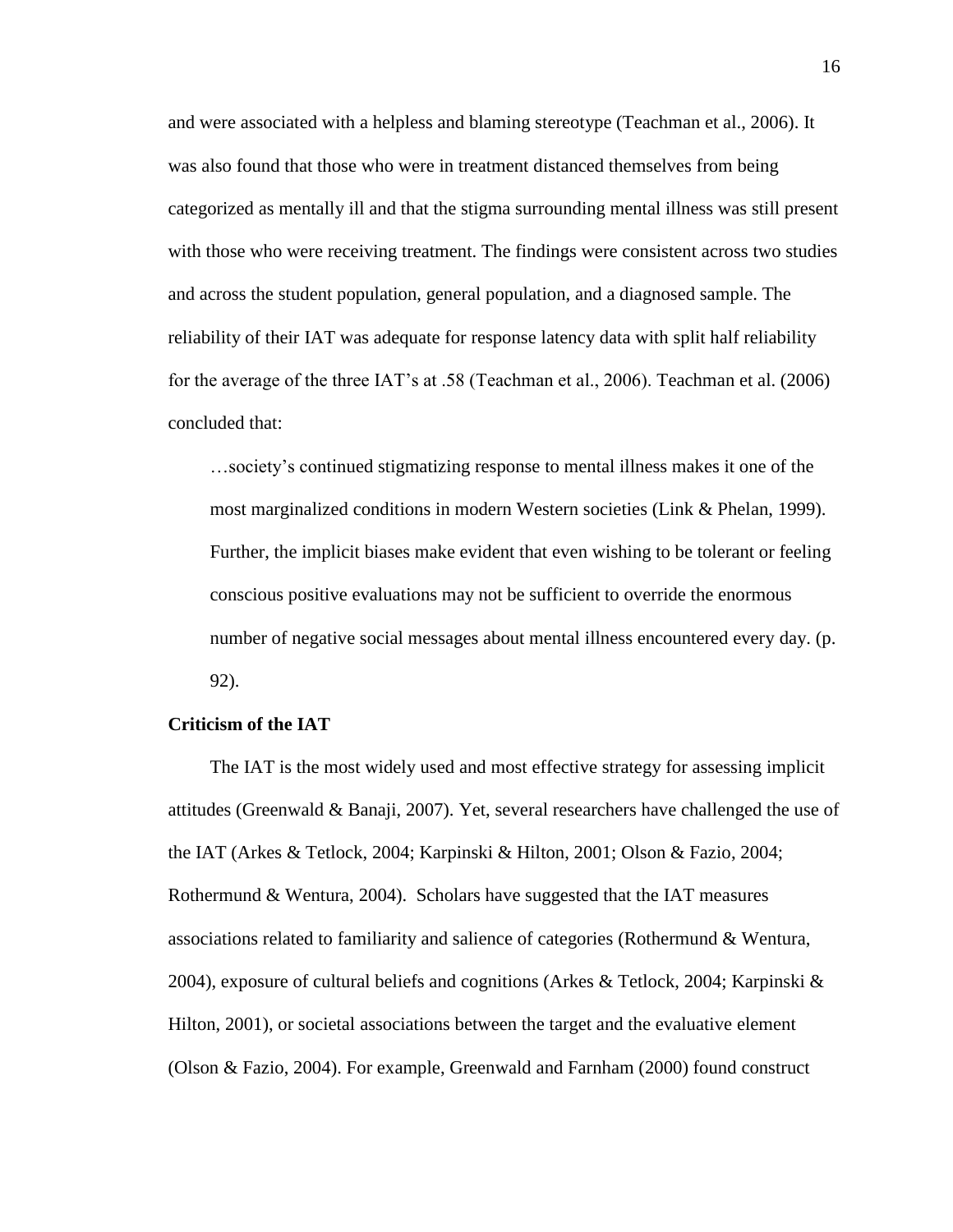divergence between implicit and explicit measures of self-esteem and self-concept. Subsequent research has lessened these concerns (Cunningham et al., 2001; Egloff & Schmuckle, 2002; Greenwald, Nosek, & Banaji, 2003; Kaprinski & Steinman, 2006). Egloff and Schmuckle (2002) used an IAT to predict anxiety and social desirability and showed that the IAT has good predictive validity (hierarchical regression yielded:  $\Delta R^2 =$ .185,  $p = .016$ .) consistent with that of an explicit anxiety instrument. In contrast, research has demonstrated low positive correlations between explicit and implicit measures of attitudes. For instance, Kaprinski and Hilton (2001) found that, where certain explicit measures predicted behavior, the implicit measures did not. They also found that mere exposure to the concepts used in their IAT tended to influence participants' response and concluded that this weakened the validity of the IAT, presumably because participants were primed to view the concepts a certain way thus their own attitudes were not shown in the IAT. Other scholars, however, have refuted these concerns by demonstrating that the IAT shows good internal, external, construct, and predictive validity (Cunningham et al., 2001; Egloff & Schmuckle, 2002; Greenwald & Banaji, 2007; Greenwald et al., 2009; Nock et al., 2010; Nosek, Greenwald, & Banaji, 1995). For example, a group of researchers found that when measuring socially sensitive topics such as discrimination toward a group of people and political candidate preferences, the IAT showed better construct and predictive validity than self-report measures (Nosek, Greenwald, & Banaji, 2007). Furthermore, Greenwald and Banaji (2007) found that with the use of a new scoring algorithm, the IAT demonstrated good internal consistency (split half correlations or alphas ranging from .70 to .90), construct (correlations between the IAT and selfreport measures have ranged from  $r = .24$  to  $r = .37$ ), and predictive validity (outperform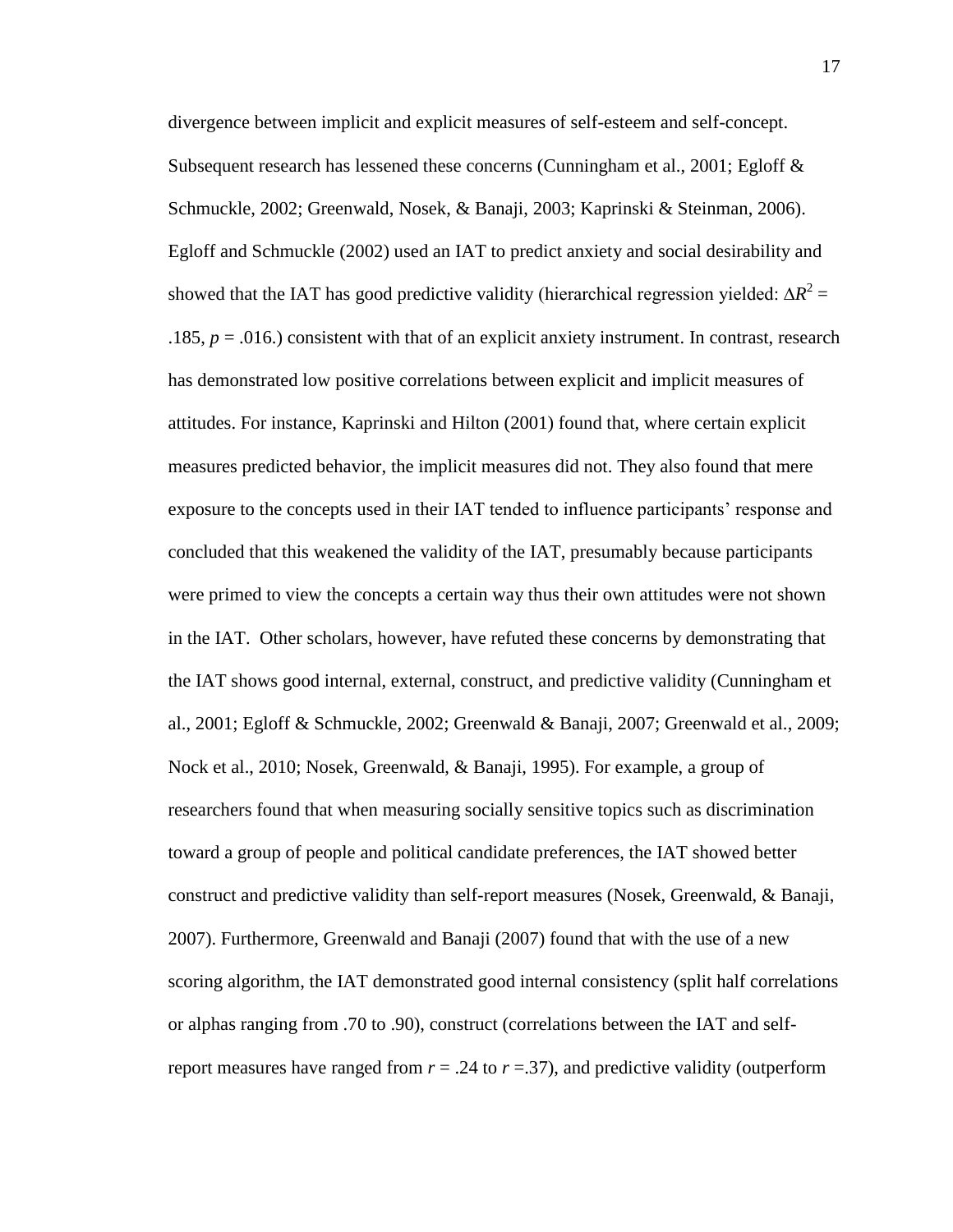self-report measures when measuring discrimination toward a social group, mean  $r_{IAT}$  = .25, mean  $r_{self-report} = .13$ ) when used correctly.

The relationship of implicit and explicit measures is another topic that has been researched and debated because both moderately high and low positive correlations between the two types of measures have been found (Conner et al., 2007; Kaprisnki & Hilton, 2001; Gawronski & Bodenhausen, 2006; Greenwald, Nosek, & Banaji 2003; Nosek, 2005; Nosek, 2007). In order to explain these discrepancies, it has been suggested that attitude importance may moderate the relationship between the IAT and explicit measures (Kaprisnki, Steinman, & Hilton 2005). It appears that the more important the variable is to the participant, the better the IAT will be in predicting relevant behavior and the stronger the relationship it will have with explicit measures (Kaprisnki, Steinman, & Hilton 2005). One example of a moderately high positive correlation was found by Nosek (2005), who reported an average correlation for 57 word pairs (such as Abstaining – Drinking, American – Canadian, Coke – Pepsi, Liberals – Conservatives) of *r* = .36 between implicit and explicit measures. An example of a low positive correlation between implicit and explicit measurements was found by Greenwald and Farnham (2000) with correlations of  $r = .12$  and  $r = .21$  along with a large construct difference between implicit and explicit self-esteem measures. Other researchers have stated that many factors influence the size of relationship between implicit and explicit measures such as individual differences, context, and the attitude domain (Kaprisnki, Steinman,  $\&$ Hilton, 2005). Payne, Burkely, and Stokes (2008) found that differences in the structure of the explicit and implicit measures undermine the relationship between the two measures. In the current study, the three subscales of the BAPS' (e.g., Intent, Stigma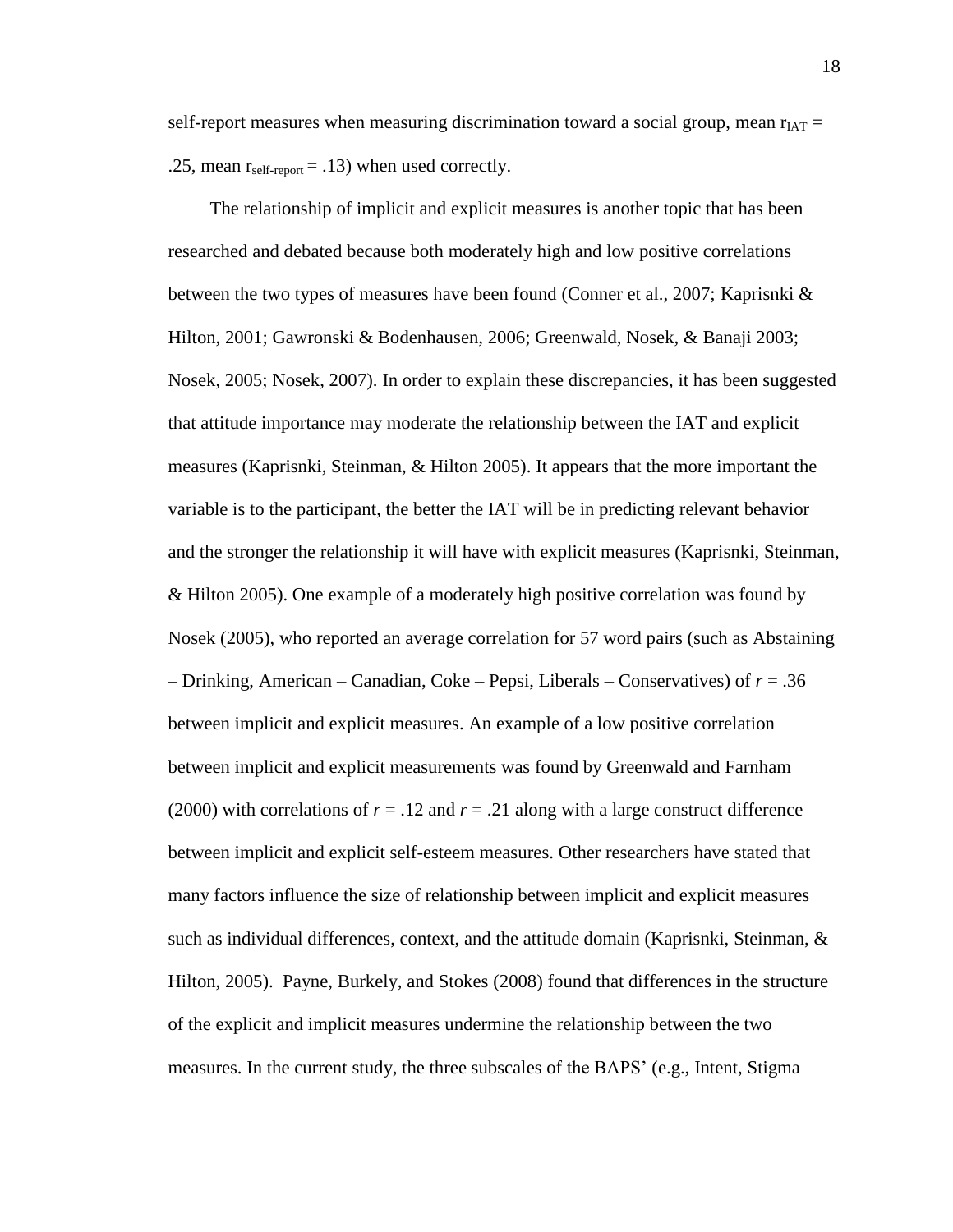Tolerance, and Expertness) were compared to their corresponding IAT categories which were kept as similar to the BAPS scales as possible. Please note that for Stigma the BAPS scale measured stigma towards seeking psychological help and the IAT measured stigma towards mental illness.

In summary, past research has focused on attitudes towards seeking psychological help using explicit scales (Ægisdóttir & Gerstein, 2009; Fischer & Farina, 1995). This research has found differences of willingness to seek help by race, gender, education, religion, and many more demographic attributes (Atkinson & Gim, 1989; Barksdale & Molock, 2009; Faye, 2005; Price & McNeill, 1992; Solberg, 1994; Sheikh & Furnham, 2000; Snider, 2003; Tata & Leong, 1994). However, explicit scales are known to be affected by social desirability and unconscious biases. Therefore, past research could be underestimating negative attitudes towards seeking psychological help (Steir & Hinshaw, 2007). It is because of this that researchers have called for a way to measure hidden and unconscious bias towards psychological help-seeking (Steir & Hinshaw, 2007). The IAT has been used to measure such biases towards race, disability, obesity, and recently stigma toward those with mental illness (Aidman & Carroll, 2002; Bessenhoff  $\&$ Sherman 2000; Greenwald, McGhee, & Schwarz, 1998; Greenwald et al., 2009; Pruett & Fong, 2006; Sekaquaptewa et al., 2003; Shariff, Cohen, & Norenzayan 2008; Teachman, et al., 2006).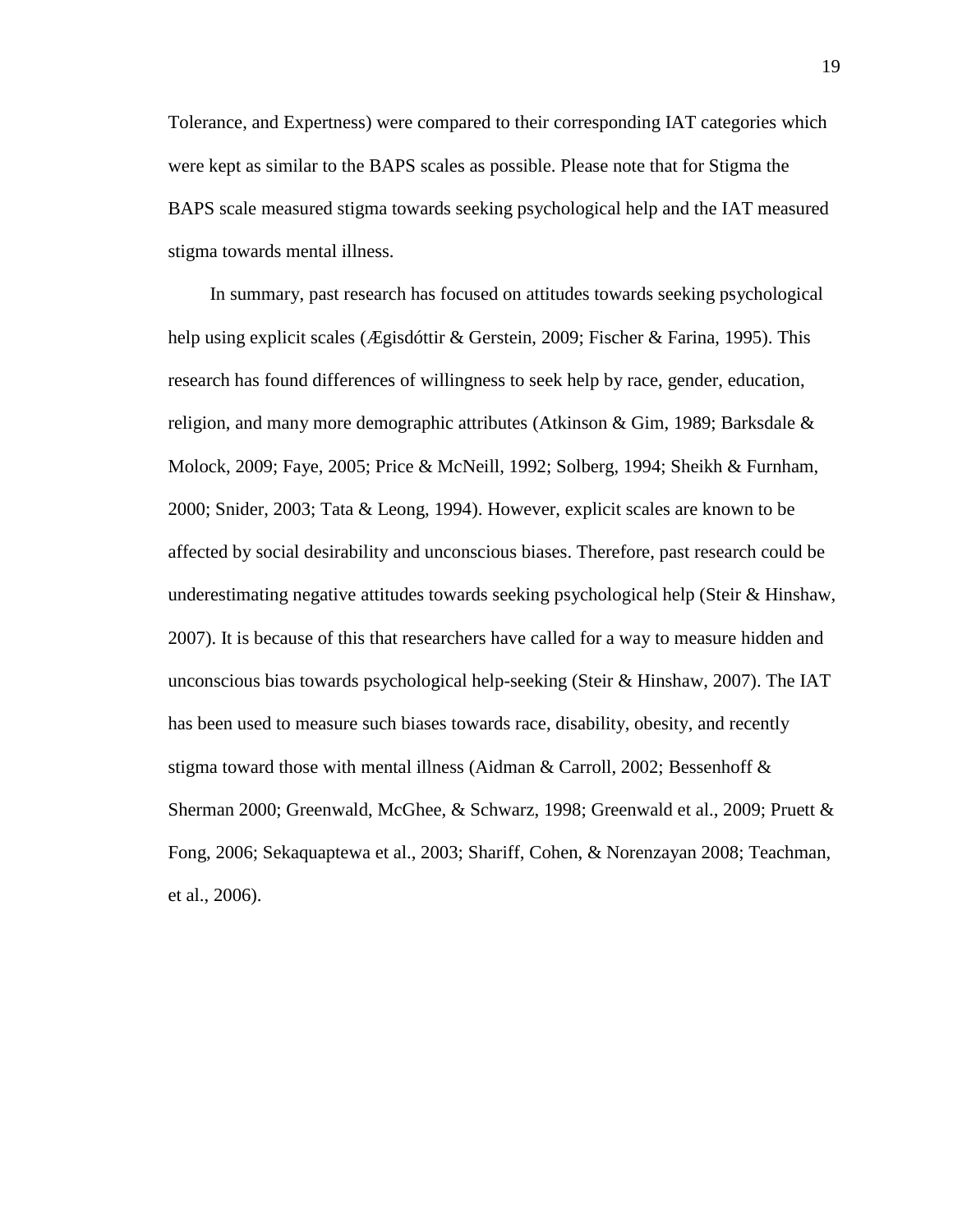## **Hypotheses**

Although explicit scales have been used to measure individuals' attitudes towards seeking psychological help, unconscious biases and social desirability remain a concern. An IAT was created to measure implicit attitudes towards seeking psychological help, which was administered alongside the BAPS. The following hypotheses were tested:

- 1. The IAT scores will indicate greater Stigma toward seeking psychological help than the BAPS Stigma Tolerance scale.
- 2. The IAT scores will indicate less Intent to seek psychological help than the BAPS Intent scale.
- 3. The IAT scores will suggest a lower belief in the Expertness of psychology professionals than the BAPS Expertness scale.
- 4. It is expected that correlations between the implicit and explicit measure of the corresponding three psychological help seeking constructs (stigma, expertness, intent) will be consistent with prior research where r is relatively low  $(r = .12$  to  $r = .30$ ).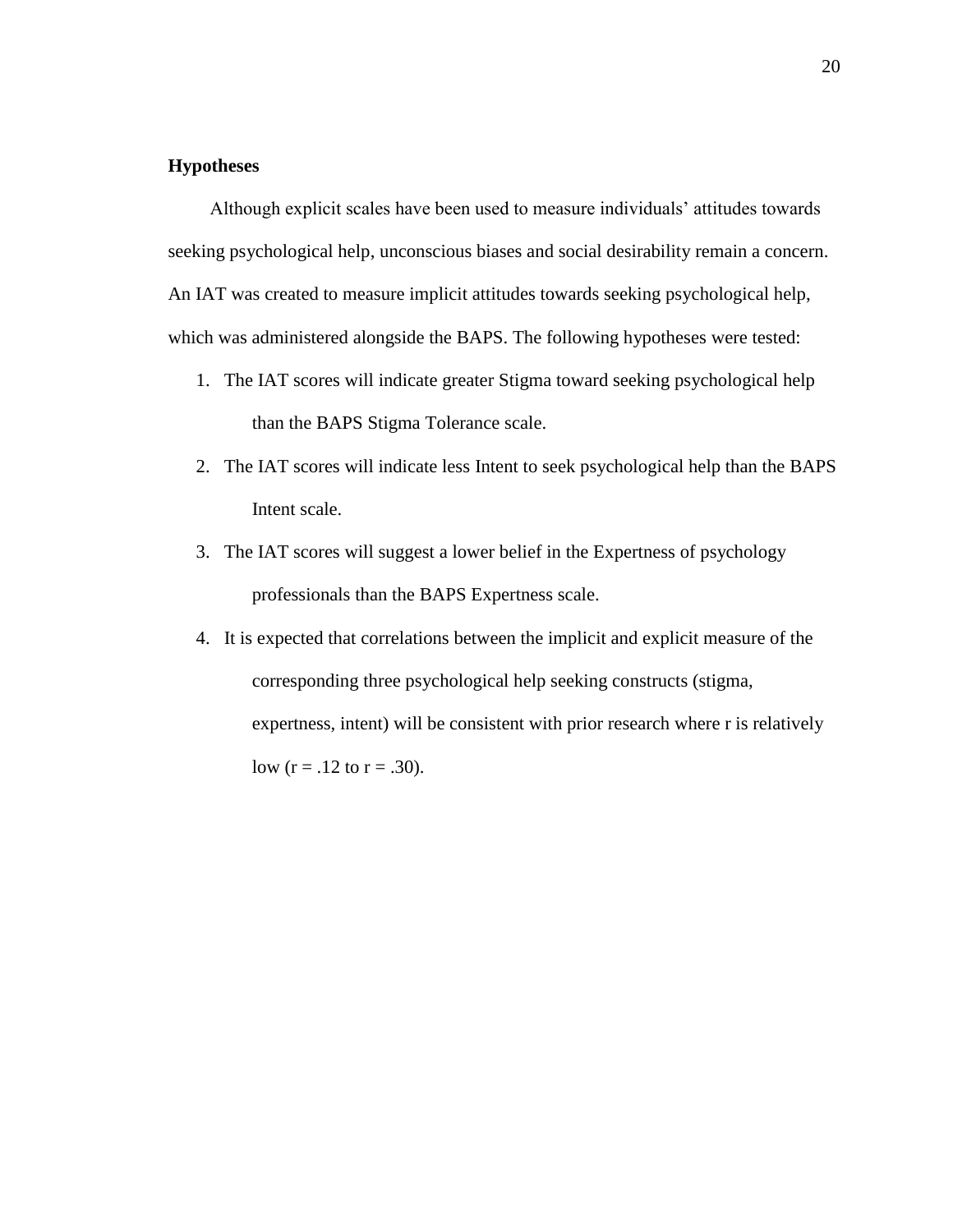## **Chapter Three**

## **Methods**

## **Participants**

The total number of participants that completed both sections of the study was 129. The mean age of the participants was  $27.68$  ( $SD = 11.15$ ), their ages ranged from 18 to 66 years. More women  $(n = 81)$  than men  $(n = 48)$  participated in the study. The majority of the participants had not sought psychological help in the past ( $n = 69, 53.5\%$ ) while 59 of the participants (45.7%) had sought psychological help in the past. Participant background information is presented in Table 1.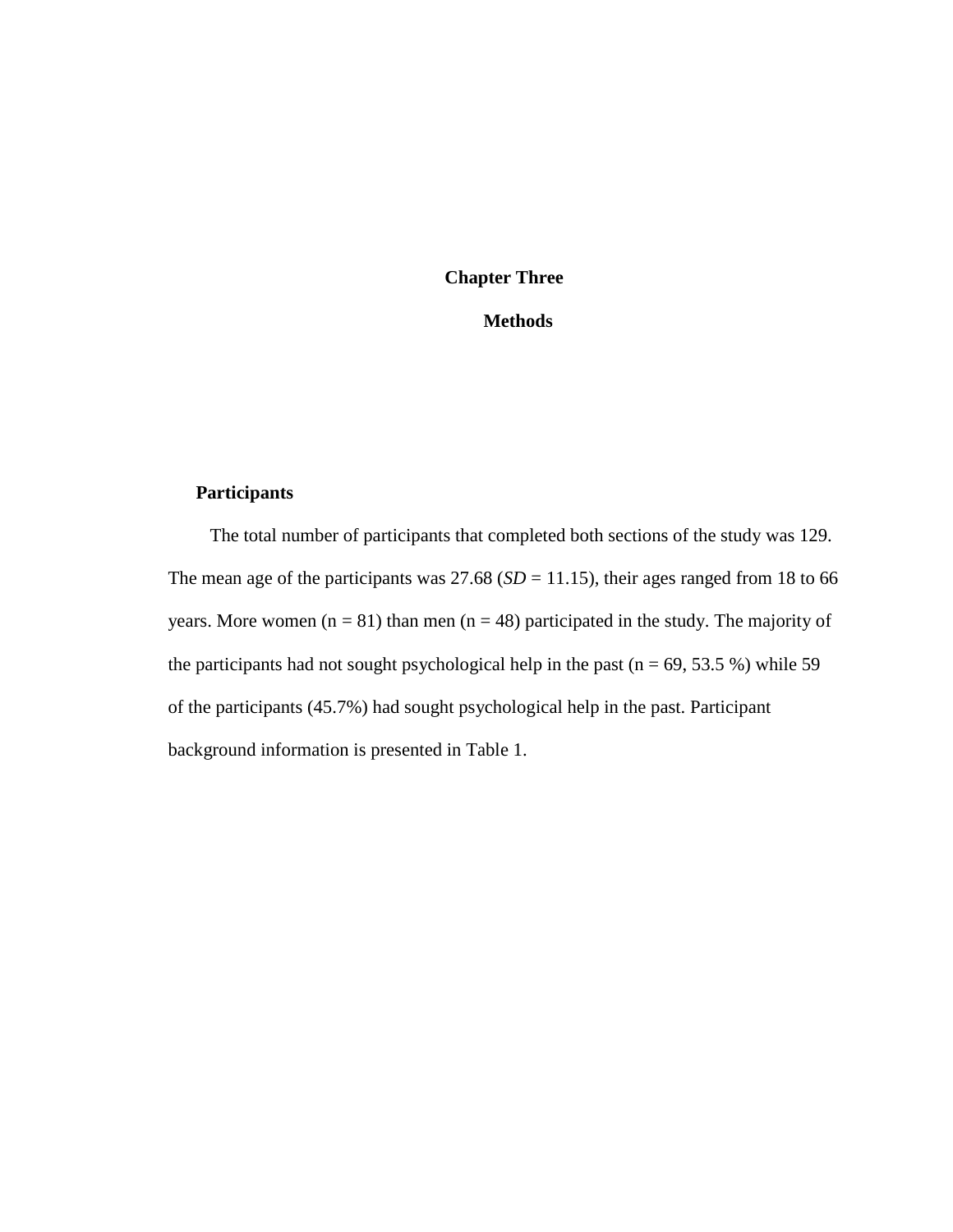| anie |  |
|------|--|
|------|--|

| Number of Psychology Classes Taken |              | <b>Educational Experience</b> |              |  |  |
|------------------------------------|--------------|-------------------------------|--------------|--|--|
| <b>Classes Taken</b>               | Participants | Education                     | Participants |  |  |
| $\overline{0}$                     | 16           | High School                   | 12           |  |  |
|                                    | 31           | Some College Experiences      | 59           |  |  |
| $\overline{2}$                     | 26           | Associate's Degree            | 15           |  |  |
| $\overline{3}$                     | 16           | Bachelor's Degree             | 22           |  |  |
| $\overline{4}$                     | 8            | Master's Degree               | 15           |  |  |
| 5 or more                          | 32           | Doctoral Degree               | 6            |  |  |
| $N = 129$                          |              | $N = 129$                     |              |  |  |

Participants included 68 Ball State University (BSU) students who were recruited via email. To diversify the sample, the general public was recruited using a snowballing technique which was done by having participants give email addresses of other potential participants. Thirty-two members of the general public were recruited using multiple media outlets. Other participants included 16 BSU faculty members and 13 students from other colleges who were recruited by multiple media outlets and the snowballing technique.

### **Measures**

**Creation of the IAT.** The creation of the IAT for this study was based on ideas and concepts measured by the three BAPS scales: Intent, Stigma Tolerance, and Expertness. The Intent scale measures persons' intentions to seek help in the future if in need. The Stigma scale measures stigmatized labeling associated with seeking psychological help and negative stereotypical views about and psychological services. Note that this is different than the BAPS scale, which measures stigma towards seeking psychological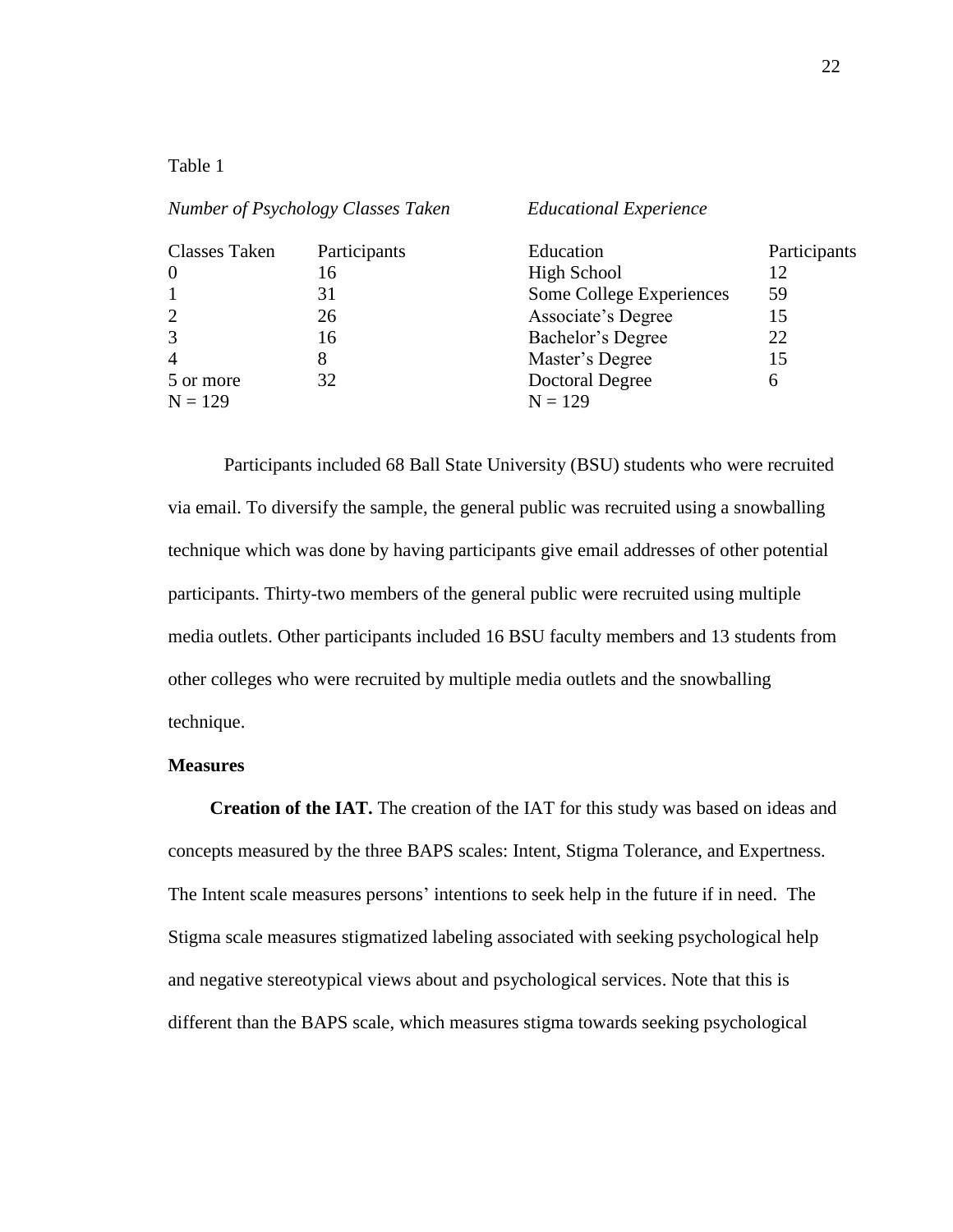help while the IAT measured stigma towards mental illness. The third scale, Expertness, measures beliefs in the merits of psychological services (Ægisdóttir & Gerstein, 2009).

The IAT looks at implicit attitudes by measuring reaction time to automatic memory-based associations without permitting conscious contemplation. The amount of time it takes for a person to respond is the implicit measure of the individual's association between the two concepts. The speed of the response measures the strength of the association between the two concepts. The individual should respond quicker when the paired categories are congruent with how the person associates the words in their memory. Thus, the dependent variable is the individual's response time to the paired categories.

The following is an example of how the IAT is administered. First, note the term "Mental Health" on the left side of the computer screen shown below and "Mental Illness" on the right side. An additional word phrase, the evaluative phrase, then appears at the bottom of the screen. The phrase is randomly drawn from the following list: Mentally Healthy, Mentally Content, Mental Order, Mental Comfort, Mental Disorder, Mentally Distressed, Mentally Ill, and Mental Disease. If the participant associates the phrase at the bottom with Mental Health he or she is to press the 'E' key. If the association is with Mental Illness the 'I' key is to be pressed. Notice that the evaluative words are close synonyms for Mental Illness or Mental Health. Participants complete several practice trials so that they associate the targets (mental health and mental illness) with the left and right side of the screen and to practice pairing the center evaluative term to the associated target by pressing the 'E' or the 'I' key. The practice trials are also used as a baseline to compare with the test trials. If a respondent selects the "wrong" key, the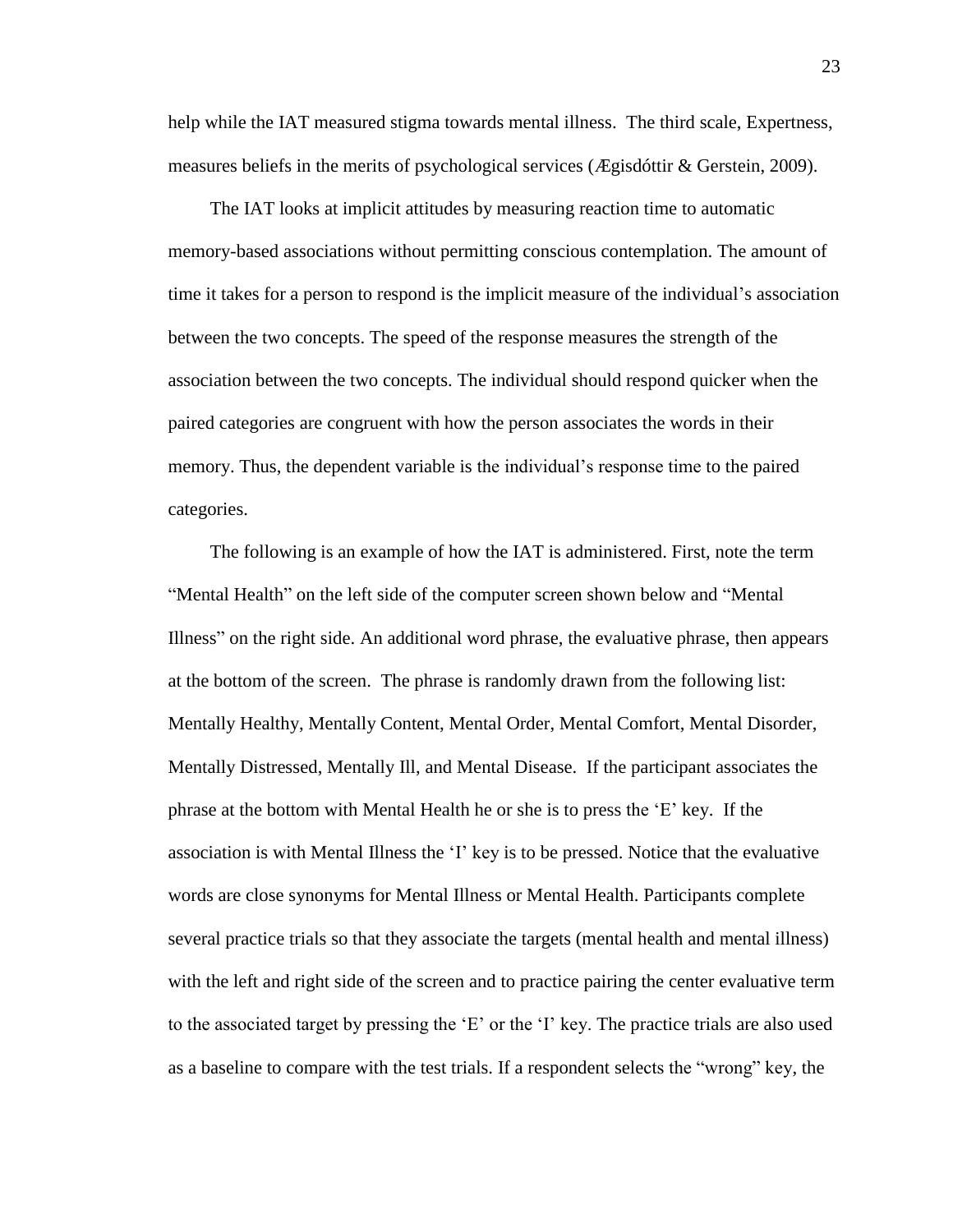individual must correct it to proceed to the next evaluative term. The next screen will have a new target (Good) on the left and (Bad) on the right. Again a word will appear in the center that must be paired with the associated target by pressing 'E' or 'I' on the keyboard. Words again are randomly drawn and include Helpless, Blameworthy, Crazy, Weak, Competent, Innocent, Sane, and Strong. As before these words are connotatively either good or bad. The next screen then combines the two targets (Mental Health and Good on the left and Mental Illness and Bad on the right). Targets stay in the same previously learned location. Now the evaluative terms will randomly be the associated terms for either Mental Health and Mental Illness or the terms associated with "Good" and "Bad" terms as demonstrated by the following depiction. This section is done twice—once as practice and once as the test block. Both of those blocks are used in measurement.

| Press 'E' For        | Press 'I' For         |
|----------------------|-----------------------|
| <b>Mental Health</b> | <b>Mental Illness</b> |
| <b>OR</b>            | <b>OR</b>             |
| Good                 | <b>Bad</b>            |
|                      | Crazy                 |

The process is then repeated in its entirety (along with the learning practice blocks) with the only change being the target (mental illness) is now on the left and mental health is on the right. The new screen is depicted below.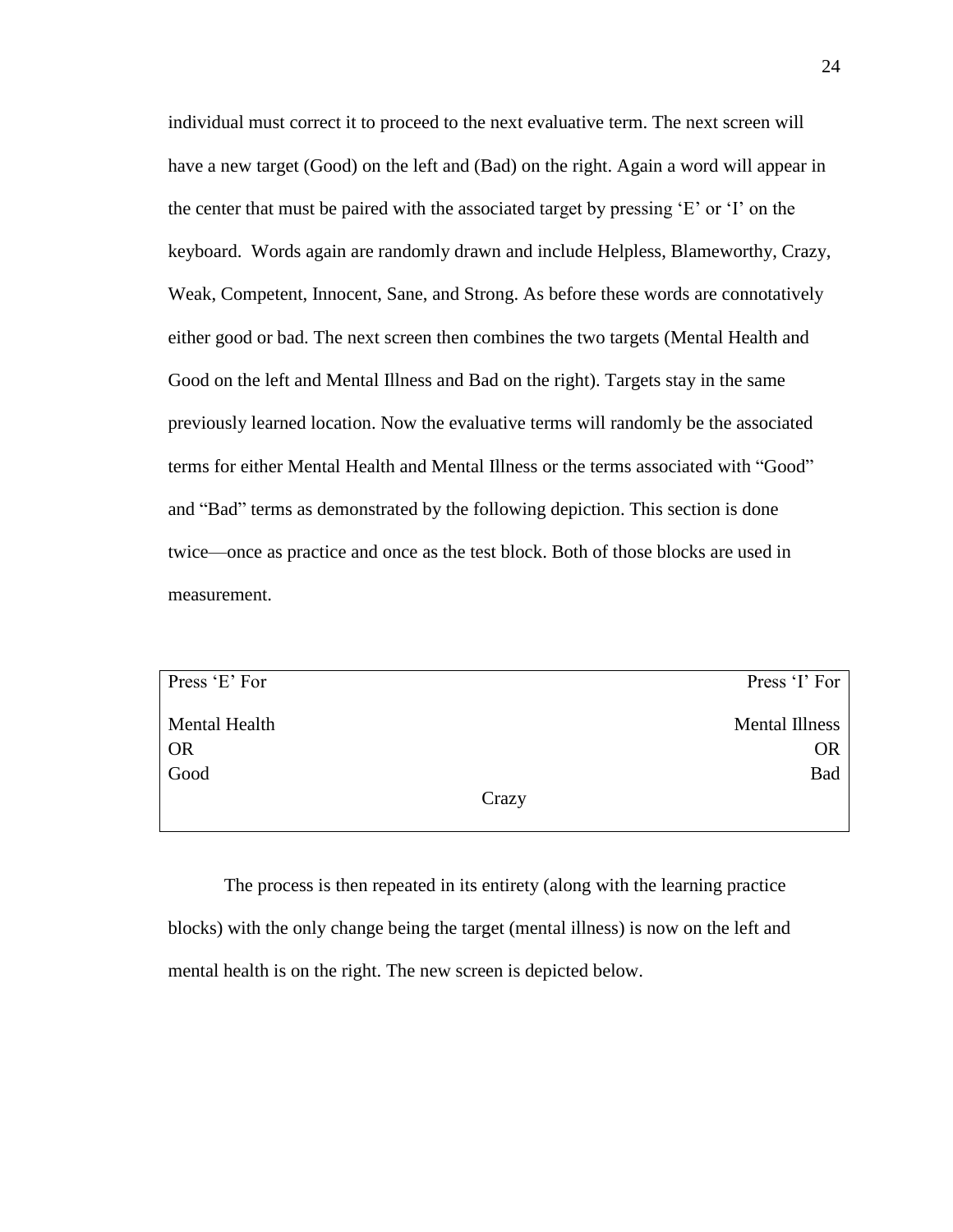Press 'E' For Mental Illness OR Good

Press 'I' For Mental Health OR Bad

Mentally Distressed

The IAT measures in milliseconds the amount of time it takes for the participant to associate the evaluative element with the target concept. The time it takes participants to respond and complete the first set of pairings is then compared to the second (flipped) set of pairings. A "d score" is the average difference between these two response times. Thus, the d score is a measure of the strength of mental association between the target concept and the evaluative element (IAT d scores should not be confused with "Cohen's d" (1992), an effect size estimate). The same learning process was used for each of the three IAT's created for the current study. The first target ("Willing to seek help versus Unwilling to seek help") was shown and paired with the evaluative terms ("Me and Others"). To measure Intent, the targets were "willing to seek help" (i.e., inclined to seek help, compliant with seeking help, prone to seek help, voluntarily seek help) and "unwilling to seek help" (i.e., against seeking help, oppose seeking help, resistant to seek help, reluctant to seek help). The next screen had the other target "me" (i.e., I, myself, mine, self) and "not me" (i.e., they, them, their, theirs, others). The terms "me" and "not me" were used in the death/suicide IAT created by Nock and colleagues (2010). The final screen had both "Willing to seek help" or "Me" and "Unwilling to seek help" or "Others" as shown in the following. The evaluative terms can then be any of the associated words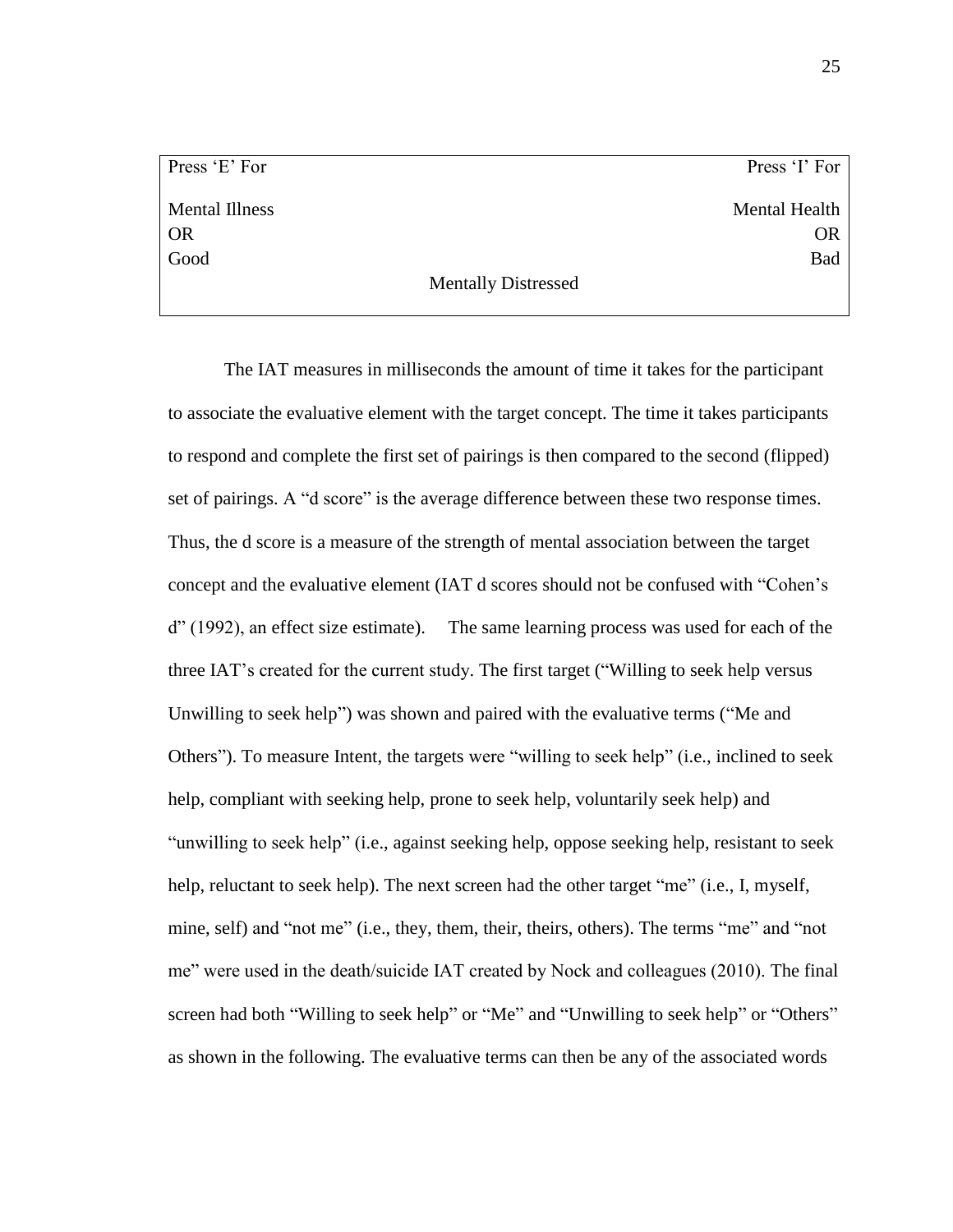from the both word groupings (Willing to seek help, Unwilling to seek help, Me, and Others).

Press 'E' For Willing to seek help OR Me Press 'I' For Unwilling to seek help OR **Others** Myself

The process continues again with the practice and test trails to relearn the new location of "Unwilling to seek help" OR "Me" on the right and "Willing to seek help" OR "Others" on the left as shown below.

| Press 'E' For          | Press 'I' For        |
|------------------------|----------------------|
| Unwilling to seek help | Willing to seek help |
| <b>OR</b>              | <b>OR</b>            |
| Me                     | Others               |
|                        | Them                 |

To measure Expertness, the IAT consisted of "psychologist" (i.e., counselor, therapist, and clinician) and "friend" (i.e., ally, associate, and companion) as the targets. The words used for psychologist (i.e., counselor, therapist, and clinician) were used for two reasons. One was to attempt to be consistent with the BAPS scale created by Ægisdóttir and Gerstein (2009) and the other to allow for more generalizable results to the related psychology fields. The evaluative word links were "expert" (i.e., professional, qualified, and helpful) and "non-expert" (i.e., unqualified, nonprofessional, and not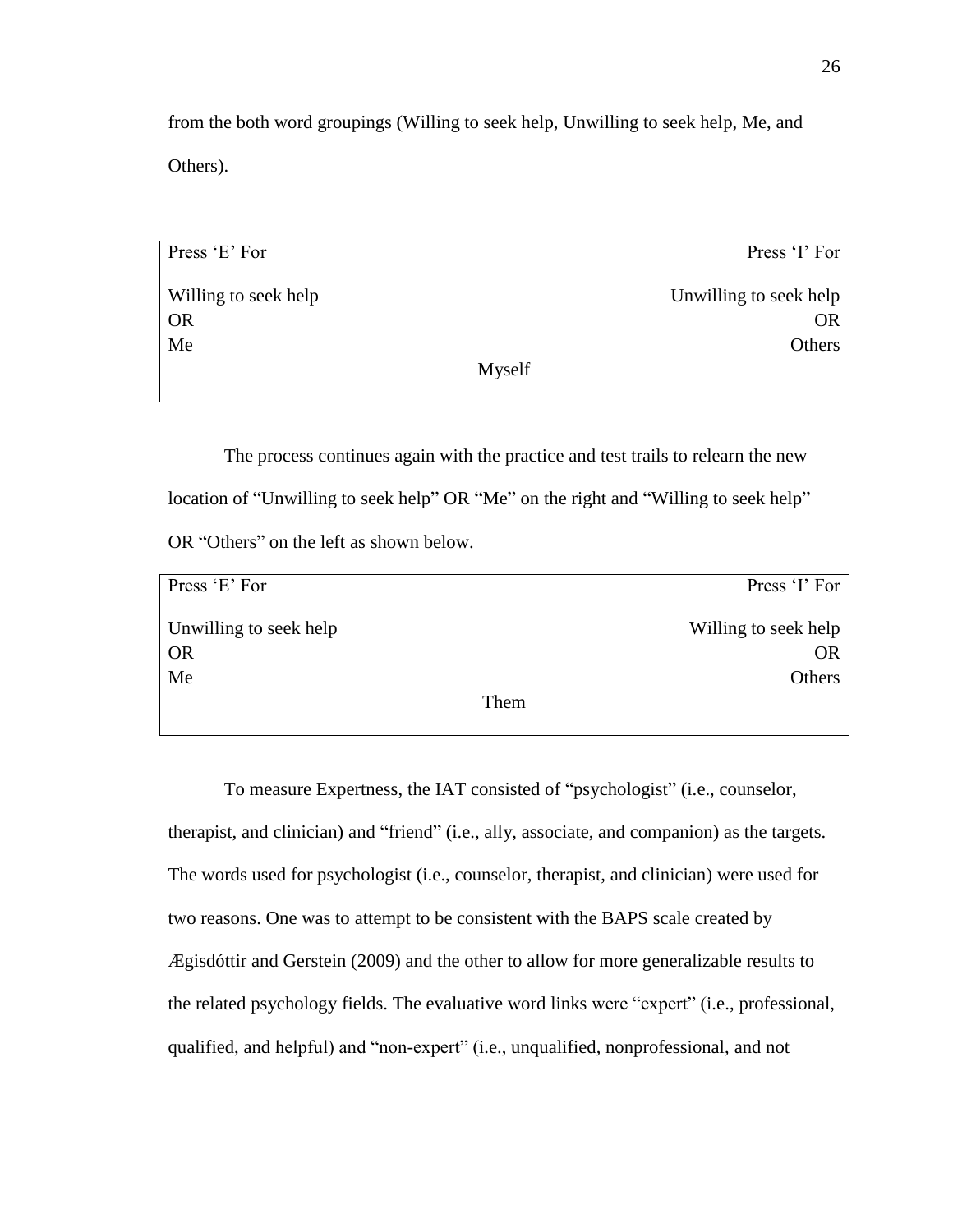helpful). The term "friend" (i.e., ally, associate, and companion) was used to describe a person that someone might be able to talk to but does not provide the expert advice and guidance that a psychology professional would provide. The depiction below demonstrates the IAT test screen for Expert.

| Press 'I' For |
|---------------|
| Friend        |
| <b>OR</b>     |
| Unqualified   |
| Expert        |
|               |

Again the process is repeated along with the practice trials. The only thing that changes is the side on which the attribute is placed.

| Press 'E' For | Press 'I' For |
|---------------|---------------|
| Friend        | Psychologist  |
| <b>OR</b>     | <b>OR</b>     |
| Unqualified   | Unqualified   |
|               | Professional  |

A full list of attributes used in the IAT can be found in Appendix A.

**Beliefs About Psychological Services.** The BAPS is an 18-item self-report scale created to measure attitudes towards seeking psychological help (Ægisdóttir & Gerstein, 2009). Participants are asked to rate how strongly they agree or disagree with statements about psychological help-seeking using a 6-item Likert scale, with 1 denoting "strongly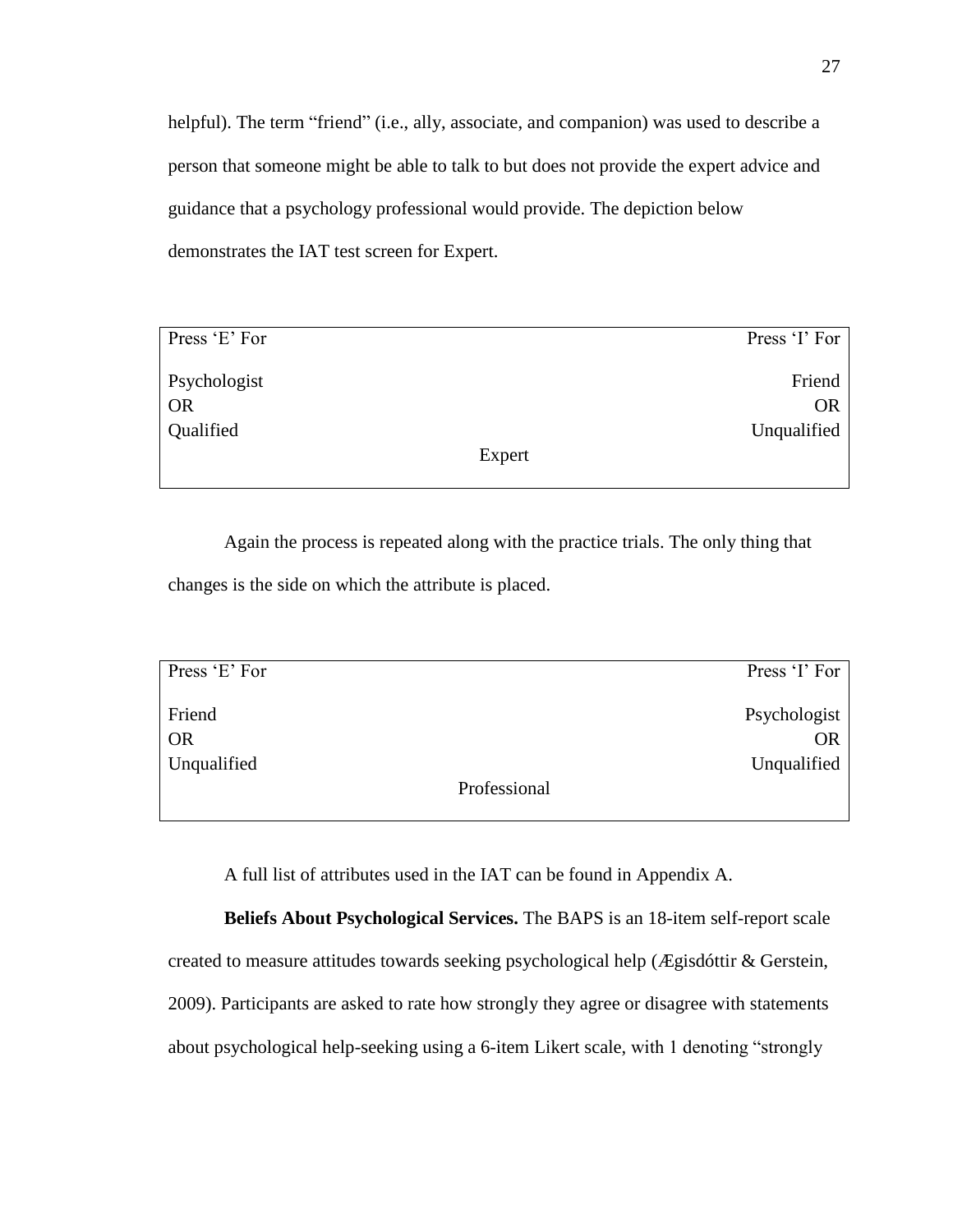disagree" and 6 denoting "strongly agree." The BAPS scale has seven negatively worded statements and 11 positively worded statements. The BAPS has three subscales: Intent which has six statements, Stigma Tolerance which has eight statements, and Expertness which has four statements. Examples of BAPS items are "At some future time, I might want to see a psychologist." (Intent), "Because of their training, psychologists can help you find solutions to your problems." (Expertness), and "Having received help from a psychologist stigmatizes a person's life." (Stigma Tolerance). The subscales are scored individually with scores ranging from 1 to 6, with the negative worded items scored in reverse (Ægisdóttir & Gerstein, 2009) so that higher scores indicate more positive beliefs in psychotherapy expertness, greater tolerance for the stigma associated to seeking psychological help, and greater intentions to seek psychological services. In a recent study, the BAPS scale was found to have good internal consistency reliability and testretest reliability (*r* > .70) (Ægisdóttir & Gerstein, 2009). The BAPS total score was correlated highly  $(r = 0.83)$  with the ATSPPH total scale score, thus supporting its convergent validity (Ægisdóttir & Gerstein, 2009).

**Demographic and background information.** An author-generated demographic and background information sheet was created for this study. Respondents were asked for their gender, year in school, previous counseling experience, number of psychology courses taken, and their ethnicity.

#### **Procedures**

As previously stated, BSU students were recruited via email. Members of the general public were recruited using multiple media outlets including: bulletins at local grocery stores, restaurants, and churches in the Muncie, Indiana, and Rock Falls, Illinois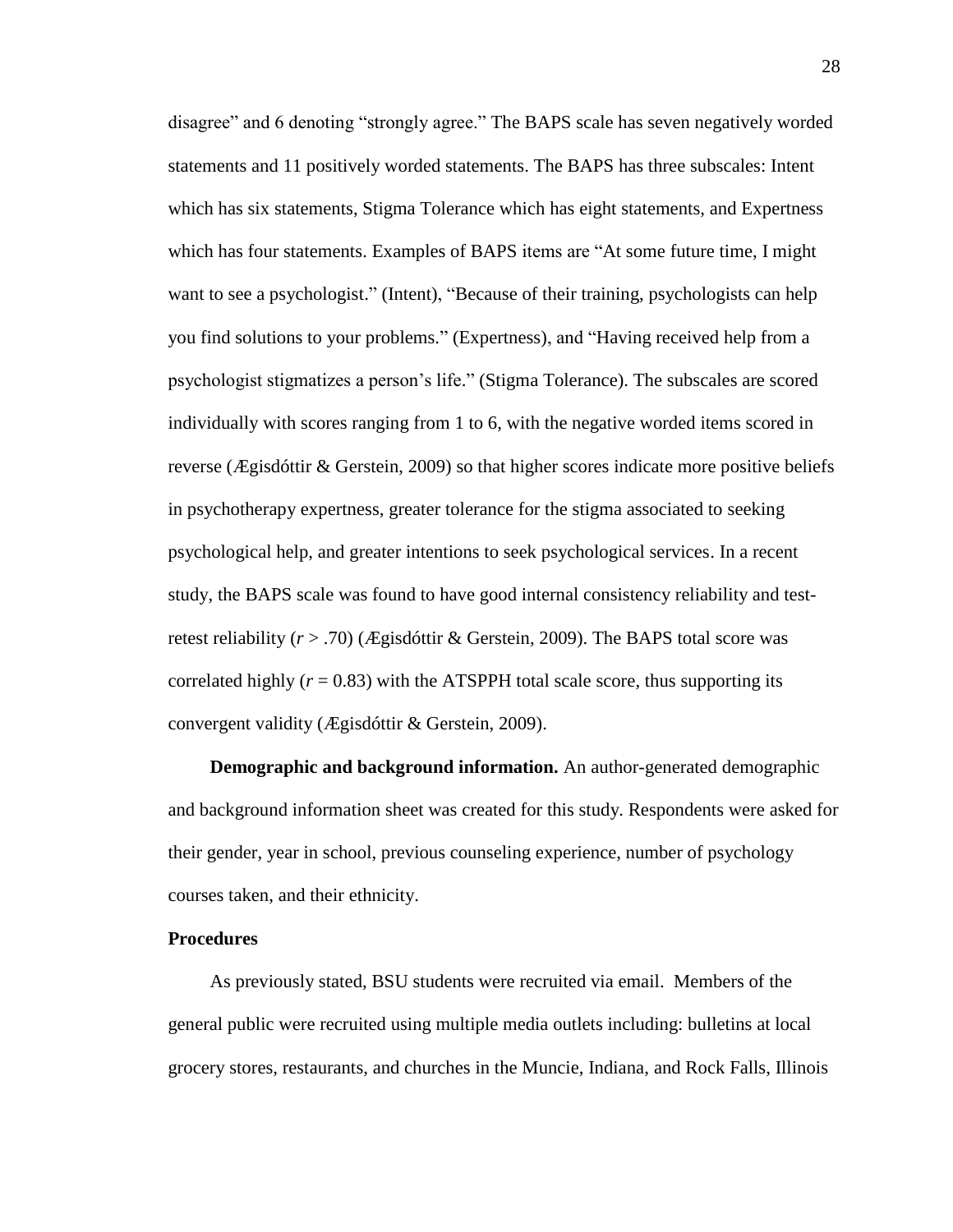areas. The participants who were recruited by email clicked on a link to bring them to the website where the IAT was located. Those who were recruited via the media outlets were told to visit a website to complete the study which took them directly to the IAT. The first screen before the IAT included an informed consent which stated, "By clicking continue I agree to participate in this research project entitled, 'Tell us how you really feel: Using the IAT to measure implicit attitudes towards seeking psychological help.' I have had the study explained to me and my questions have been answered to my satisfaction. I have read the description of this project and give my consent to participate. I also understand that if I feel uncomfortable at any moment I can drop out and still be entered into the drawing. To the best of my knowledge, I meet the inclusion/exclusion criteria for participation (described on the previous page) in this study." After clicking "continue," the introduction screen to the IAT was shown followed by the practice and then the test trials. After completing all three sections of the IAT a new window opened for the BAPS scale followed by another new window which asked for demographic characteristics. After they had responded to the questions about their demographic characteristics a new window opened for the snowballing technique. On this window participants could list emails of potential participants.

It took participants 22 minutes on average to complete all the measures. All participants were given an informed consent form at the beginning of the study and were debriefed about the purpose of the study at the end. Participants were given the opportunity to enter a drawing for a \$50 Visa gift card.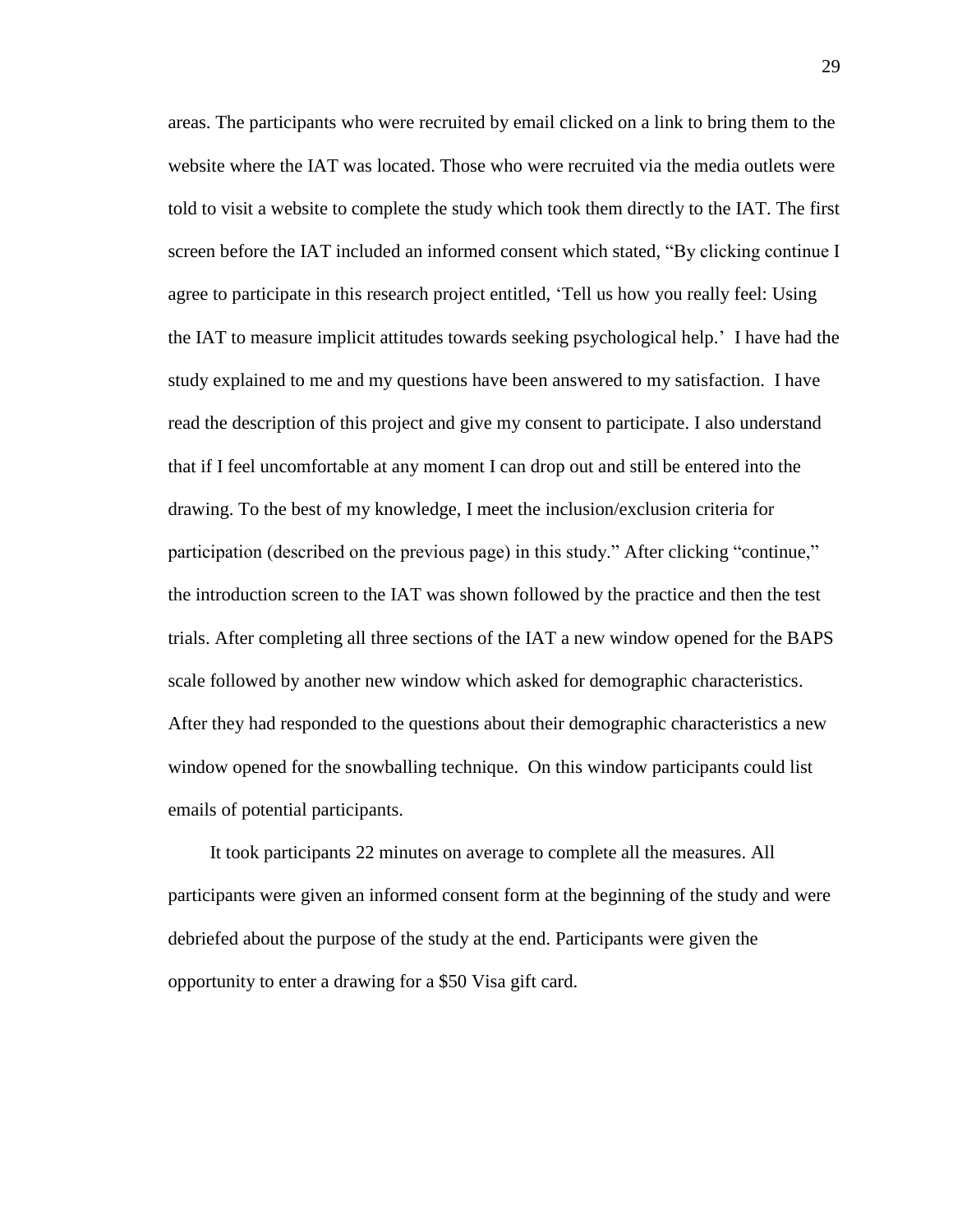#### **Chapter Four**

**Results**

#### **Data reduction**

The data from all three sections of the IAT were scored using the new scoring procedure outlined by Greenwald, Nosek, and Banaji (2003), which is argued to maximize the relationship between implicit and explicit measures. The use of this procedure was particularly important for this study because all sections of the IAT were designed to match the three dimensions of the BAPS scale. This scoring procedure also improves the predictive validity of the IAT by measuring each participant's response latency and also a latency that penalizes for errors by replacing error trials with the mean of the correct responses plus 600 milliseconds. Eighteen participants were removed from final calculations. These participants either had overall error rates above 40%, completed 10% or more of their trials in less than 300 milliseconds, or did not correctly complete all sections of the study. The average error rate for all three sections of the IAT was 9.43%. The following analyses were completed on the remaining 111 participants.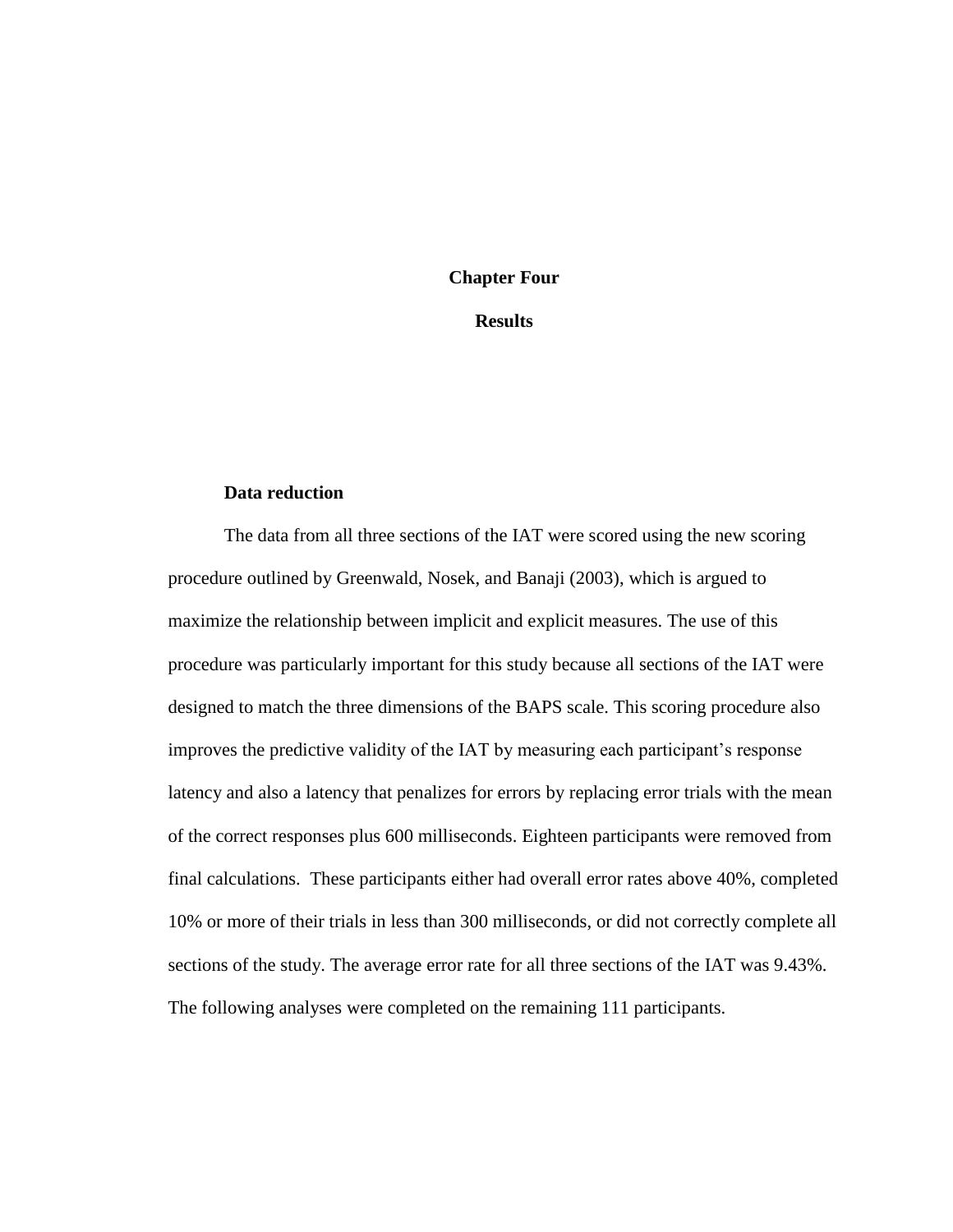#### **Reliability, Means, and Standard Deviations for Measures**

Cronbach's alpha for the BAPS Intent subscale was .90, the BAPS Stigma subscale was .86, and the BAPS Expertness subscale was .81. To calculate Cronbach's alpha for the IAT, the 20 practice trials and 40 test trials of each section were paired, revealing a reliability coefficient of .60 for Intent, .95 for Stigma, and .74 for Expertness. Mean scores for the IAT and BAPS scales are reported in Table 2. As previously explained, the "d score" is the difference between the two associations of the target concept and the evaluative element. Thus, the d score is essentially a measure of the strength of association between the target concepts and the evaluative element. The IAT results for "willing to seek psychological help" and "me" were positive, which suggests an association between "me" and "willing to seek help" (d score  $= .56, SD = .31$ ). The results of the explicit BAPS scale measuring Intent or willingness to seek psychological help showed an overall moderately high mean (mean  $= 4.29$ ,  $SD = 1.17$ ).

One explanation about why people do not seek psychological help is that they may not perceive counselors as experts. However, the IAT revealed that there was a relatively strong positive association between psychologist (including counselor, therapists, and clinician) and the term expert (d score = .46, *SD*= .418). Scores of the explicit BAPS scale suggested a similar belief that counselors were experts, with an overall mean score of  $4.76$  (*SD* = .91).

For the Stigma category of the IAT, "mental health" (mentally healthy, mentally content, mental order, or mental comfort) and "mental illness" (mental disorder, mentally distressed, mentally ill, or mental disease) were paired with "bad," (helpless,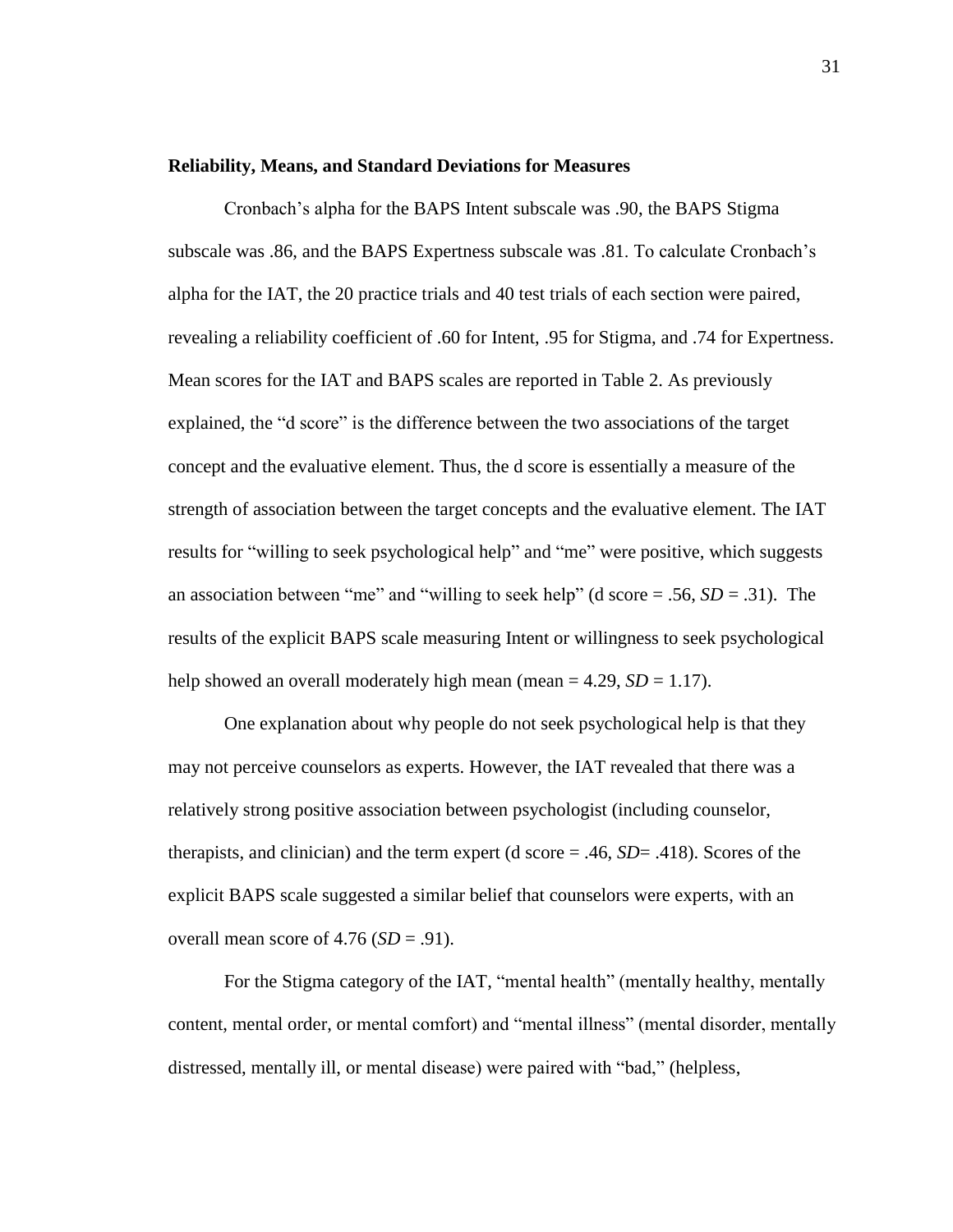blameworthy, crazy, or weak) and "good" (competent, innocent, sane, or strong). There was unexpectedly little to no relationship association between mental health and the term "good" or for mental illness and the term "bad;" the d score was .07 (*SD* = .92). The implicit measure thus showed that mental health or its absence is not associated with either good or bad. This contrasts strongly with the BAPS Stigma Tolerance scale. This scale received the highest of all three BAPS scores with a mean of  $4.85$  ( $SD = .91$ ). This high score on Stigma Tolerance scale reflects a positive view of seeking psychological help.

Table 2

#### *Descriptive Statistics of the IAT and BAPS Measures*

|         |      |      | Z Scores             | <i>SD</i> |
|---------|------|------|----------------------|-----------|
| $-.20$  | 1.45 | .56  | 2.70E-07             | .31       |
| $-1.54$ | 1.36 | .08  | $-2.70E-07$          | .92       |
| $-.64$  | 1.30 | .45  | $-5.40E-07$          | .42       |
| 1.00    | 6.00 | 4.29 | 1.80E-07             | 1.17      |
| 1.00    | 5.00 | 4.85 | 3.60E-07             | .92       |
| 1.00    | 6.00 | 4.76 | 9.90E-07             | .91       |
|         |      |      | Minimum Maximum Mean |           |

 $N = 111$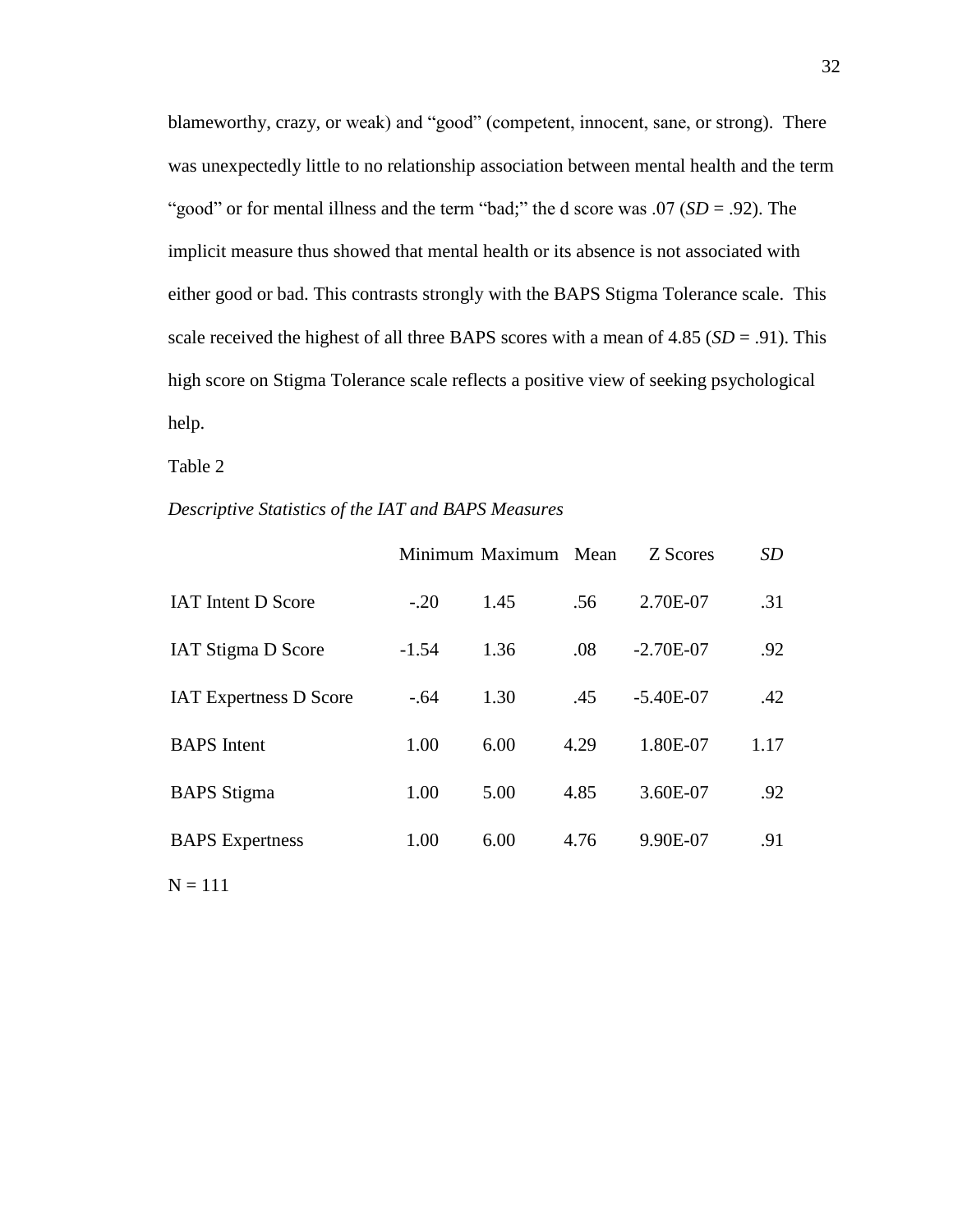#### **Hypotheses Testing**: **Implicit vs. Explicit Results**

To compare the implicit and explicit measures of psychological help-seeking attitudes and intentions, the six scale scores were standardized by converting them into z scores. This was done by subtracting the mean scores from each scale and dividing by the standard deviation of each score. The results are reported in Table 1 and Figure 1. Figure 1 demonstrates the relationship between the two measures on all three dimensions (Intent, Stigma, and Expertness) after being standardized for comparison purposes.

#### **Figure 1**



**IAT vs. BAPS Z-Scores** 

*Note.* Scientific notation was used because the z scores are very small.

The first hypothesis stated that IAT scores would indicate greater stigmatization toward psychological services compared to the BAPS. This hypothesis was not supported. As Figure 1 reveals, the average IAT scores on stigmatization were lower (lower IAT Stigma scores reflect a more positive view while lower BAPS scores reflect a more negative view) than the corresponding BAPS scores. In general the IAT was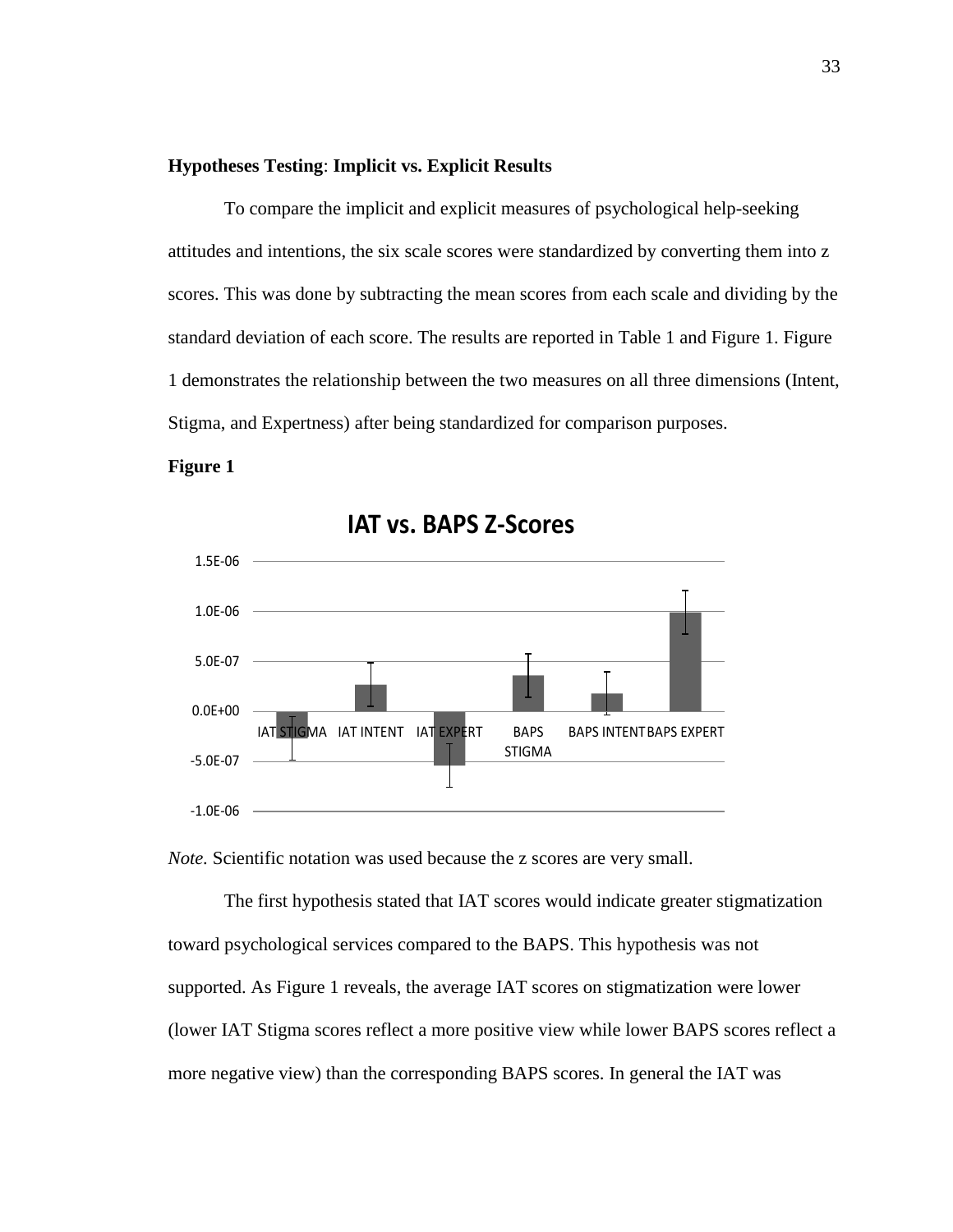constructed to be similar to the BAPS scale such that higher scores on the stigma construct would reflect more positive views toward psychological help seeking. However for stigma this was not the case. One of the problems with using an IAT is that the relationships between the categories cannot be isolated which means that those who associated "mental health" as "good" could not be separated from those associating "mental illness" with "bad." This was a design flaw, which caused the data to not be normally distributed so the z score requirement was not fulfilled. Furthermore, the Stigma Tolerance scale of the BAPS measures persons' indifference to the stigma attached to seeking psychological help instead of stigma toward mental illness which was the idea targeted on the IAT measure. Therefore these results should be interpreted with caution. It should be noted that there was a very small positive association between mental health as good, and mental illness as bad (d score = .08) (See Table 1).

The second hypothesis stated that the IAT would indicate less Intent to seek psychological help than the BAPS scale. On average the BAPS Intent scale indicated lower intention to seek psychological help than the IAT. Therefore this hypothesis was not supported (see Figure 1). The third hypothesis stated that the IAT scores would suggest lesser belief in counselor Expertness than the BAPS Expertness scale. Figure 1 shows that responses to the IAT suggested lower belief in the Expertness of psychology professionals compared to responses from the BAPS scale. Therefore, this hypothesis was supported.

The final hypothesis stated that the IAT and the BAPS would show low correlations similar to what past research comparing explicit and implicit scores has demonstrated. This hypothesis was supported. As Table 3 reveals, none of the BAPS and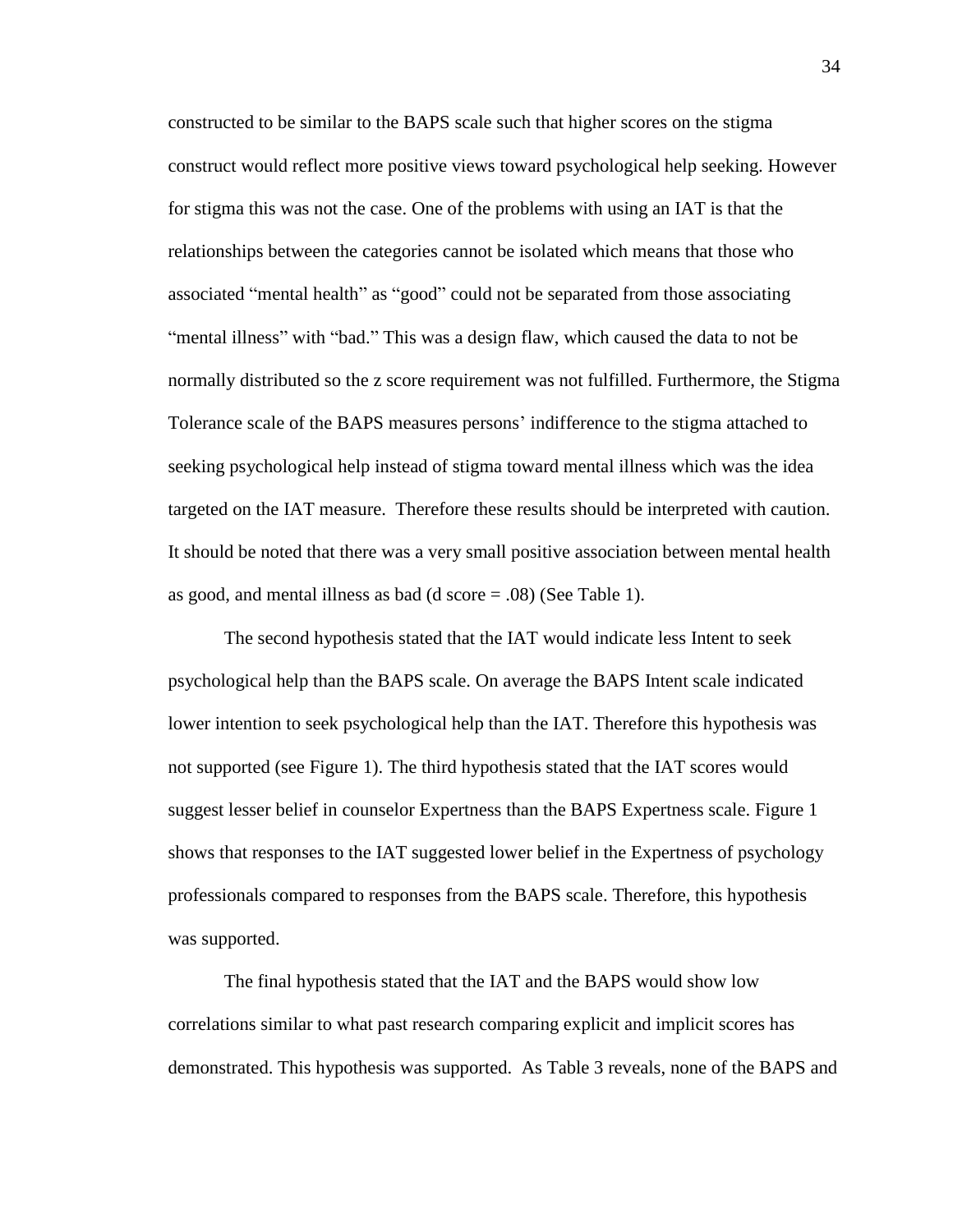the corresponding IAT scores were significantly correlated. Nevertheless, there were unanticipated and significant correlations between some of the BAPS scores and the IAT scores. BAPS Intent significantly correlated in the positive direction with the IAT Stigma scores  $(r = .25, p = .01)$  and the IAT scores for psychologist as experts  $(r = .25, p = .01)$ . BAPS Stigma scores correlated significantly with the IAT Expertness scores ( $r = .21$ ,  $p =$ .03) and approached a significant correlation with IAT Stigma,  $(r = .19, p = .05)$ . These correlations between explicit and implicit measures are consistent with prior research which has found correlations ranging from  $r = 12$  (Greenwald & Farnham, 2000) to  $r =$ .30 (Nosek, 2005). These low but significant correlations suggest that these different types of measurements and scales all assess similar attitudes and beliefs. Yet it is unclear why the correlations between implicit and explicit measures of purportedly the same constructs were lower than what previous research has found ( $r = .08$ ,  $r = .08$ ,  $r = .06$ ). Future research should consider why these correlations were so low.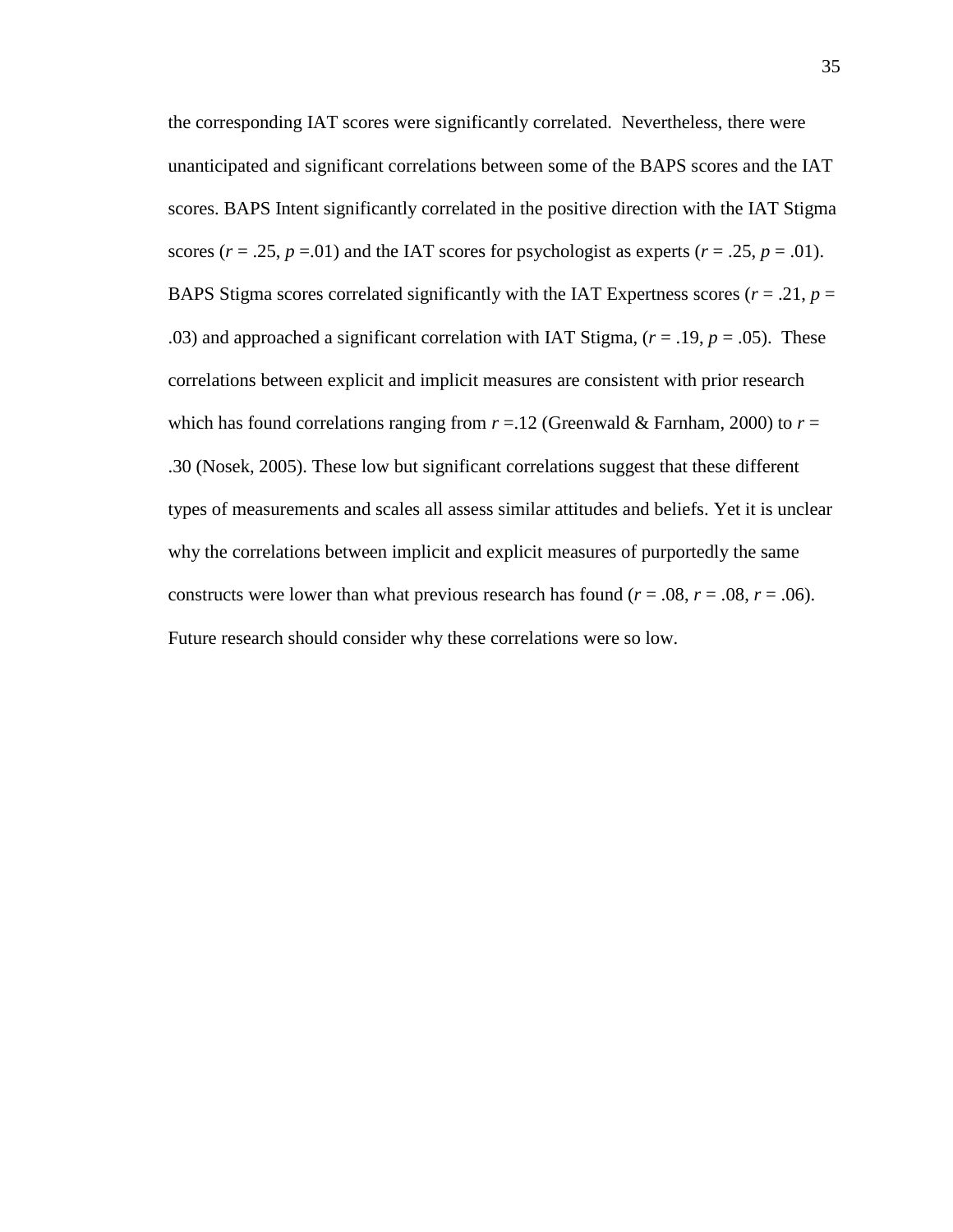## Table 3

## *Correlations Between and Among Measures*

|               |                                | IAT IAT IAT BAPS BAPS BAPS                |             |     |
|---------------|--------------------------------|-------------------------------------------|-------------|-----|
|               |                                | INTENT STIGMA EXPERT INTENT STIGMA EXPERT |             |     |
| <b>IAT</b>    |                                | 1 $.26^{**}$ $.20^{*}$ $.08$ $.08$        |             | .06 |
| <b>INTENT</b> |                                |                                           |             |     |
| <b>IAT</b>    | $.26^{**}$ 1 $-.01$ $.25^{**}$ |                                           | $.19$ $.15$ |     |
| <b>STIGMA</b> |                                |                                           |             |     |
| <b>IAT</b>    |                                | $.20^*$ $-.01$ 1 $.25^{**}$ $.21^*$       |             | .14 |
| <b>EXPERT</b> |                                |                                           |             |     |
| $N = 111$     |                                |                                           |             |     |

\*\*. Correlation is significant at *p* < 0.01 (2-tailed).

\*. Correlation is significant at *p* < 0.05 (2-tailed).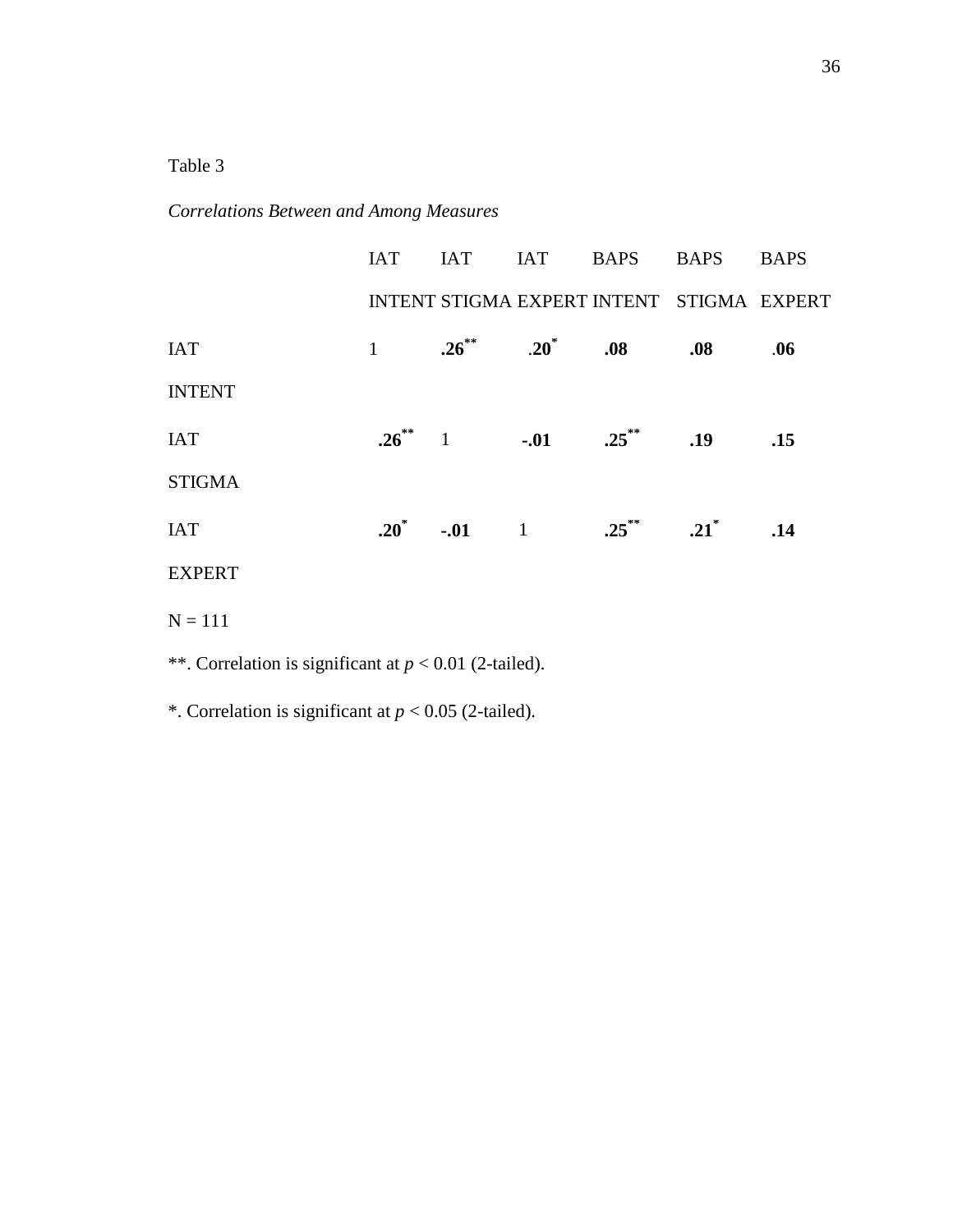#### **Chapter Five**

#### **Discussion**

Prior research using the IAT has shown that there are negative implicit and explicit attitudes towards those with mental illness (Teachman et al., 2006). Past research has also demonstrated that these negative attitudes are worse than participants will openly acknowledge on a direct assessment (Teachman et al., 2006). The present study supported the hypothesis that the IAT would demonstrate less belief in the expertness of psychology professionals compared to those beliefs found using the BAPS scale. Contrary to what was expected, the present study found that the BAPS scale revealed less willingness to seek psychological help than did the IAT. It was proposed that the three sections of the IAT and the BAPS would significantly correlate with one another but this was not the case. Prior research has shown correlations between implicit and explicit measures to range from *r =* .12 to .36 (Greenwald & Farnham, 2000; Nosek, 2005). Consistent with prior research, the correlations between the IAT and the BAPS for Expertness and Stigma ranged from *r =* .14 to .25. However, the correlations between the BAPS and the IAT Intent were low in comparison ( $r = .06$  to .08). More research on these varying correlations is needed.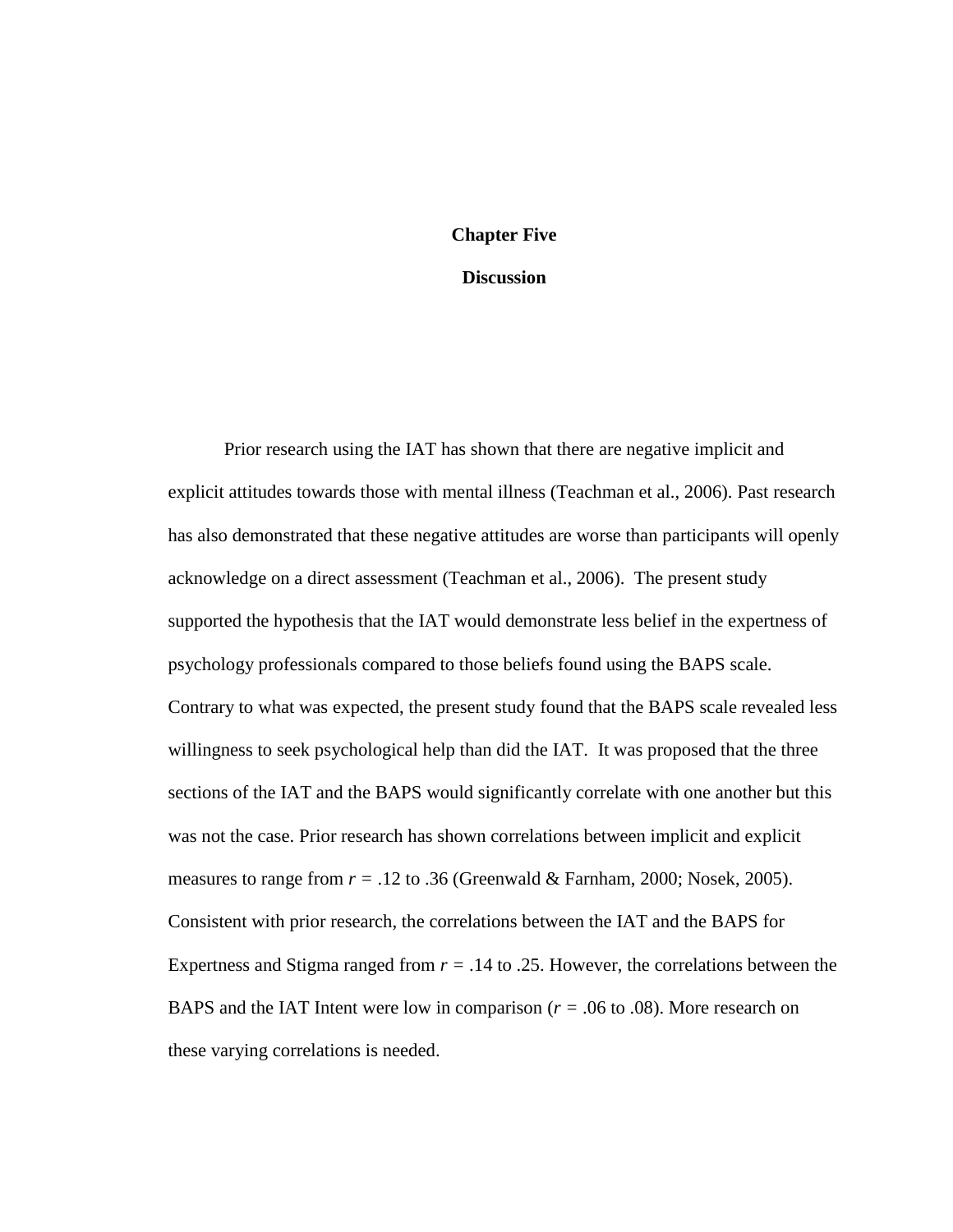#### **Limitations**

One fundamental issue with the IAT used to measure attitudes towards seeking psychological help is that it must be paired with opposite attributes, which can be difficult to do when dealing with such complicated matters as help-seeking attitudes and intentions. Finding opposite attributes for mental illness and counselors versus friends was challenging. Future research could improve the IAT that was used in this study by using better word pairings. There may be better attributes to assess Stigma, Expertness, and Intent to seek psychological help than those used in the current study. One word pairing that was very difficult was the mental health with "good" and mental illness with "bad." Perhaps a better way to assess stigma would be to pair "embarrassed to seek help" with "comfortable with seeking help". This would measure how ashamed participants feel about seeking help and could be a better measure of stigma than trying to pair mental health with "good" and mental illness with "bad." One may assume that most people want to be mentally healthy. Also future research should pay careful attention to stigma because there are two types of stigma related to seeking psychological help: stigma towards mental illness and the stigma associated with seeking help. These are two related concepts that should be treated separately. If future researchers seek to use an IAT to measure stigma and compare it to an explicit measure they should measure the same stigma concept. Another word pairing that could be improved is in the "expert" category with the friend and non-expert word pairing. Perhaps someone like a group leader who has not had professional psychological training would be a better opposing attribute.

Another issue that posed a challenge to this study was the difficulty in using just one word to represent help-seeking attitudes and intentions. This limitation was dictated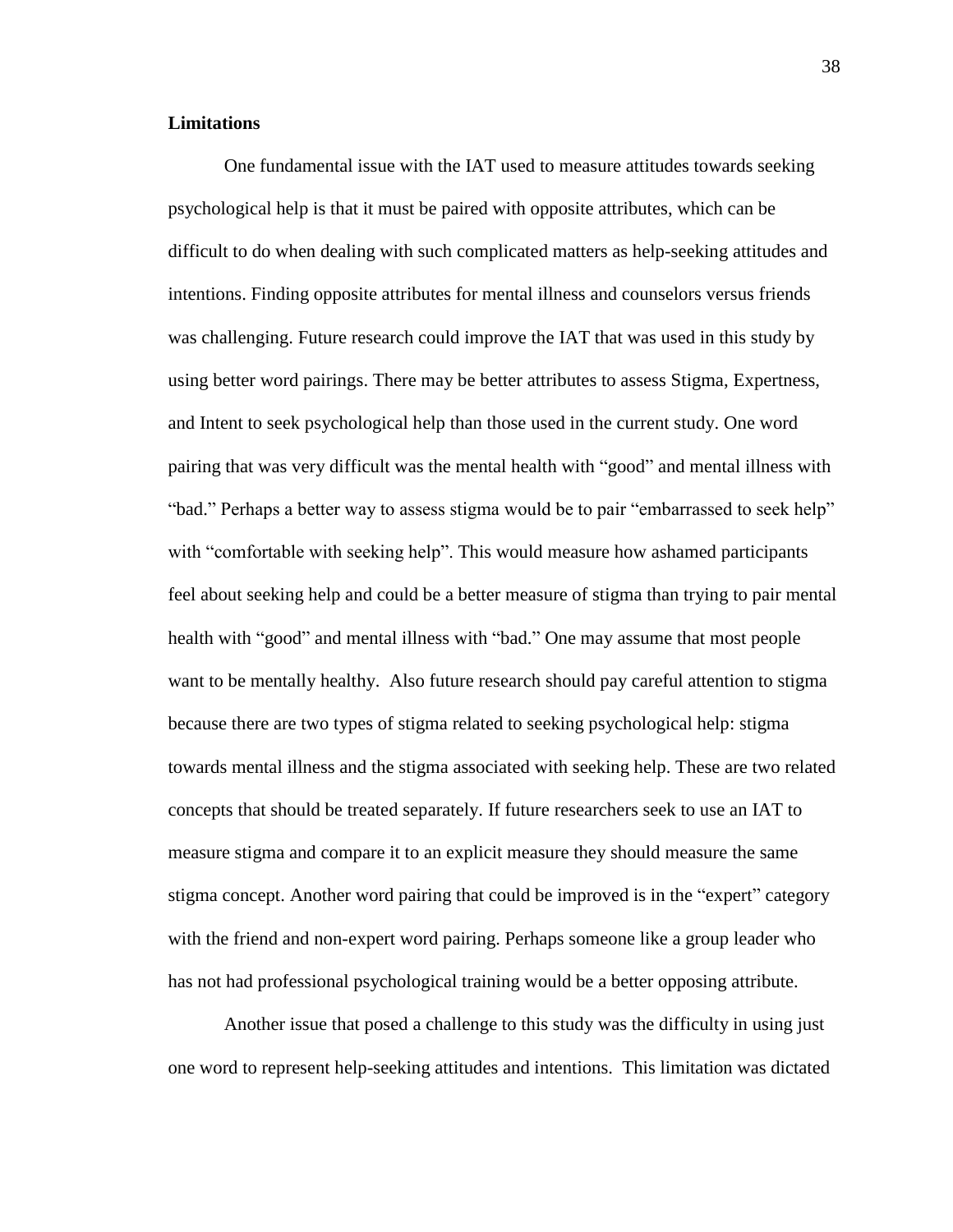by usual practice with the IAT. In the present study, the present researcher attempted to address this problem by using short word pairings such as "Unwilling to seek help." Another method used in this experiment was to have a sentence explaining the association throughout the experiment such as "This demonstration of the Implicit Association Test (IAT) will measure how willing you and those close to you are to seek psychological help when in need." It is unknown if these techniques had a particular influence on the participants' perception of the IAT. Further research on this matter is needed.

#### **Conclusion**

Because people do not always want to tell someone how they really feel or think about sensitive topics, using an explicit scale to ask questions about topics that are socially charged may be problematic. Whether or not someone is willing to seek psychological help is something that he or she may answer differently depending on if the questioner is a researcher, a loved one, or a close friend. The present study hypothesized that by utilizing the IAT it would be possible to obtain a more accurate response. Yet, it is unclear if the present results support this contention. Much more work needs to be done with the IAT before one can assume it effectively measures psychological help seeking attitudes and intentions. In the future, it may be possible to utilize the IAT to measure how people truly feel about seeking psychological help.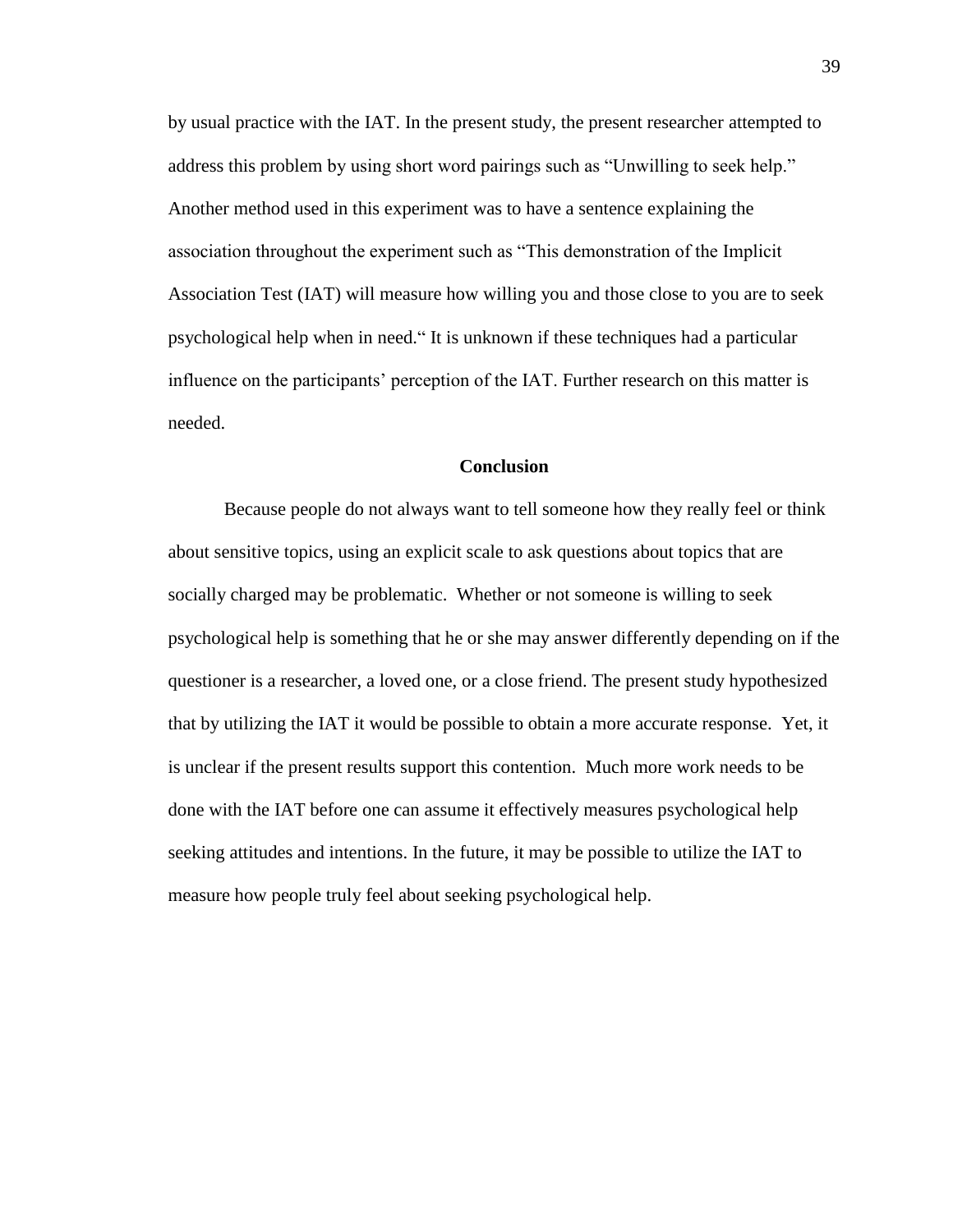The present study demonstrated that by utilizing the IAT and the BAPS, it may be possible to measure individuals' conscious, unconscious, and hidden attitudes towards seeking psychological help. It was discovered that when participants responded to the implicit IAT measure, they reported greater willingness to seek psychological help, they reported lower stigma towards seeking psychological help, and lower belief in the expertness of psychology professionals than when they responded to the explicit BAPS scale. Thus, given that only two of the four hypotheses proposed were supported it remains unclear at this time if the implicit measure does reflect a less biased and more accurate representations of participants' true attitudes towards seeking psychological services compared to responses from the BAPS scale.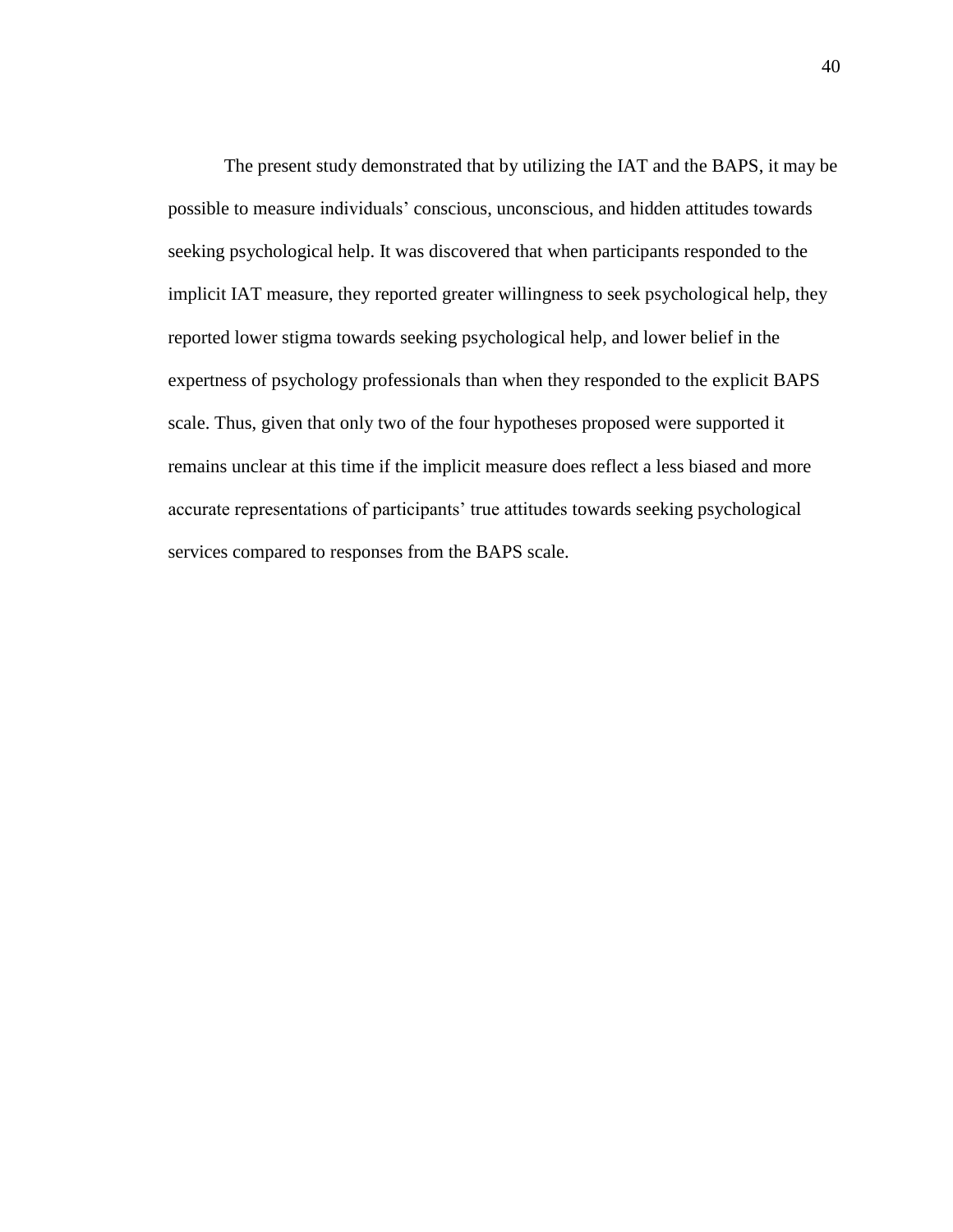#### References

- Aidman, E. V., & Carroll, S. M. (2003). Implicit individual differences: relationships between implicit self-esteem, gender identity, and gender attitudes. *European Journal of Personality*, *17*(1), 19-37. doi:10.1002/per.465
- Ajzen, I. (1991). The theory of planned behavior. *Organizational Behavior and Human Decision Processes*, *50*(2), 179-211. doi:10.1016/0749-5978(91)90020-T
- Allport, G. W. (1935). Attitudes. In C. Murchison (Ed.), *A handbook of social psychology (pp.*  798-844). Worcester, MA: Clark University Press.
- Andrews, G. (2001). Shortfall in mental health service utilisation. *The British Journal of Psychiatry*, *179*(5), 417-425. doi:10.1192/bjp.179.5.417
- Arkes, H. R., & Tetlock, P. E. (2004). Attributions of implicit prejudice, or "Would Jesse Jackson 'fail' the Implicit Association Test?" *Psychological Inquiry*, *15*, 257- 279.
- Asch, S. E. (1956). Studies of independence and conformity: A minority of one against a unanimous majority. *Psychological Monographs*, 70.
- Atkinson, D. R., & Gim, R. H. (1989). Asian-American cultural identity and attitudes toward mental health services. *Journal of Counseling Psychology*, *36*(2), 209-212. doi:10.1037/0022-0167.36.2.209
- Barger, S. D. (2002). The Marlowe-Crowne affair: Short forms, psychometric structure, and social desirability. *Journal of Personality Assessment*, *79*, 286-305.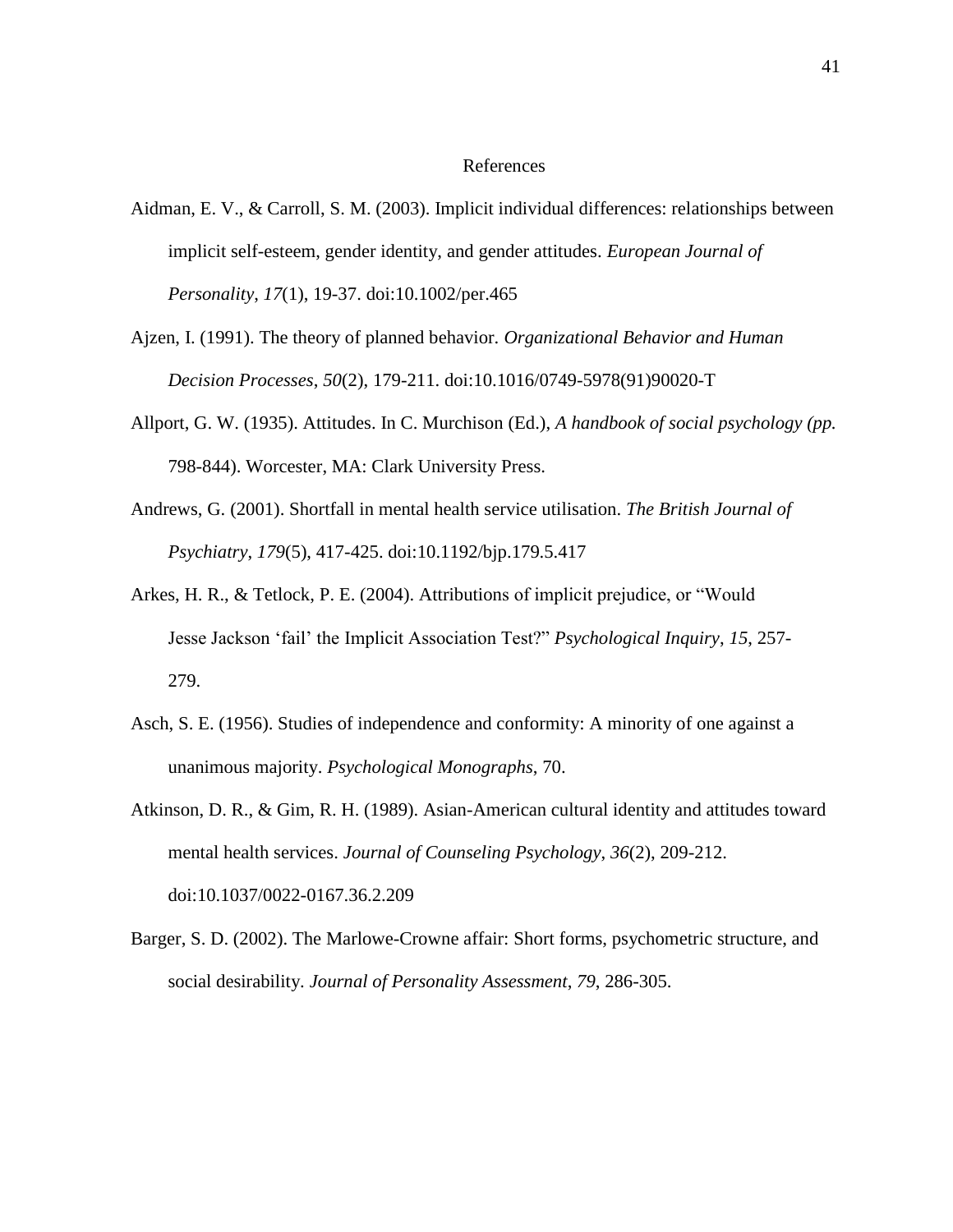- Barksdale, C. L., & Molock, S. D. (2008). Perceived Norms and Mental Health Help Seeking among African American College Students. *The Journal of Behavioral Health Services & Research*, *36*(3), 285-299. doi:10.1007/s11414-008-9138-y
- Beretvas, S. N., Meyers, J. L., & Leite, W. L. (2002). A reliability generalization study of the Marlowe-Crowne Social Desirability Scale. *Educational and Psychological Measurement, 62*, 570-589.
- Blazina, C., & Watkins, C. E., Jr. (1996). Masculine gender role conflict: Effects on college men's psychological well-being, chemical substance usage, and attitudes towards helpseeking. *Journal of Counseling Psychology*, *43*(4), 461-465. doi:10.1037/0022- 0167.43.4.461
- Bergin, A. E., & Garfield, S. L. (Eds.). (1994). *Handbook of psychotherapy and behavior change.* NewYork: Wiley.
- Bessenoff, G. R., & Sherman, J. W. (2000). Automatic and Controlled Components of Prejudice Toward Fat People: Evaluation Versus Stereotype Activation. *Social Cognition*, *18*(4), 329-353. doi:10.1521/soco.2000.18.4.329
- Cepeda-Benito, A., & Short, P. (1998). Self-concealment, avoidance of psychological services, and perceived likelihood of seeking professional help. *Journal of Counseling Psychology*, *45*(1), 58-64. doi:10.1037/0022-0167.45.1.58

Cohen, J. (1992). A power primer. Psychological Bulletin, 112 (1), 155–159.

Conner, M. T., Perugini, M., O'Gorman, R., Ayres, K., & Prestwich, A. (2007). Relations Between Implicit and Explicit Measures of Attitudes and Measures of Behavior: Evidence of Moderation by Individual Difference Variables. *Personality and Social Psychology Bulletin*, *33*(12), 1727-1740. doi:10.1177/0146167207309194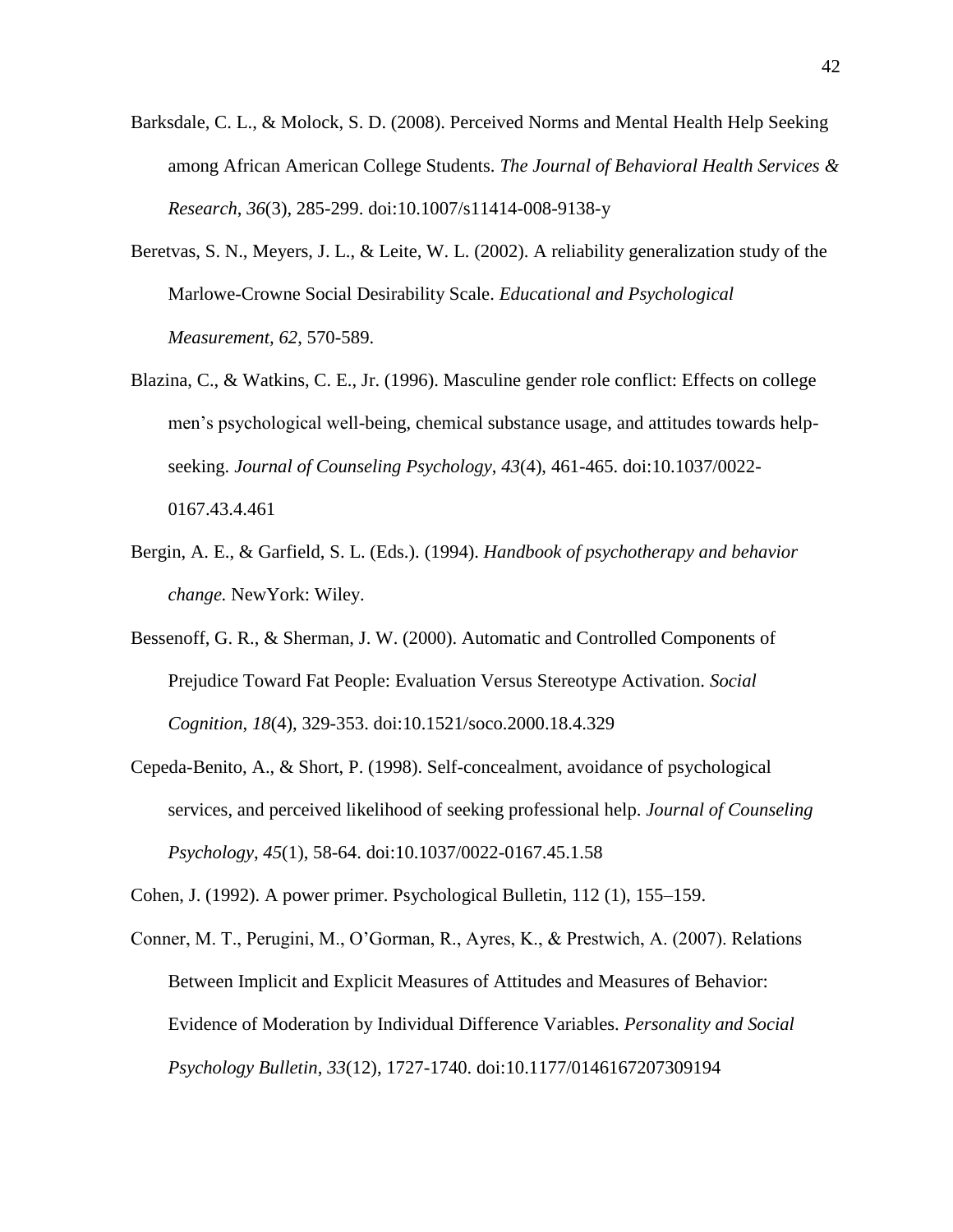- Constantine, M.G. (2002). Predictors of satisfaction with counseling: Racial and ethnic minority clients' attitudes toward counseling and ratings of their counselors' general and multicultural counseling competence. *Journal of Counseling Psychology,* 49, 255–263.
- Corrigan, P. (2004). How Stigma Interferes with Mental Health Care. *American Psychologist*, *59*(7), 614-625. doi:10.1037/0003-066X.59.7.614
- Cramer, K. M. (1999). Psychological antecedents to help-seeking behavior: A reanalysis using path modeling structures. *Journal of Counseling Psychology*, *46*(3), 381-387. doi:10.1037/0022-0167.46.3.381
- Crowne, D. P., & Marlowe, D. (1960). A new scale of social desirability independent of psychopathology. *Journal of Consulting Psychology*, 24, 349–354.
- Cunningham, W. A., Preacher, K. J., & Banaji, M. R. (2001). Implicit Attitude Measures: Consistency, Stability, and Convergent Validity. *Psychological Science*, *12*(2), 163-170. doi:10.1111/1467-9280.00328
- Dijksterhuis A. (2004). Think different: The merits of unconscious thought in preference development and decision making. *Journal of Personality and Social Psychology,* 87, 586–598.
- Deane, F. P., & Todd, D. M. (1996). Attitudes and perceived likelihood of seeking professional help for personal problems or suicidal thinking. *Journal of College Student Psychotherapy,* 10, 45–59.
- Egloff, B., & Schmukle, S. C. (2002). Predictive validity of an implicit association test for assessing anxiety. *Journal of Personality and Social Psychology*, *83*(6), 1441-1455. doi:10.1037//0022-3514.83.6.1441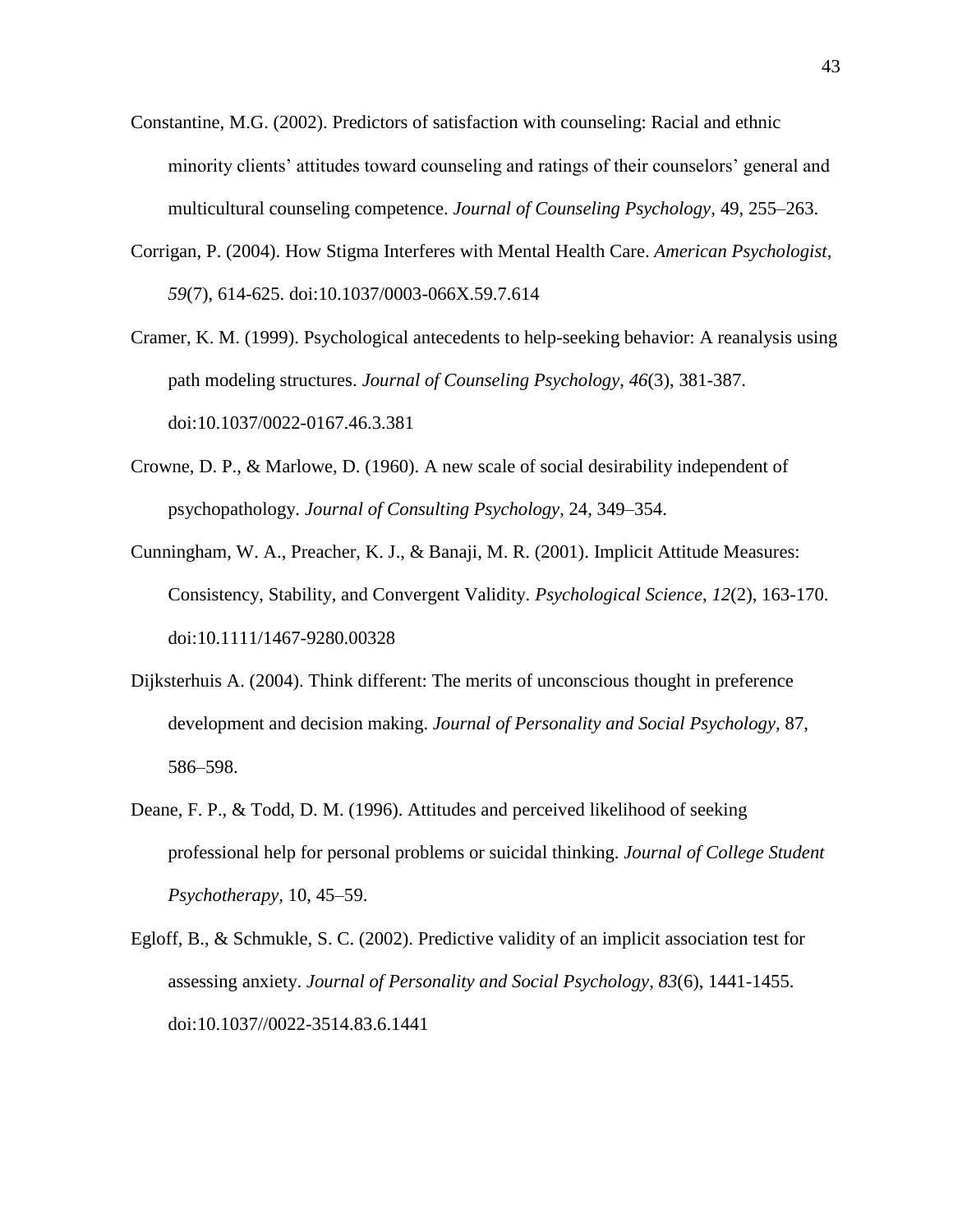- Fazio, R. H., & Olson, M. A. (2003). Implicit Measures in Social Cognition Research: Their Meaning and Use. *Annual Review of Psychology*, *54*(1), 297-327. doi:10.1146/annurev.psych.54.101601.145225
- Fischer, E. H., & Cohen, S. L. (1972). Demographic correlates of attitude toward seeking professional psychological help. *Journal of Consulting and Clinical Psychology*, *39*(1), 70-74. doi:10.1037/h0033152
- Fischer, E. H., & Farina, A. (1995). Attitudes toward seeking psychological help: A shortened form and considerations for research. *Journal of College Student Development,* 36, 368– 373.
- Fischer, E. H., & Turner, J. I. (1970). Orientations to seeking professional help: Development and research utility of an attitude scale. *Journal of Consulting and Clinical Psychology*, *35*(1, Pt.1), 79-90. doi:10.1037/h0029636
- Fishbein, M., & Ajzen, I. (2009). *Predicting and changing behavior*. Psychology Press.
- Gary, F. A. (2005). Stigma: Barrier to Mental Health Care among Ethnic Minorities. *Issues in Mental Health Nursing*, *26*(10), 979-999. doi:10.1080/01612840500280638
- Gawronski, B., & Bodenhausen, G. V. (2006). Associative and Propositional Processes in Evaluation: An Integrative Review of Implicit and Explicit Attitude Change. *Psychological Bulletin*, *132*(5), 692-731. doi:10.1037/0033-2909.132.5.692
- Geer, J. H., & Robertson, G. G. (2005). Implicit Attitudes in Sexuality: Gender Differences. *Archives of Sexual Behavior*, *34*(6), 671-677. doi:10.1007/s10508-005-7923-8
- Good, G. E., Dell, D. M., & Mintz, L. B. (1989). Male role and gender role conflict: Relations to help seeking in men. *Journal of Counseling Psychology*, *36*(3), 295-300. doi:10.1037/0022-0167.36.3.295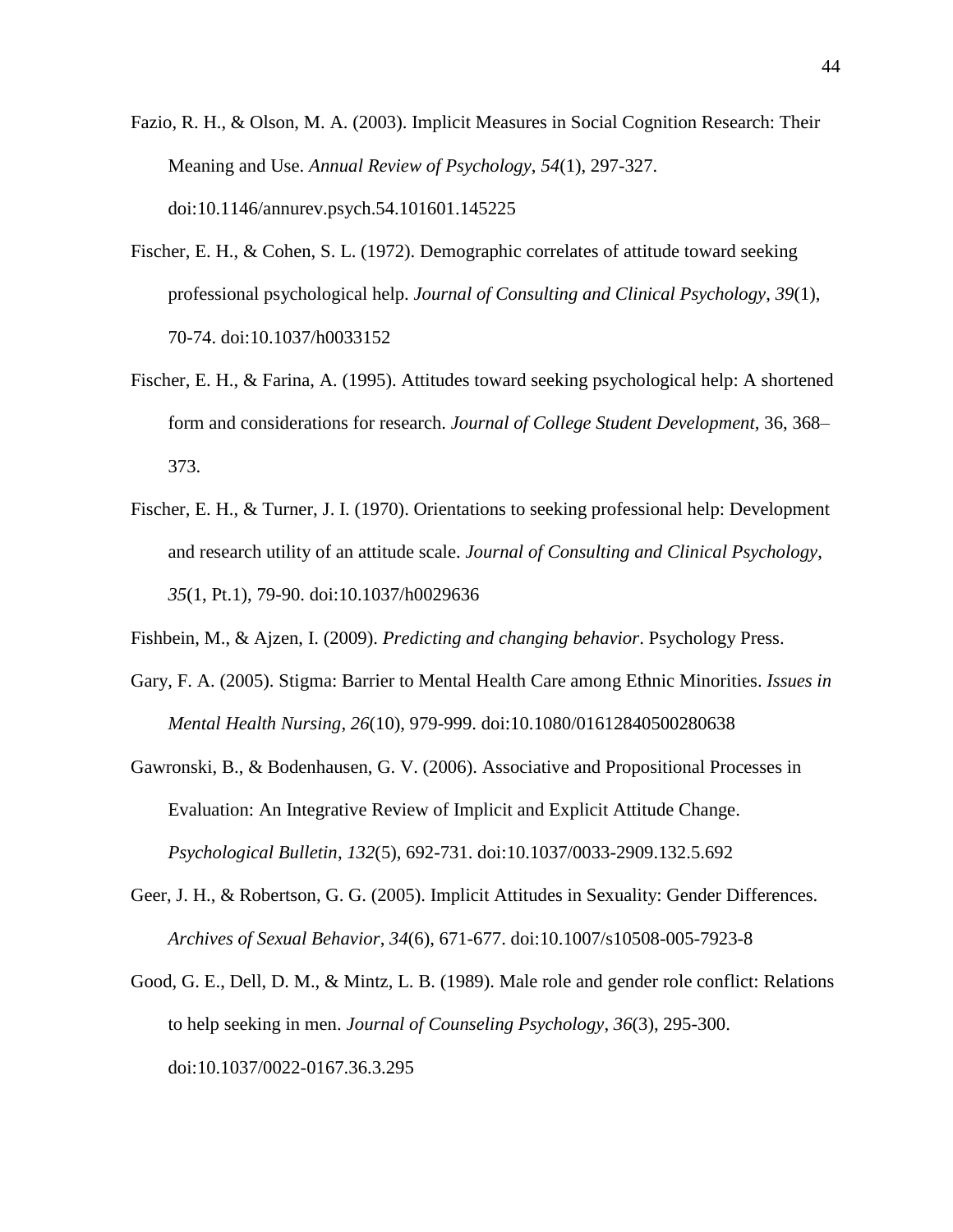- Good, G., & Wood, P. (1995). Male gender role conflict, depression, and help seeking: Do college men face double jeopardy? *Journal of Counseling & Development*, *74*(1), 70-75.
- Goldstein, M. J. (1960). The Social Desirability Variable in Attitude Research. *Journal of Social Psychology,* 52(1), 103-108.
- Greenwald, A. G., & Banaji, M. R. (1995). Implicit social cognition: Attitudes, self-esteem, and stereotypes. *Psychological Review*, *102*(1), 4-27. doi:10.1037/0033-295X.102.1.4
- Greenwald, A. G., & Farnham, S. D. (2000). Using the Implicit Association Test to measure self-esteem and self-concept. *Journal of Personality and Social Psychology*, *79*(6), 1022- 1038. doi:10.1037/0022-3514.79.6.1022
- Greenwald, A. G., McGhee, D. E., & Schwartz, J. L. K. (1998). Measuring individual differences in implicit cognition: The implicit association test. *Journal of Personality and Social Psychology*, *74*(6), 1464-1480. doi:10.1037/0022-3514.74.6.1464
- Greenwald, A. G., Nosek, B. A., & Banaji, M. R. (2003). Understanding and using the Implicit Association Test: I. An improved scoring algorithm. *Journal of Personality and Social Psychology*, *85*(2), 197-216. doi:10.1037/0022-3514.85.2.197
- Greenwald, A. G., Poehlman, T. A., Uhlmann, E. L., & Banaji, M. R. (2009a). Understanding and using the Implicit Association Test: III. Meta-analysis of predictive validity. *Journal of Personality and Social Psychology*, *97*(1), 17-41. doi:10.1037/a0015575
- Greenwald, A. G., Poehlman, T. A., Uhlmann, E. L., & Banaji, M. R. (2009b). Understanding and using the Implicit Association Test: III. Meta-analysis of predictive validity. *Journal of Personality and Social Psychology*, *97*(1), 17-41. doi:10.1037/a0015575
- Hinson, J., & Swanson, J. (1993). Willingness to seek help as a function of self-disclosure and problem severity. *Journal of Counseling and Development*, *71*(4), 465.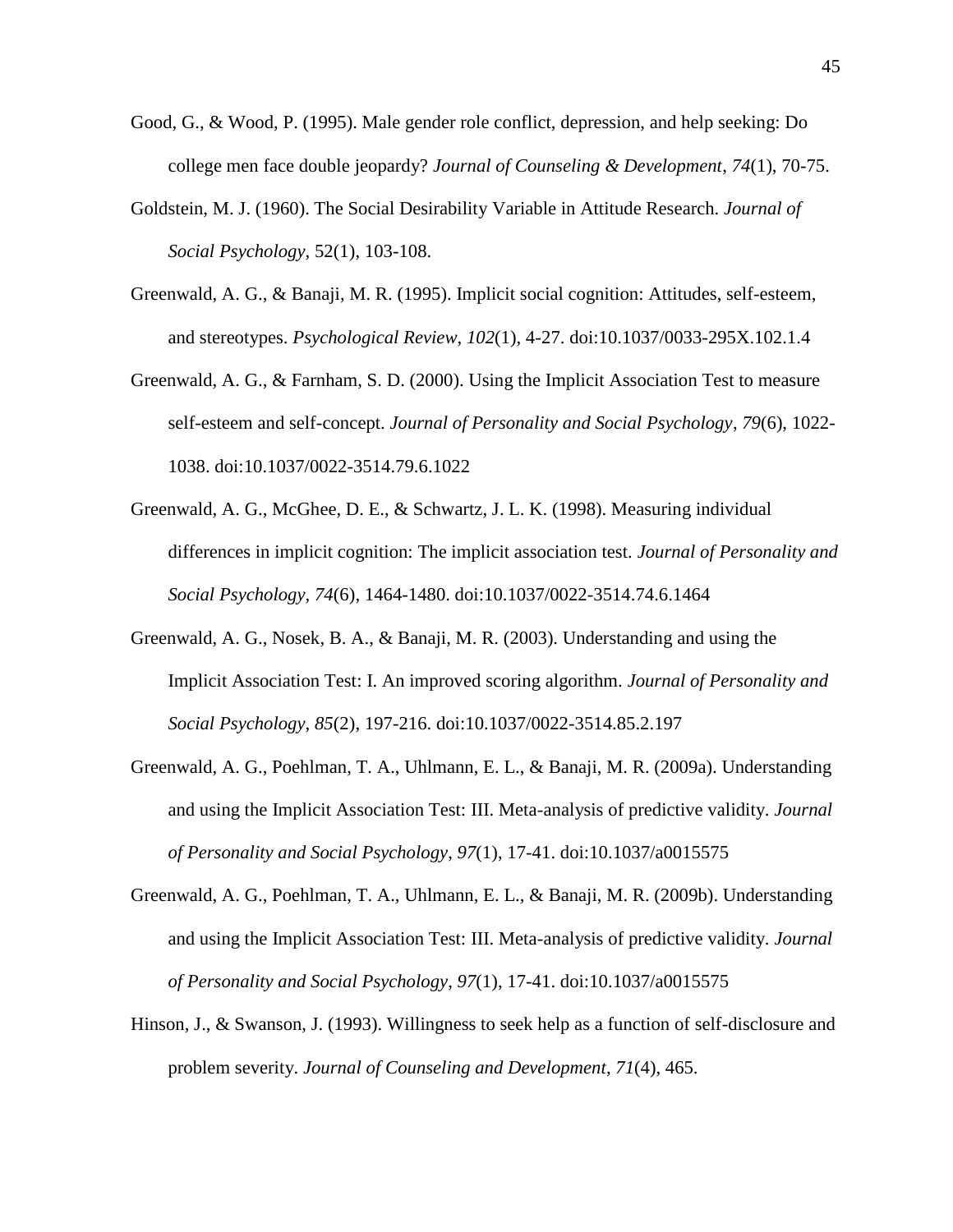Johnson, M. (1988). Influences of Gender and Sex Role Orientation on Help-Seeking Attitudes. *The Journal of Psychology*, *122*(3), 237-241. doi:10.1080/00223980.1988.9915510

- Karpinski, A. (2005). Attitude Importance as a Moderator of the Relationship Between Implicit and Explicit Attitude Measures. *Personality and Social Psychology Bulletin*, *31*(7), 949-962. doi:10.1177/0146167204273007
- Karpinski, A., & Hilton, J. L. (2001). Attitudes and the Implicit Association Test. *Journal of Personality and Social Psychology*, *81*(5), 774-788. doi:10.1037//0022-3514.81.5.774
- Karpinski, A., & Steinman, R. B. (2006). The Single Category Implicit Association Test as a Measure of Implicit Social Cognition. *Journal of Personality and Social Psychology*, *91*(1), 16-32. doi:10.1037/0022-3514.91.1.16
- Kelly, A. E., & Achter, J. A. (1995). Self-concealment and attitudes toward counseling in university students. *Journal of Counseling Psychology*, *42*(1), 40-46. doi:10.1037/0022- 0167.42.1.40
- Kirkwood, A. D., & Stamm, B. H. (2006). A social marketing approach to challenging stigma. *Professional Psychology: Research and Practice*, *37*(5), 472-476. doi:10.1037/0735- 7028.37.5.472
- Komiya, N., Good, G. E., & Sherrod, N. B. (2000). Emotional openness as a predictor of college students' attitudes toward seeking psychological help. *Journal of Counseling Psychology*, *47*(1), 138-143. doi:10.1037/0022-0167.47.1.138
- Krech, D., Crutchfield, R. S., & Ballachey, E. L. (1962). *Individual in society.* New York: McGraw-Hill.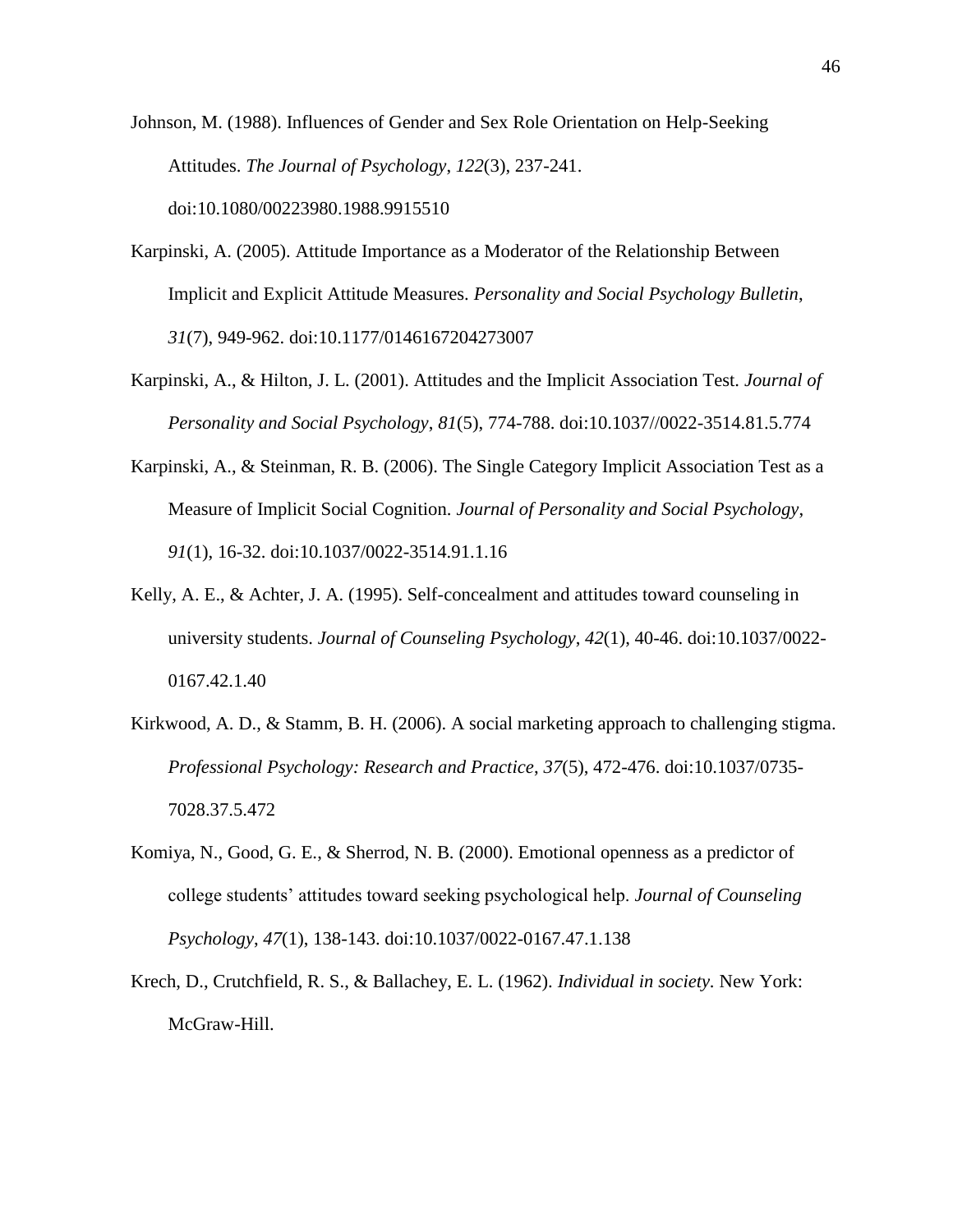- Kushner, M. G., & Sher, K. J. (1989). Fear of psychological treatment and its relation to mental health service avoidance. *Professional Psychology: Research and Practice*, *20*(4), 251-257. doi:10.1037/0735-7028.20.4.251
- Lane, J. M., & Addis, M. E. (2005). Male gender role conflict and patterns of help seeking in Costa Rica and the United States. *Psychology of Men & Masculinity*, *6*(3), 155-168. doi:10.1037/1524-9220.6.3.155
- Leite, W. L., & Beretvas, S. N. (2005). Validation of scores on the Marlowe-Crowne Social Desirability Scale and the Balanced Inventory of Desirable Responding. *Educational and Psychological Measurement*, *65*(1), 140-154.
- Leong, F., & Zachar, P. (1999). Gender and opinions about mental illness as predictors of attitudes toward seeking professional psychological help. *British Journal of Guidance & Counselling*, *27*(1), 123-132. doi:10.1080/03069889908259720
- Link, B. G., & Phelan, J. C. (1999). The labeling theory of mental disorder (II): The consequences of labeling. In A.V. Horwitz & T. L. Scheid (Eds), *A handbook for the study of mental health: Social contexts, theories, and systems* (pp. 361–376). New York: Cambridge University Press.
- Link, B. G., Yang, L. H., Phelan, J. C., & Collins, P. Y. (2004). Measuring mental illness stigma. *Schizophrenia Bulletin*, *30*(3), 511-541.
- Lopez, F.G., Melendez, M.C., Sauer, E.M., Berger, E., & Wyssmann, J. (1998). Internal working models, self-reported problems, and help-seeking attitudes among college students. *Journal of Counseling Psychology,* 45, 79–83.
- Meyer, D. F. (2001). Help-seeking for eating disorders in female adolescence. *Journal of College Student Psychotherapy,* 15, 23–36.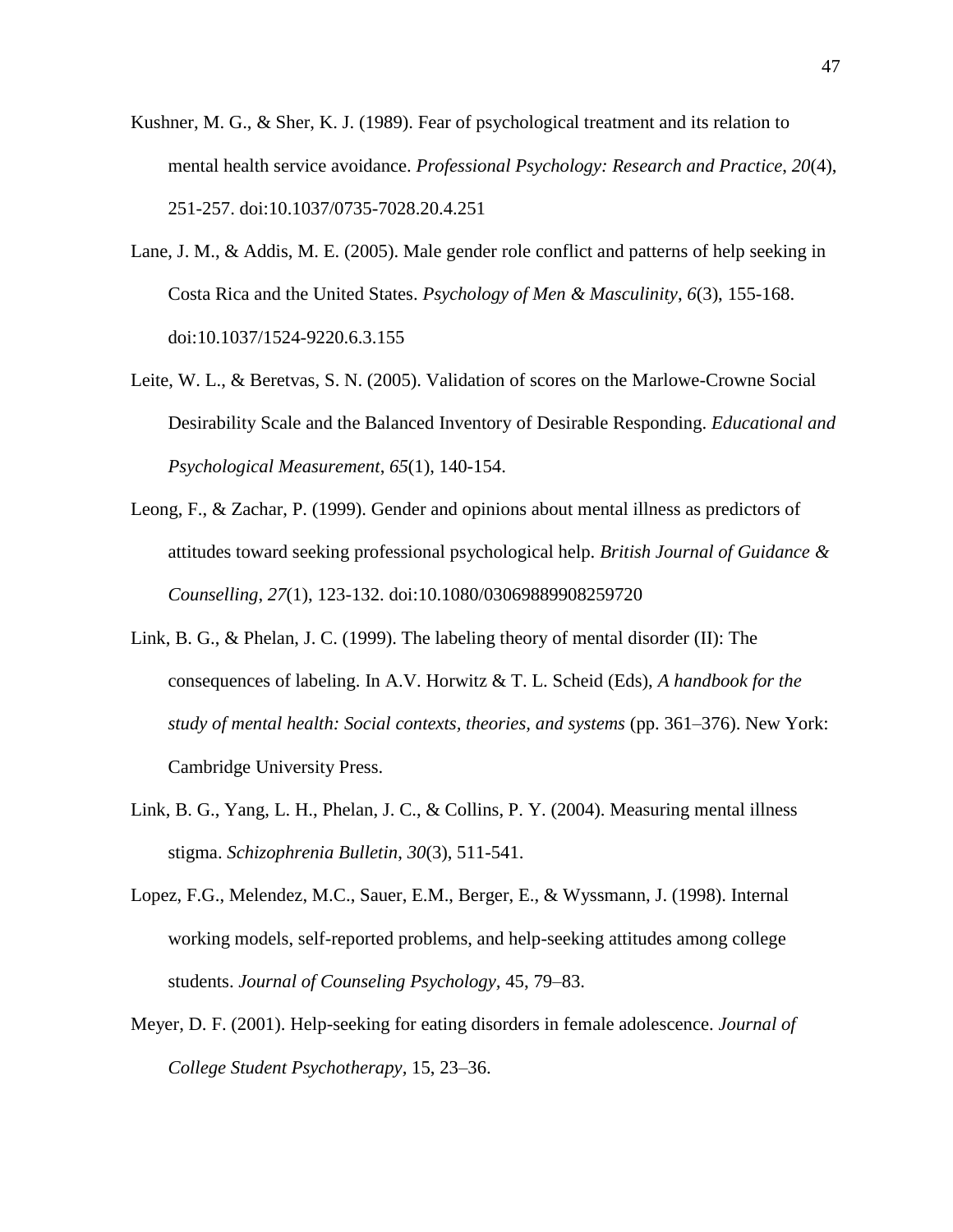- Nock, M. K., Park, J. M., Finn, C. T., Deliberto, T. L., Dour, H. J., & Banaji, M. R. (2010). Measuring the Suicidal Mind: Implicit Cognition Predicts Suicidal Behavior. *Psychological Science*, *21*(4), 511-517. doi:10.1177/0956797610364762
- Nosek, B. A. (2005). Understanding and Using the Implicit Association Test: II. Method Variables and Construct Validity. *Personality and Social Psychology Bulletin*, *31*(2), 166-180. doi:10.1177/0146167204271418
- Nosek, B. A. (2005). Moderators of the Relationship Between Implicit and Explicit Evaluation. *Journal of Experimental Psychology: General*, *134*(4), 565-584. doi:10.1037/0096-3445.134.4.565
- Nosek, B. A. (2007). Implicit-Explicit Relations. *Current Directions in Psychological Science*, *16*(2), 65-69. doi:10.1111/j.1467-8721.2007.00477.x
- Nosek, B., Greenwald, A. G., & Banaji, M. R. (2007). The Implicit Association Test at age 7: A methodological and conceptual review. *Automatic processes in social thinking and behavior*, 265-292.
- Osgood, C. E., Suci, G. J., & Tannenbaum, P. H. (1957). *The measurement of meaning.*  Urbana, IL: University of Illinois Press.
- Payne, B. K., Burkley, M. A., & Stokes, M. B. (2008). Why do implicit and explicit attitude tests diverge? The role of structural fit. *Journal of Personality and Social Psychology*, *94*(1), 16-31. doi:10.1037/0022-3514.94.1.16
- Perugini, M. (2005). Predictive models of implicit and explicit attitudes. *British Journal of Social Psychology*, *44*(1), 29-45. doi:10.1348/014466604X23491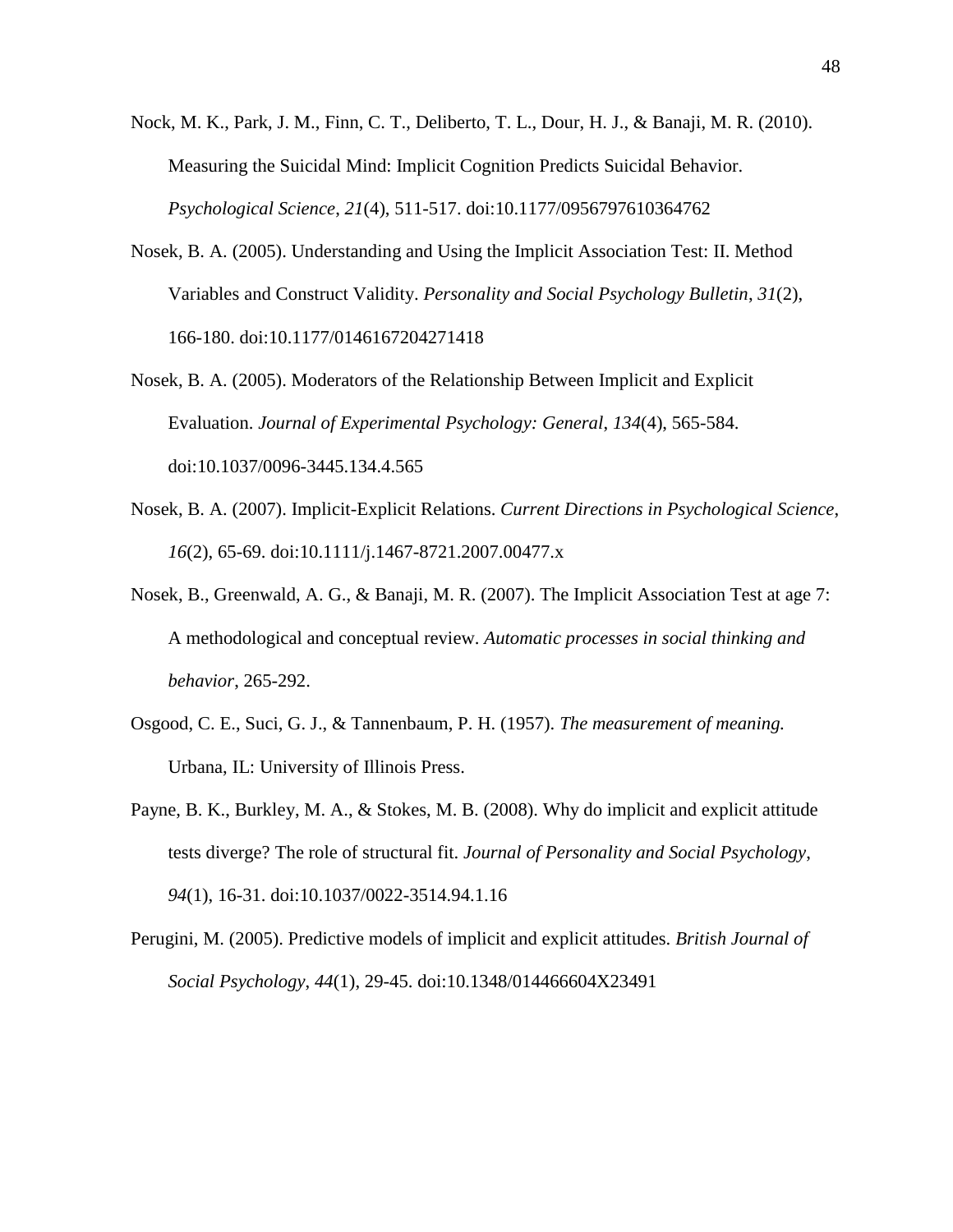- Price, B. K., & McNeill, B. W. (1992). Cultural commitment and attitudes toward seeking counseling services in American Indian college students. *Professional Psychology: Research and Practice*, *23*(5), 376-381. doi:10.1037/0735-7028.23.5.376
- Pruett, S. R., & Chan, F. (2006). The Development and Psychometric Validation of the Disability Attitude Implicit Association Test. *Rehabilitation Psychology*, *51*(3), 202-213. doi:10.1037/0090-5550.51.3.202
- Rickwood, D. (1994). Social-psychological factors affecting help-seeking for emotional problems. *Social Science & Medicine*, *39*(4), 563-572. doi:10.1016/0277-9536(94)90099- X
- Robertson, J. M., & Fitzgerald, L. F. (1992). Overcoming the masculine mystique: Preferences for alternative forms of assistance among men who avoid counseling. *Journal of Counseling Psychology*, *39*(2), 240-246. doi:10.1037/0022-0167.39.2.240
- Rosenthal, R., & Rubin, D. B. (2010). Interpersonal expectancy effects: the first 345 studies. *Behavioral and Brain Sciences*, *1*(03), 377. doi:10.1017/S0140525X00075506
- Rothermund, K., & Wentura, D. (2004). Underlying Processes in the Implicit Association Test: Dissociating Salience From Associations. *Journal of Experimental Psychology: General*, *133*(2), 139-165. doi:10.1037/0096-3445.133.2.139
- Rydell, R. J., & McConnell, A. R. (2006). Understanding implicit and explicit attitude change: A systems of reasoning analysis. *Journal of Personality and Social Psychology*, *91*(6), 995-1008. doi:10.1037/0022-3514.91.6.995
- Sarnoff, I. (1960). Psychoanalytic theory and social attitudes. *Public Opinion Quarterly, 24,*  251-279.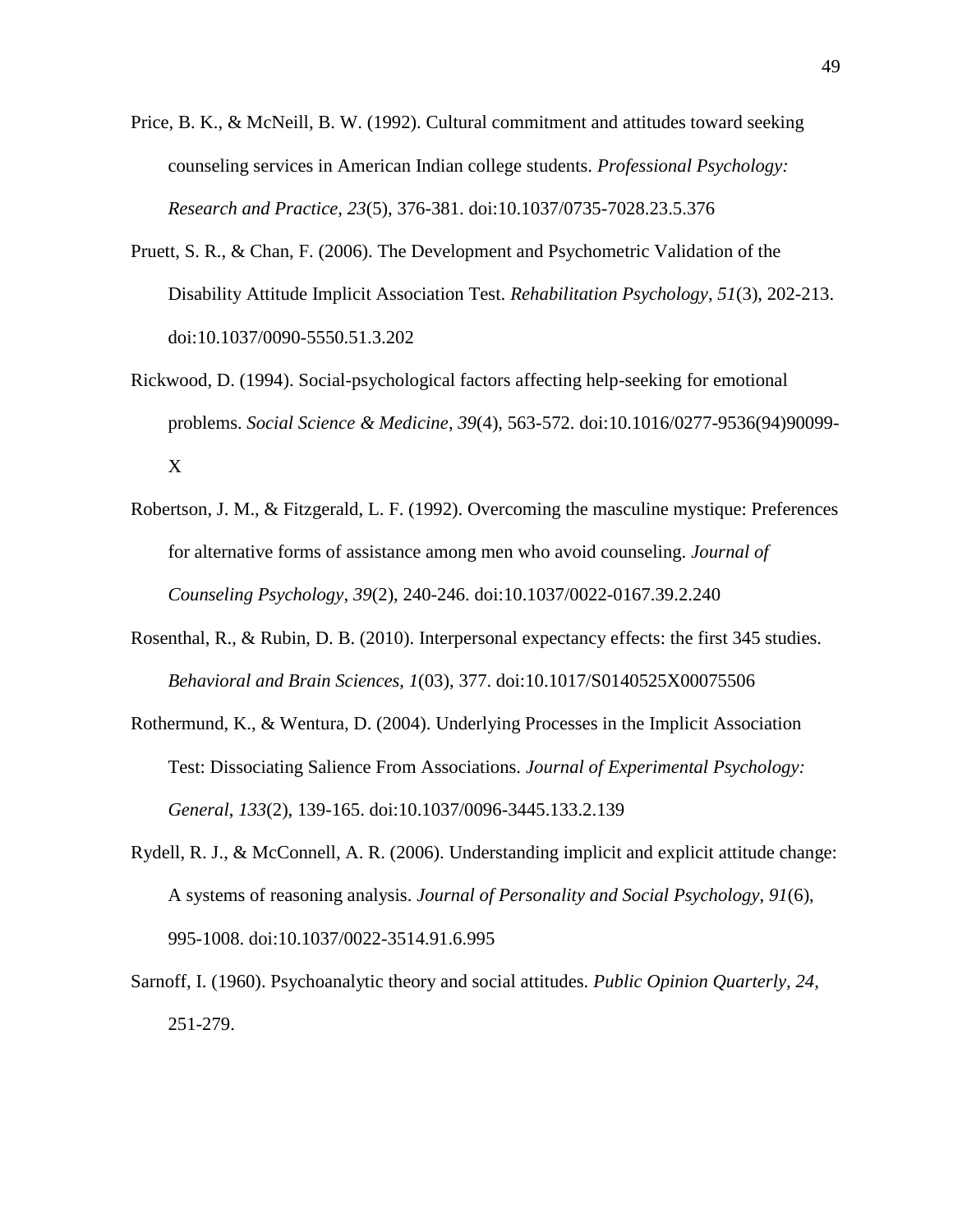- Sekaquaptewa, D. (2003). Stereotypic explanatory bias: Implicit stereotyping as a predictor of discrimination. *Journal of Experimental Social Psychology*, *39*(1), 75-82. doi:10.1016/S0022-1031(02)00512-7
- Shariff, A. F. A., Cohen, A. B., & Norenzayan, A. (2008). The Devil's Advocate: Secular Arguments Diminish both Implicit and Explicit Religious Belief. *Journal of Cognition and Culture*, *8*(3), 417-423. doi:10.1163/156853708X358245
- Sheikh, S., & Furnham, A. (2000). A cross-cultural study of mental health beliefs and attitudes towards seeking professional help. *Social Psychiatry and Psychiatric Epidemiology*, *35*(7), 326-334. doi:10.1007/s001270050246
- Smith, M. B., Bruner, J. S., & White, R. W. (1956*). Opinions and personality*. New York: Wiley.
- Snider, P. (2003). Exploring the relationship between individualism and collectivism and attitudes towards counseling among ethnic Chinese, Australian, and American university students. Unpublished doctoral dissertation, Murdoch University, Perth, Australia.
- Solberg, V. S., Ritsma, S., Davis, B. J., Tata, S. P., & Jolly, A. (1994). Asian-American students' severity of problems and willingness to seek help from university counseling centers: Role of previous counseling experience, gender, and ethnicity. *Journal of Counseling Psychology*, *41*(3), 275-279. doi:10.1037/0022-0167.41.3.275
- Spagnolo, A. B., Murphy, A. A., & Librera, L. A. (2008). Reducing Stigma by Meeting and Learning from People with Mental Illness. *Psychiatric Rehabilitation Journal*, *31*(3), 186-193. doi:10.2975/31.3.2008.186.193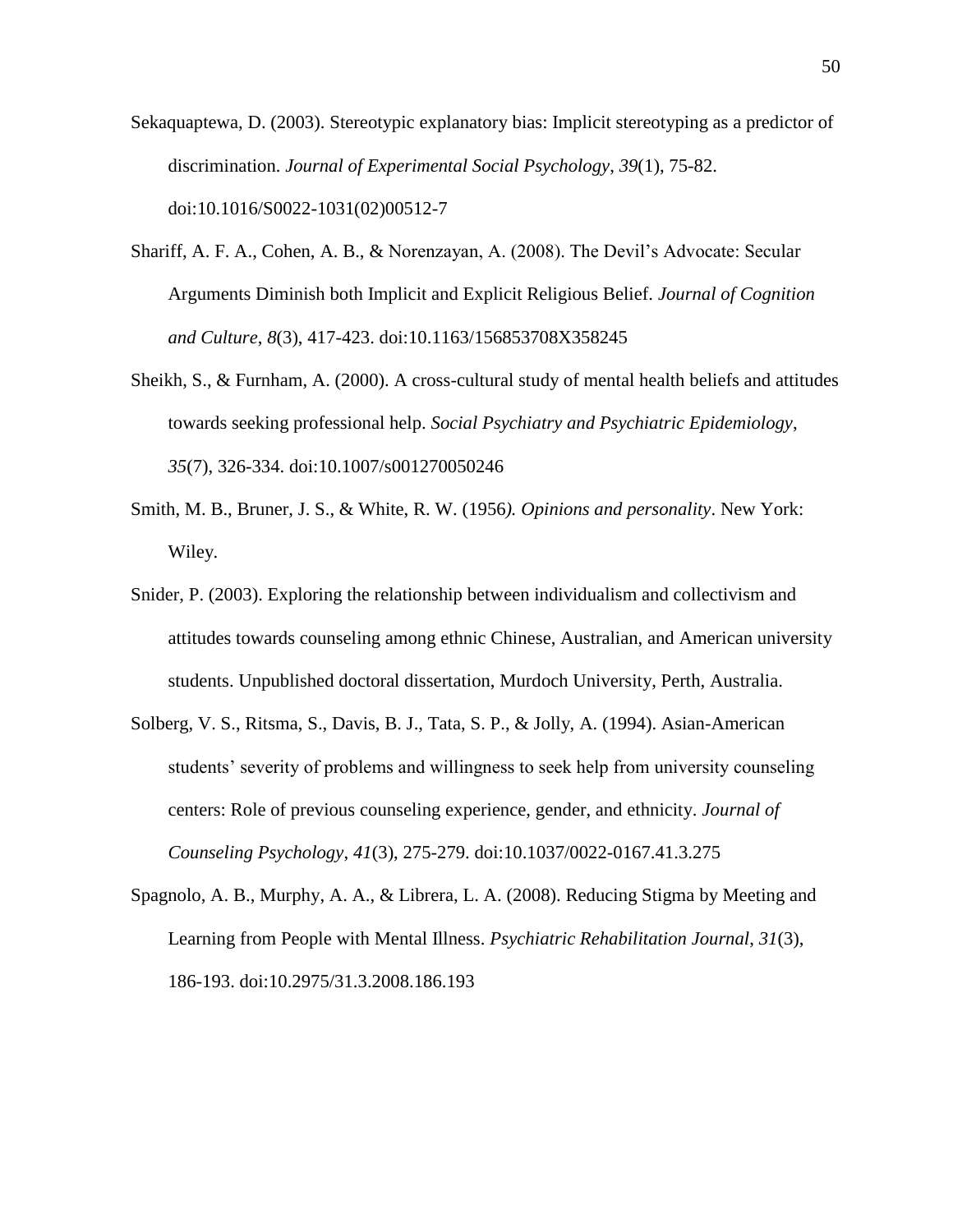- Stieger, S., Göritz, A. S., & Burger, C. (2010). Personalizing the IAT and the SC-IAT: Impact of idiographic stimulus selection in the measurement of implicit anxiety. *Personality and Individual Differences*, *48*(8), 940-944. doi:10.1016/j.paid.2010.02.027
- Stier, A., & Hinshaw, S. P. (2007). Explicit and implicit stigma against individuals with mental illness. *Australian Psychologist*, *42*(2), 106-117. doi:10.1080/00050060701280599
- Tata, S. P., & Leong, F. T. L. (1994). Individualism—collectivism, social-network orientation, and acculturation as predictors of attitudes toward seeking professional psychological help among Chinese Americans. *Journal of Counseling Psychology*, *41*(3), 280-287. doi:10.1037/0022-0167.41.3.280
- Teachman, B. A., Gregg, A. P., & Woody, S. R. (2001). Implicit associations for fear-relevant stimuli among individuals with snake and spider fears. *Journal of Abnormal Psychology*, *110*(2), 226-235. doi:10.1037/0021-843X.110.2.226
- Teachman, B. A., Wilson, J. G., & Komarovskaya, I. (2006). Implicit and Explicit Stigma of Mental Illness in Diagnosed and Healthy Samples. *Journal of Social and Clinical Psychology*, *25*(1), 75-95. doi:10.1521/jscp.2006.25.1.75
- Vogel, D. L., Wade, N. G., & Hackler, A. H. (2007). Perceived public stigma and the willingness to seek counseling: The mediating roles of self-stigma and attitudes toward counseling. *Journal of Counseling Psychology*, *54*(1), 40-50. doi:10.1037/0022- 0167.54.1.40
- Vogel, D. L., & Wester, S. R. (2003). To seek help or not to seek help: The risk of selfdisclosure. *Journal of Counseling Psychology,* 50, 351–361.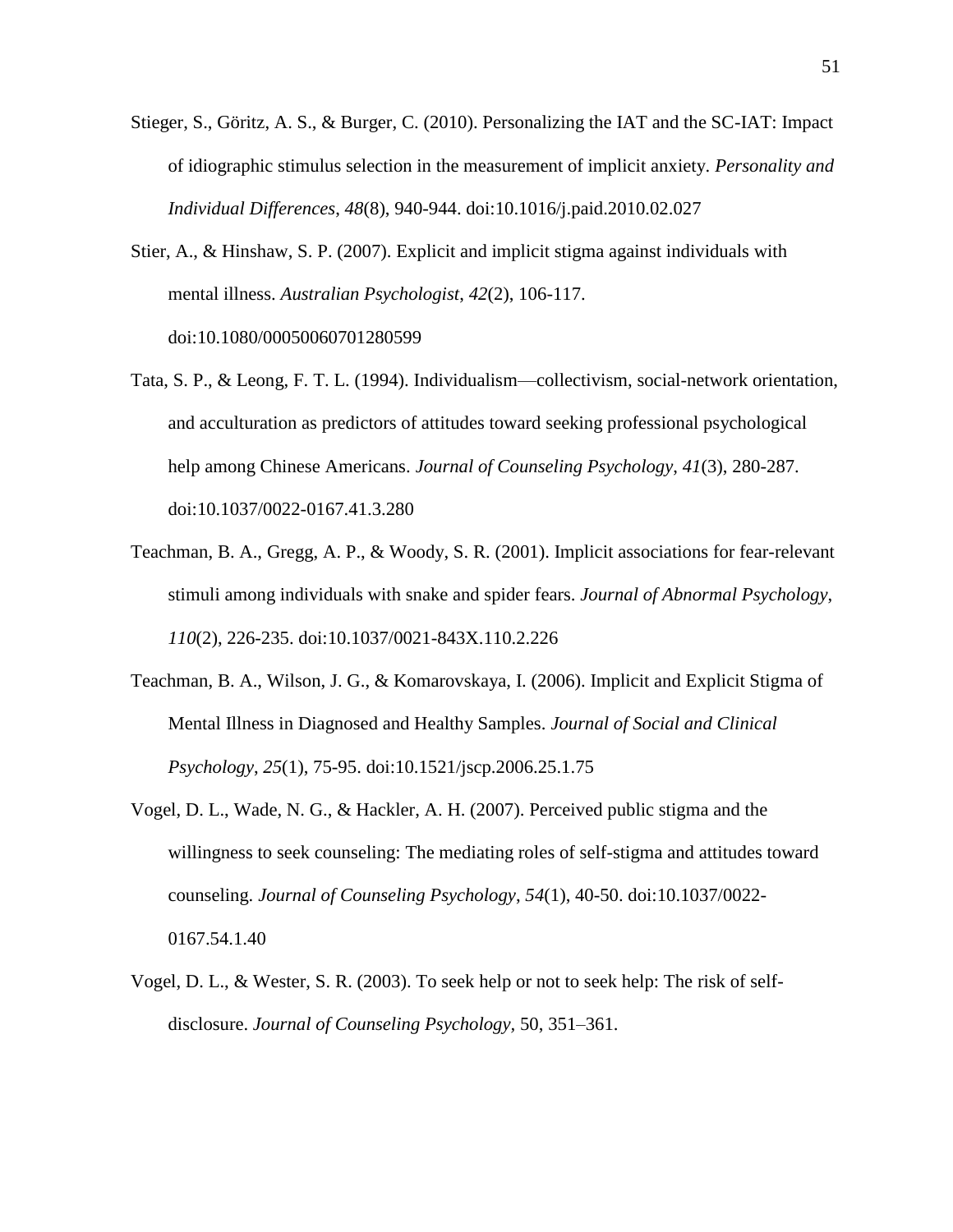- Vogel, D. L., Wester, S. R., & Larson, L. (2007). Avoidance of Counseling: Psychological Factors That Inhibit Seeking Help. *Journal of Counseling & Development*, *85*(4), 410- 422.
- Vogel, D. L., Wester, S. R., Wei, M., & Boysen, G. A. (2005). The Role of Outcome Expectations and Attitudes on Decisions to Seek Professional Help. *Journal of Counseling Psychology*, *52*(4), 459-470. doi:10.1037/0022-0167.52.4.459
- Wegner, D. M., Ansfield, M., & Pilloff, D. (1998). The Putt and the Pendulum: Ironic Effects of the Mental Control of Action. *Psychological Science*, *9*(3), 196-199. doi:10.1111/1467-9280.00037
- Ægisdóttir, S. & Gerstein, L. H. (2009). Beliefs about psychological services: development and psychometric properties. *Counselling Psychology Quarterly*, 22, 197-219.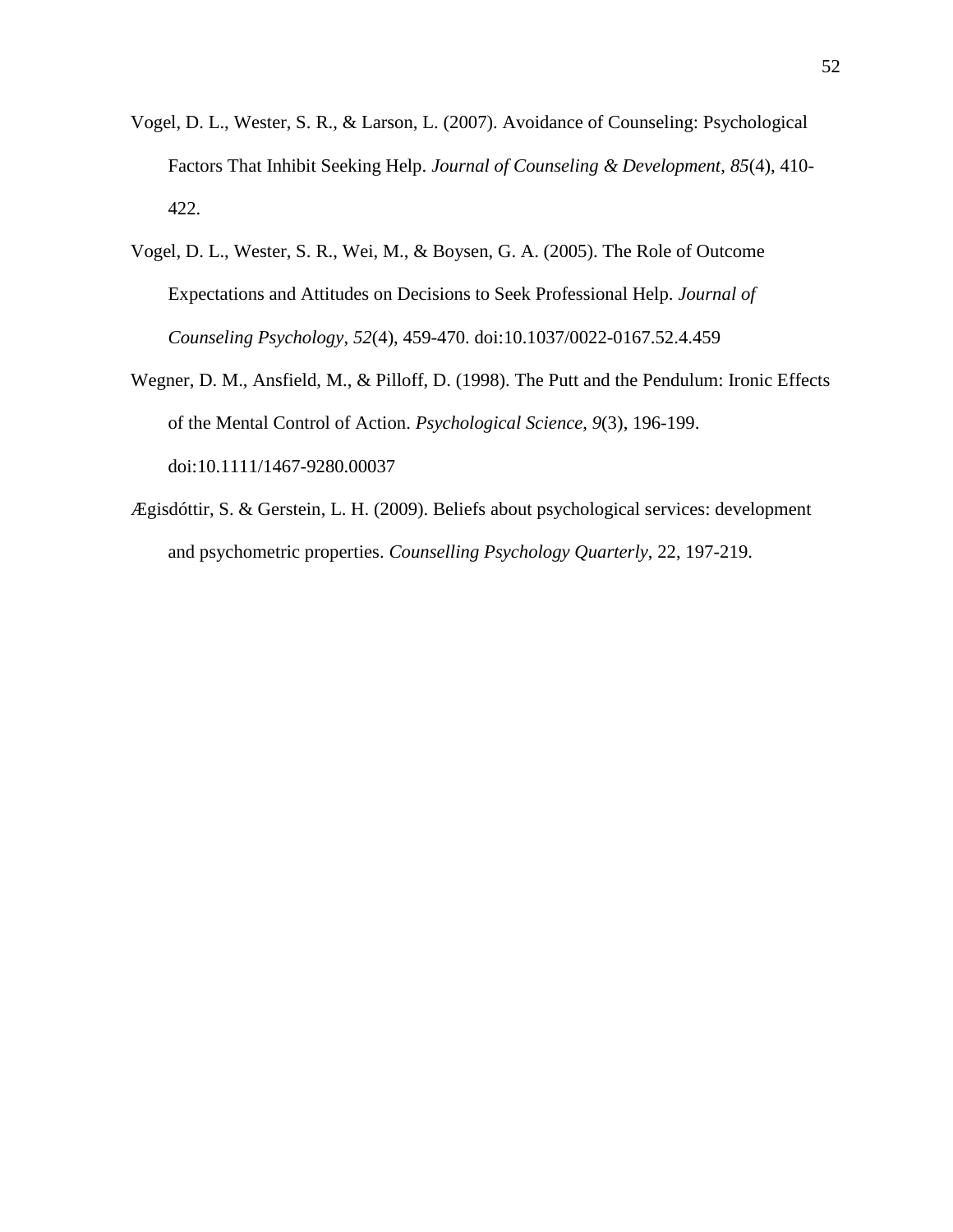#### **Appendix A**

## **List of Attributes used in the IAT Measure**

**Intent**- Willing to seek help, Inclined to seek help, Compliant with seeking help, Prone to

seek help, Voluntarily seek help

Unwilling to seek help, Against seeking help, Oppose seeking help, Resistant to seek

help, Reluctant to seek help

Me, I, Myself, Mine, Self

Not Me, They, Them, Their, Theirs, Others

**Stigma**- Mentally Healthy, Mentally Content, Mental Order, Mental Comfort

Mental Disorder, Mentally Distressed, Mentally Ill, Mental Disease

Bad, Helpless, Blameworthy, Crazy, Weak

Good, Competent, Innocent, Sane, Strong

**Expertness**- Psychologist, Counselor, Therapist, Clinician

Friend, Ally, Associate, Companion

Expert, Professional, Qualified, Helpful

Non-expert, Unqualified, Nonprofessional, Not helpful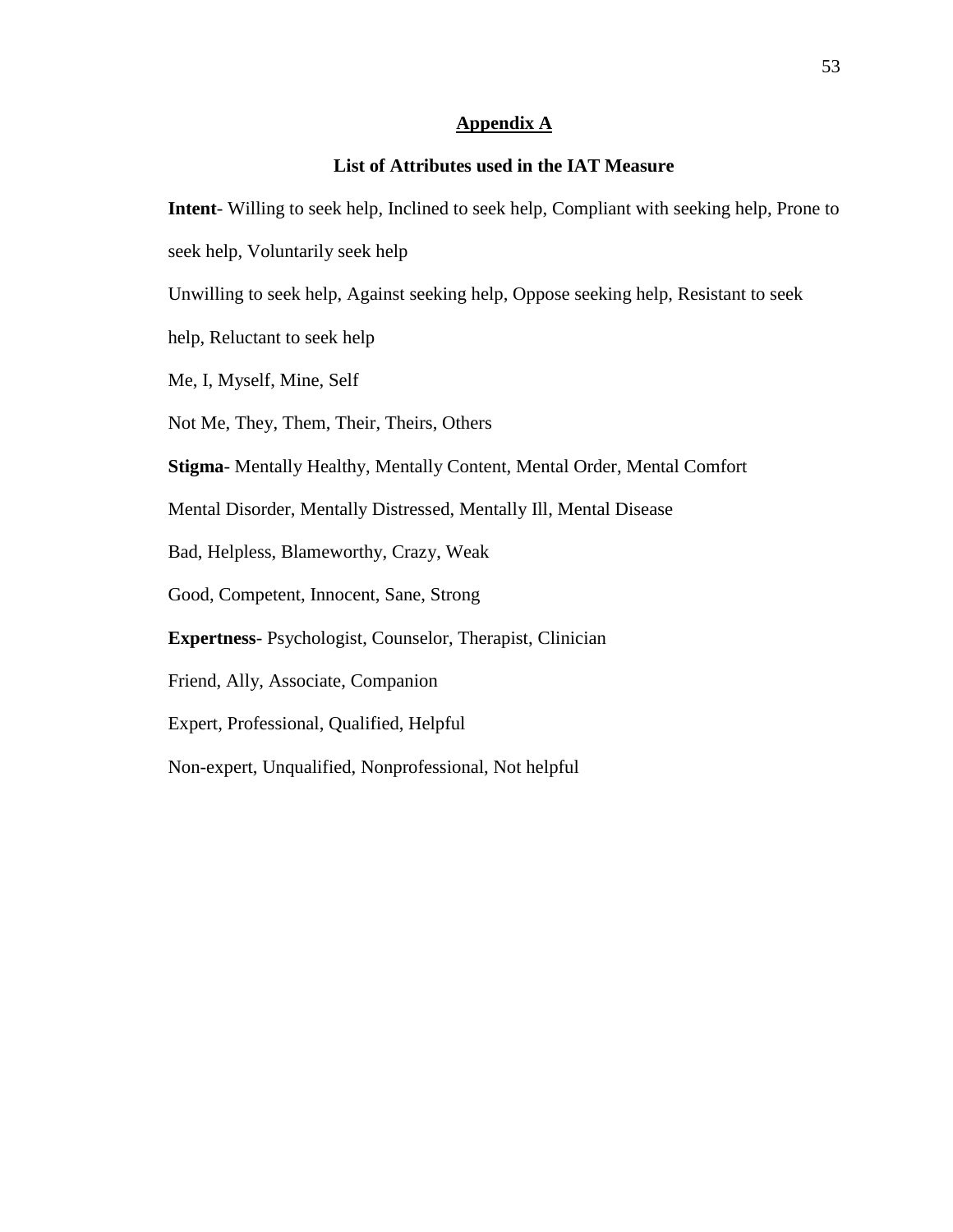#### **Appendix B**

#### **Beliefs About Psychological Services Scale**

Instructions: Please rate the following statements using the scale provided. Place your ratings to the left of each statement by recording the number that most accurately reflects your attitudes and beliefs about seeking psychological services. There are no "wrong" answers, just rate the statements as you honestly feel or believe. It is important that you answer every item.

| <b>Strongly Disagree</b> |  |  | <b>Strongly Agree</b> |
|--------------------------|--|--|-----------------------|
|                          |  |  |                       |

- \_\_\_\_ 1. If a good friend asked my advice about a serious problem, I would recommend that he/she see a psychologist.
- \_\_\_\_ 2. I would be willing to confide my intimate concerns to a psychologist.
- \_\_\_\_ 3. Seeing a psychologist is helpful when you are going through a difficult time in your life.
- \_\_\_\_ 4. At some future time, I might want to see a psychologist.
- \_\_\_\_ 5. I would feel uneasy going to a psychologist because of what some people might think.
- \_\_\_\_ 6. If I believed I were having a serious problem, my first inclination would be to see a psychologist.
- \_\_\_\_ 7. Because of their training, psychologists can help you find solutions to your problems.
- \_\_\_\_ 8. Going to a psychologist means that I am a weak person.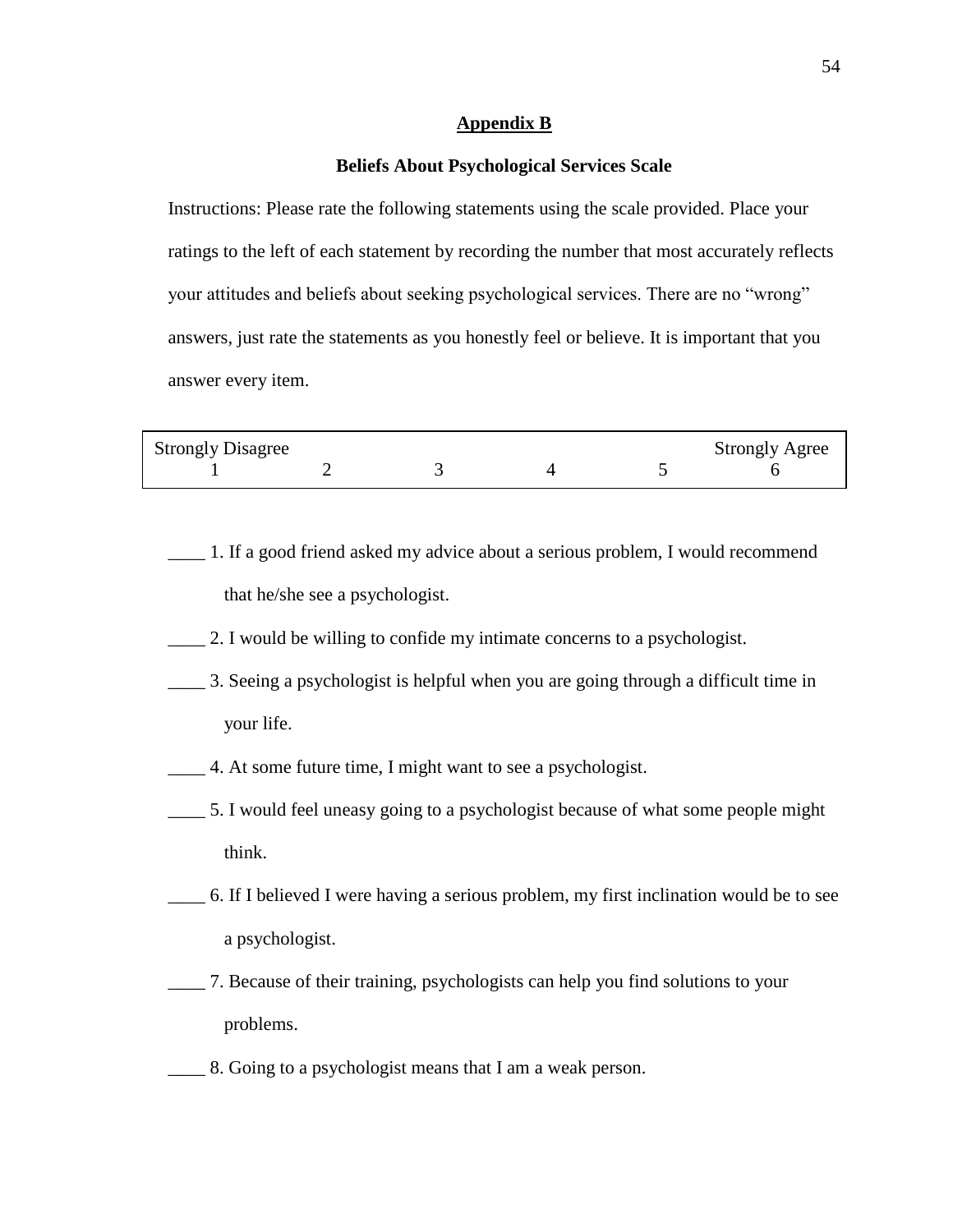- \_\_\_\_ 9. Psychologists are good to talk to because they do not blame you for the mistakes you have made.
- \_\_\_\_ 10. Having received help from a psychologist stigmatizes a person's life.

.

- \_\_\_\_ 11. There are certain problems that should not be discussed with a stranger such as a psychologist.
- \_\_\_\_ 12. I would see a psychologist if I were worried or upset for a long period of time.
- \_\_\_\_ 13. Psychologists make people feel that they cannot deal with their problems.
- \_\_\_\_ 14. It is good to talk to someone like a psychologist because everything you say is confidential.

\_\_\_\_ 15. Talking about problems with a psychologist strikes me as a poor way to get rid of emotional conflicts.

\_\_\_\_ 16. Psychologists provide valuable advice because of their knowledge about human behavior.

\_\_\_\_ 17. It is difficult to talk about personal issues with highly educated people such as psychologists.

\_\_\_\_ 18. If I thought I needed psychological help, I would get this help no matter who knew I was receiving assistance.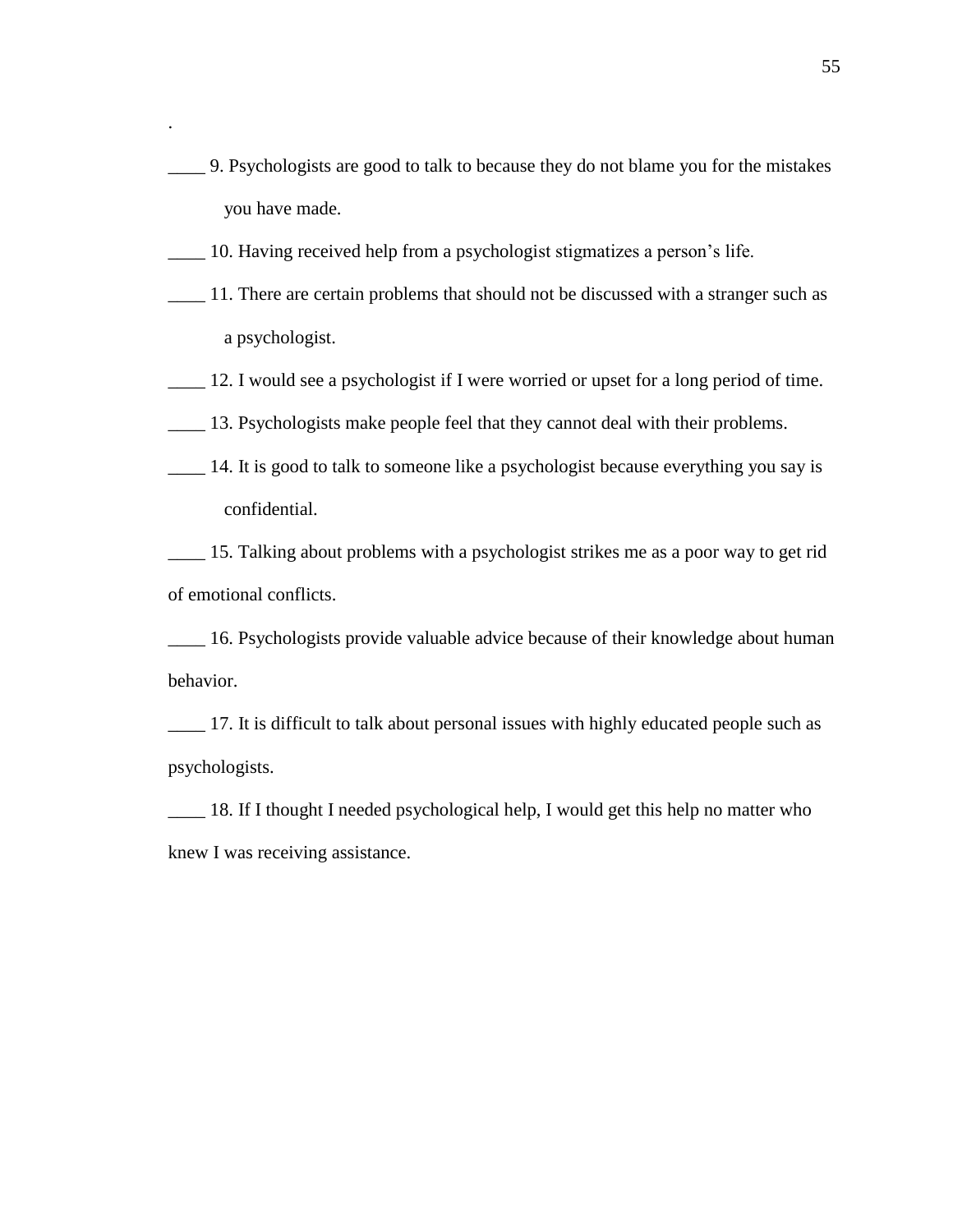## **Appendix C**

## **Demographic Questions**

## **Are you one of the following?**

Community member

Faculty/staff of a college/university

Student

**Other** 

## **Have you had counseling experience?**

Yes

No

## **How many psychology courses have you taken?**

## **What is your gender?**

Female

Male

**Other** 

## **How would you classify yourself?**

African American/Black

American Indian or Alaska Native